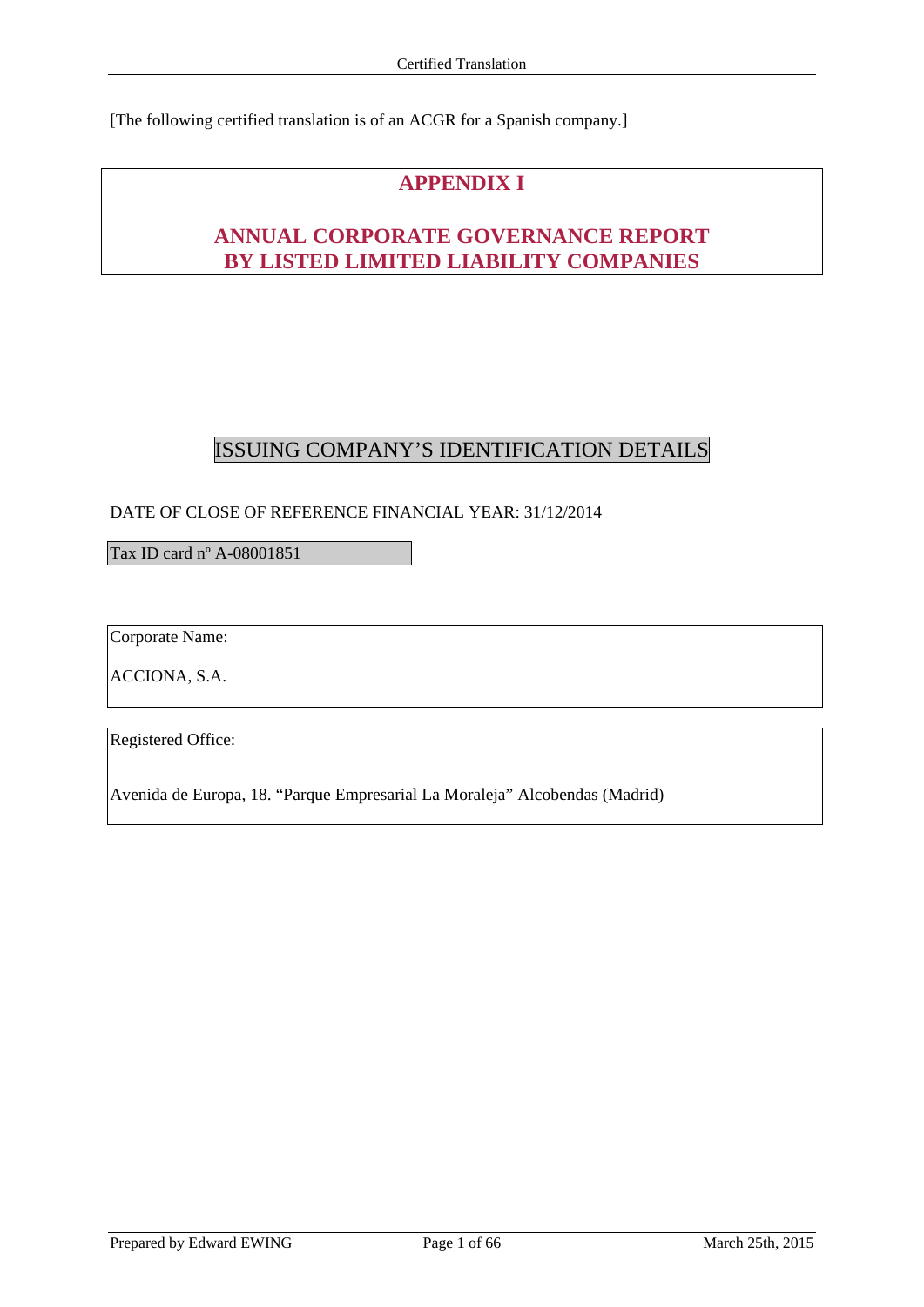# **ANNUAL CORPORATE GOVERNANCE REPORT OF LISTED LIMITED LIABILITY COMPANIES**

# **A OWNERSHIP STRUCTURE**

### A.1 Complete the following table about the Company's capital:

| Date of last<br>modification | Capital $(\bigoplus$ | Number of shares | Number of<br>voting rights |
|------------------------------|----------------------|------------------|----------------------------|
| 24/05/2012                   | 57,259,550           | 57,259,550       | 57,259,550                 |

Indicate whether there are different share classes with different associated rights:

**No**

A.2 List the direct and indirect registered holders of significant stakeholdings in the Company at the close of the financial year, excluding directors:

| <b>Full name or Corporate</b><br>name of the shareholder | Number of direct<br>voting rights | Number of<br><b>Indirect voting rights</b> | % of total<br>voting rights |
|----------------------------------------------------------|-----------------------------------|--------------------------------------------|-----------------------------|
| Entreazca, BV                                            | 15,319,480                        |                                            | 26.75%                      |
| Tussen de Grachten, BV                                   | 15,557,480                        |                                            | 27.17%                      |
| FIL Limited                                              |                                   | 598,007                                    | 1.04%                       |

| <b>Full name or Corporate name</b> | <b>Held through: Full name or Corporate</b> | Number of     |
|------------------------------------|---------------------------------------------|---------------|
| of the indirect shareholder        | name of the direct shareholder              | voting rights |
| FIL Limited                        | Other shareholders in the Company           | 598,007       |

Indicate the most significant movements in the shareholding structure occurring during the financial year:

| <b>Full name or Corporate name of</b><br>the shareholder | Date of the operation | <b>Description of the operation</b>                  |
|----------------------------------------------------------|-----------------------|------------------------------------------------------|
| Entreazca, BV                                            | 24/01/2014            | Declined below 25% of the equity                     |
| Entreazca, BV                                            | 26/02/2014            | Rose above 25% of the equity                         |
| FIL Limited                                              | 29/01/2014            | Rose above 1% of the equity<br>(only tax havens)     |
| FIL Limited                                              | 13/02/2014            | Rose above 2% of the equity<br>(only tax havens)     |
| FIL Limited                                              | 08/04/2014            | Declined below 2% of the equity<br>(only tax havens) |
| FIL Limited                                              | 02/07/2014            | Declined below 1% of the equity<br>(only tax havens) |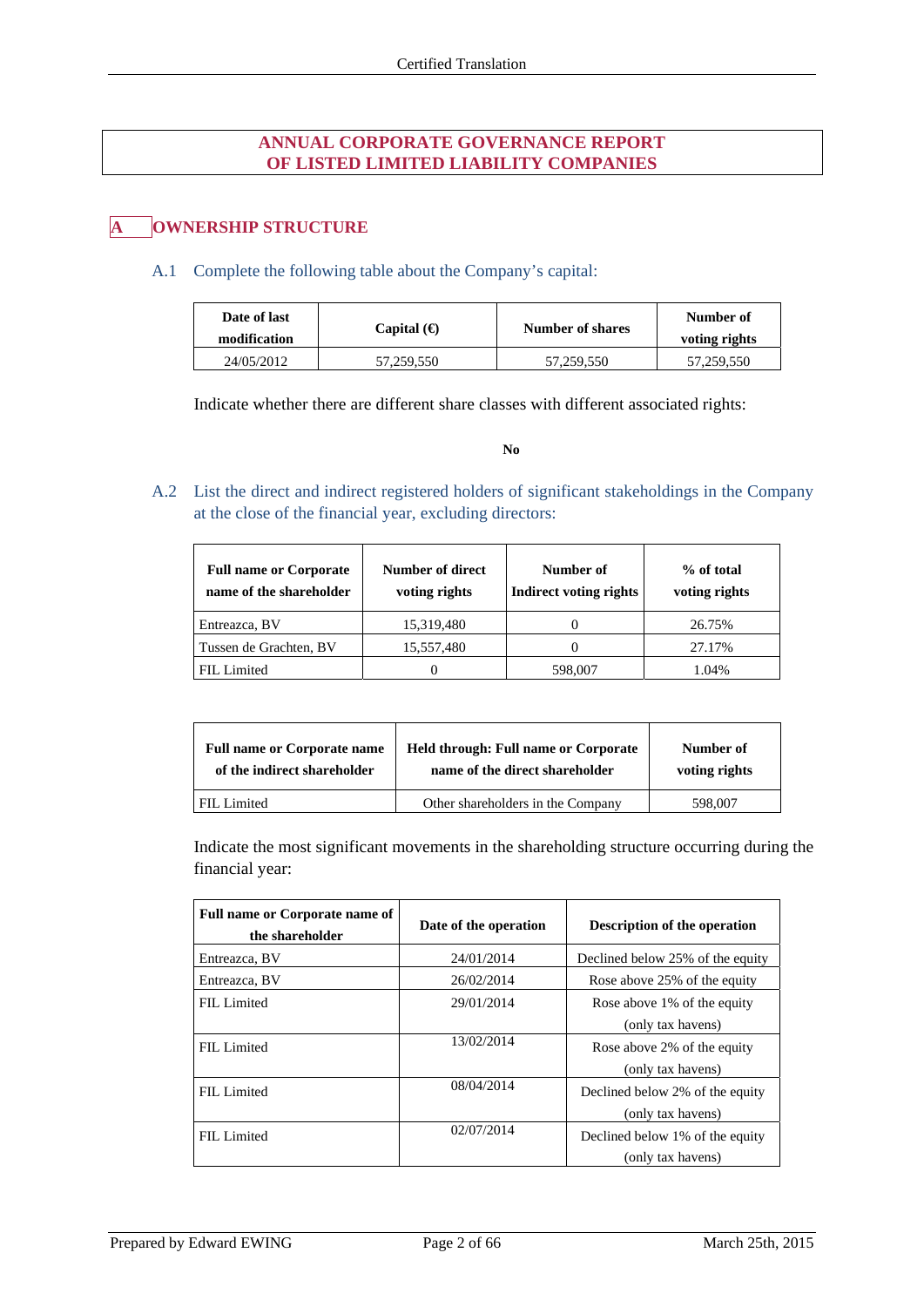| Full name or Corporate name of<br>the shareholder | Date of the operation | <b>Description of the operation</b> |
|---------------------------------------------------|-----------------------|-------------------------------------|
| FIL Limited                                       | 29/09/2014            | Rose above 1% of the equity         |
|                                                   |                       | (only tax havens)                   |
| <b>HSBC</b> Holding, PLC                          | 21/01/2014            | Rose above 5% of the equity         |
| <b>HSBC</b> Holding, PLC                          | 27/01/2014            | Declined below 5% of the equity     |
| <b>HSBC</b> Holding, PLC                          | 28/02/2014            | Declined below 3% of the equity     |
| Invesco Limited                                   | 07/07/2014            | Rose above 1% of the equity         |
|                                                   |                       | (only tax havens)                   |
| Invesco Limited                                   | 30/09/2014            | Declined below 1% of the equity     |
|                                                   |                       | (only tax havens)                   |

A.3 Complete the following tables about the members of the Company's board of directors holding voting rights through shares in the Company:

| <b>Full name or Corporate name of the</b><br><b>Director</b> | Number of direct<br>voting rights | Number of<br>voting rights | % of total<br>voting rights |
|--------------------------------------------------------------|-----------------------------------|----------------------------|-----------------------------|
| Mr. José Manuel Entrecanales Domecq                          | 6,760                             | 6,142                      | 0.02%                       |
| Mr. Juan Ignacio Entrecanales Franco                         | 11,529                            | 7,668                      | 0.03%                       |
| Mr. Jaime Castellanos Borrego                                | 10,000                            | 31,000                     | 0.07%                       |
| Mr. Carlos Espinosa de los Monteros Bernaldo<br>de Quirós    | 3,000                             | $\Omega$                   | 0.01%                       |
| Ms. Sol Daurella Comadrán                                    | $\Omega$                          | 14,150                     | 0.03%                       |
| Mr. Daniel Entrecanales Domecq                               | 44,225                            | $\Omega$                   | 0.08%                       |
| Mr. Javier Entrecanales Franco                               | 5                                 | $\Omega$                   | $0.00\%$                    |
| Ms. Belen Villalonga Morenes                                 | 200                               | $\Omega$                   | $0.00\%$                    |
| Ms. María del Carmen Becerril Martínez                       | 8,006                             | $\Omega$                   | 0.01%                       |
| Mr. Fernando Rodés Vila                                      | 9,000                             | $\Omega$                   | 0.02%                       |

| <b>Full name or Corporate name</b><br>of the indirect shareholder | <b>Held through: Full name or Corporate</b><br>name of the direct shareholder | Number of<br>voting rights |
|-------------------------------------------------------------------|-------------------------------------------------------------------------------|----------------------------|
| Mr. José Manuel Entrecanales Domecq                               | Other shareholders in the Company                                             | 6.142                      |
| Mr. Juan Ignacio Entrecanales Franco                              | Other shareholders in the Company                                             | 7.668                      |
| Mr. Jaime Castellanos Borrego                                     | Other shareholders in the Company                                             | 31,000                     |
| Ms. Sol Daurella Comadrán                                         | Other shareholders in the Company                                             | 14.150                     |

| % of the total voting rights in the power of the board of directors | 0.26% |
|---------------------------------------------------------------------|-------|
|                                                                     |       |

Complete the following tables about the members of the Company's board of directors holding rights over shares in the Company:

 $\overline{\phantom{a}}$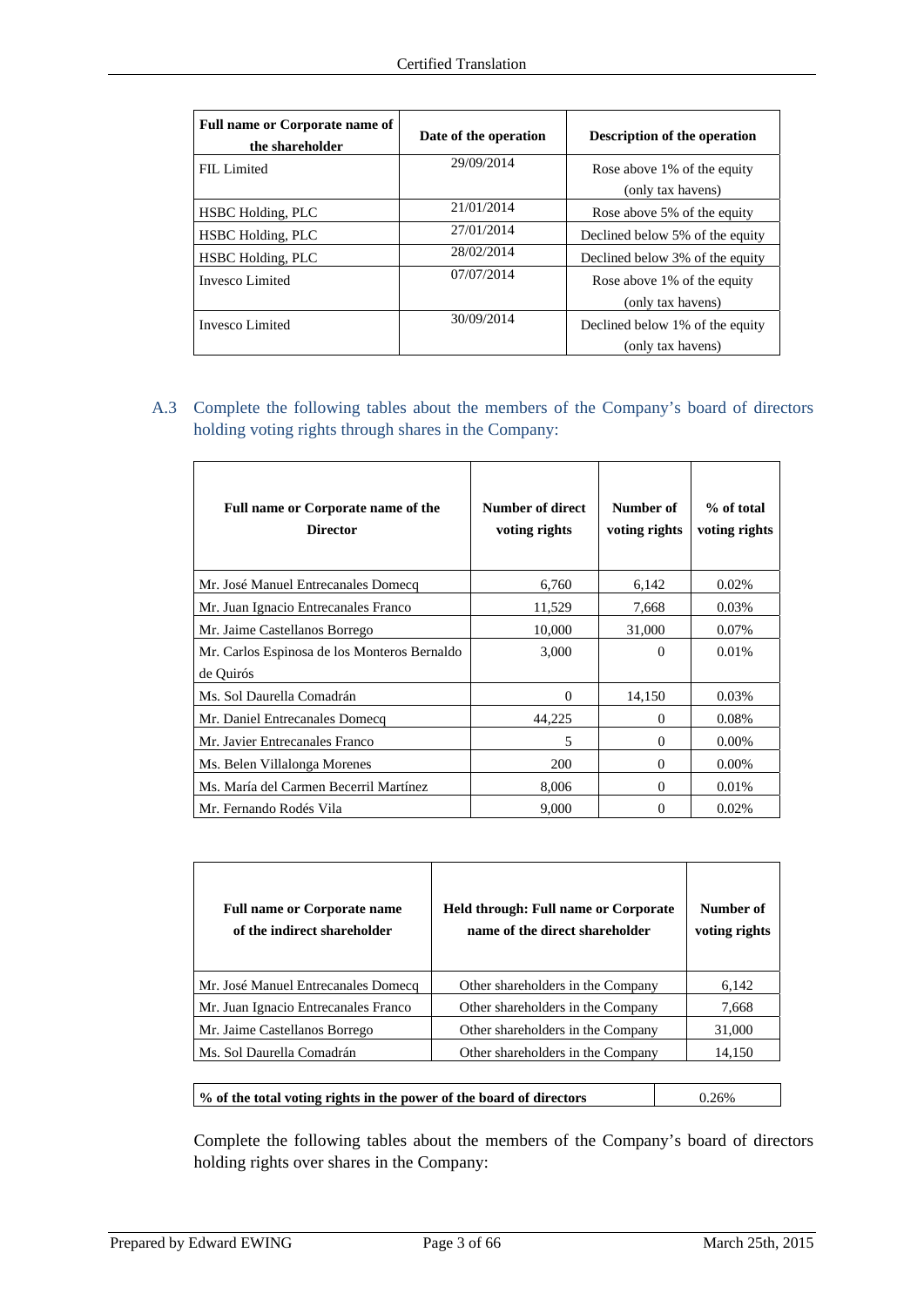| Full name or Corporate name of the<br><b>Director</b> | Number of direct<br>voting rights | Number of<br>indirect<br>voting<br>rights | Equivalent<br>number of<br>shares | % of total<br>voting<br>rights |
|-------------------------------------------------------|-----------------------------------|-------------------------------------------|-----------------------------------|--------------------------------|
| Mr. José Manuel Entrecanales Domecq                   | 37,389                            |                                           | 37.389                            | 0.07%                          |
| Mr. Juan Ignacio Entrecanales Franco                  | 4.613                             |                                           | 4.613                             | 0.01%                          |

A.4 Indicate any family ties or commercial, contractual or corporate relationships, if any, between the registered holders of significant stakeholdings, insofar as these are known to the Company, unless they are scarcely relevant or derive from the normal course of the Company's business:

| Entreazca, BV |                        | Related name or corporate name |
|---------------|------------------------|--------------------------------|
|               |                        |                                |
|               | Tussen de Grachten, BV |                                |

### **Type of relationship:** Familial

### **Brief description:**

The shareholders in the companies who that are the registered holders of significant stakeholdings form part of the familial group of the descendants of Mr. José Entrecanales Ibarra.

- A.5 Indicate, where appropriate, the commercial, contractual or corporate relations between the registered holders of significant stakeholdings and the Company and/or its group, except where these are scarcely relevant or derive from the normal run of commercial business:
- A.6 Indicate whether any Shareholders' Agreements have been notified to the Company pursuant to the provisions contained in articles 530 and 531 of the Capital Corporations Act. Where appropriate, describe them briefly and list the shareholders bound by the agreement:

### **Yes**

| Parties to the shareholders' agreement |
|----------------------------------------|
| Tussen de Grachten, BV                 |
| Entreazca, BV                          |

**% of share capital affected:** 55.23%

### **Brief description of the agreement:**

The shareholders' agreement was notified to the National Securities Market Commission ("CNMV") on 15 July 2011 and was registered under number 147,698, where the entire text of the agreement can be consulted. It has also been deposited at the Companies' Registry.

The basic terms of the agreement are summarised in the corresponding note in section H.

Indicate whether the Company is aware of the existence of concerted action among its shareholders. If so, describe these briefly: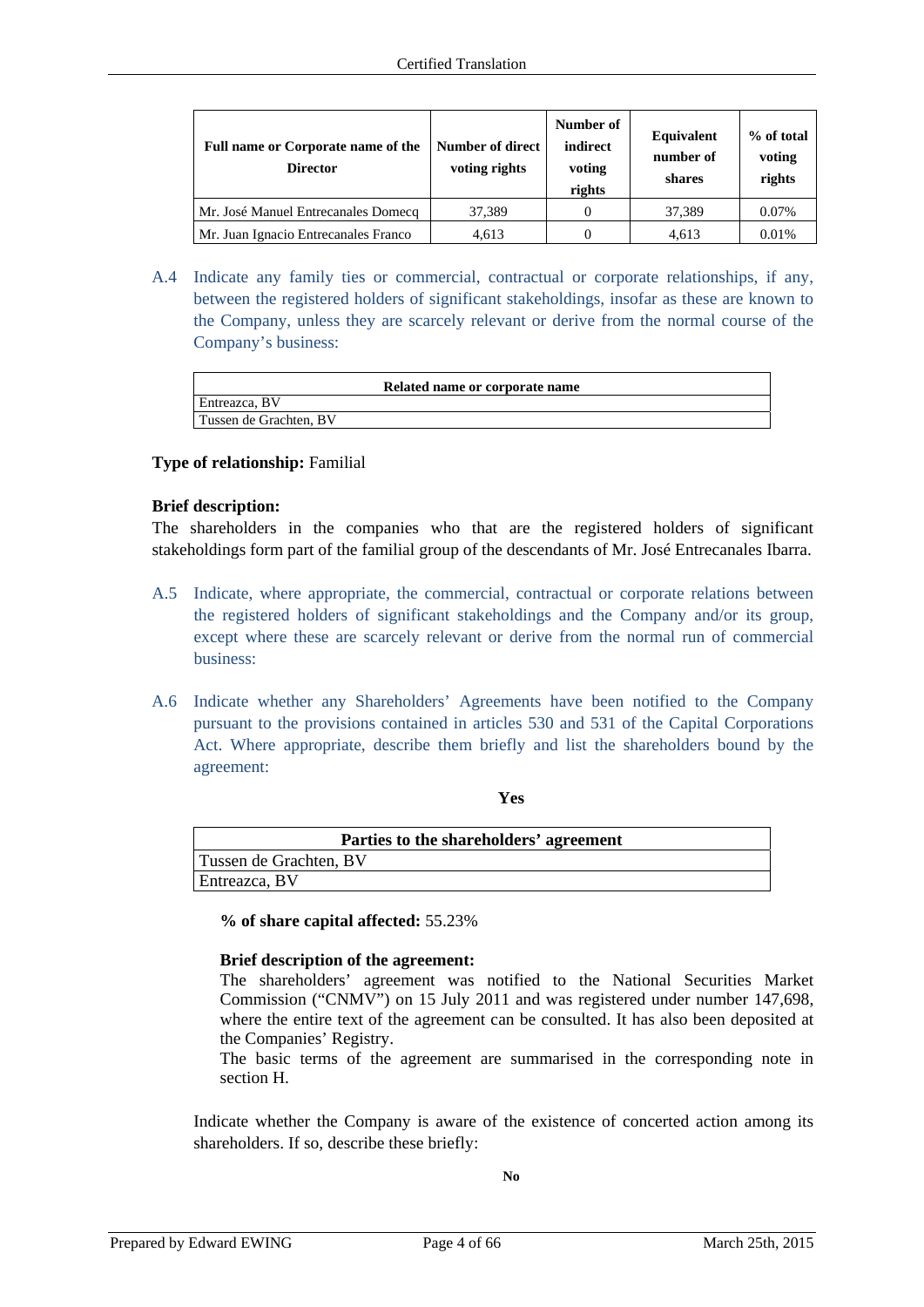Where there has been any amendment or suspension of any shareholders agreement or concerted actions in the course of the financial year, indicate this expressly:

A.7 Indicate whether there is any individual or body corporate exercising or able to exercise control over the Company in accordance with article 4 of the Securities Market Act. If so, identify this individual or body corporate:

**No** 

| `ommer<br>LЭ |
|--------------|
| $\mathbf -$  |

A.8 Complete the following tables about the Company's treasury stock:

**At the close of the financial year:** 

| Number of direct shares | Number of indirect shares (*) | % of total share capital |
|-------------------------|-------------------------------|--------------------------|
| 516,499                 | 18.000                        | 0.93%                    |

### **(\*) Through:**

| Full name or corporate name of the direct registered shareholder | <b>Number of direct shares</b> |
|------------------------------------------------------------------|--------------------------------|
| Finanzas Dos, S.A.                                               | 18,000                         |
| Total:                                                           | 18,000                         |

Detail the significant variations, in accordance with the provisions contained in Royal Decree 1,362/2007, effected during the financial year:

A.9 Detail the conditions and term of the current resolution by the General Meeting of Shareholders mandating the Board of Directors to issue, buy back or transfer treasury stock.

The General Meeting of Shareholders held on 24 May 2012 adopted the following resolution:

To authorize the derivative acquisition of shares in the Company by the Company itself and by companies in its group both directly and indirectly through the acquisition of capital companies holding shares in Acciona, S.A., respecting the legal limits and requirements and in accordance with the conditions set out below, leaving without any effect, in the amount not utilized, the authorization approved for the purpose by the Ordinary General Meeting of Shareholders in 2010:

- a) Modality: sale and purchase, swap, loan or surrender as payment.
- b) Maximum number of shares to be acquired, added to those already owned by Acciona, S.A. and its subsidiaries: up to 10% of the subscribed capital.
- c) Maximum and minimum prices: the listing at the close of the last stock market session, with a margin of 15% up or down.
- d) Duration of the authorization: five (5) years from the date this agreement.

To authorize the Board of Directors so that it may carry out the derivative acquisition of shares in Acciona, S.A. on the terms set out and so that it may dedicate, in full or in part, the treasury stock already acquired and such stock as may be acquired virtue of the preceding authorization for the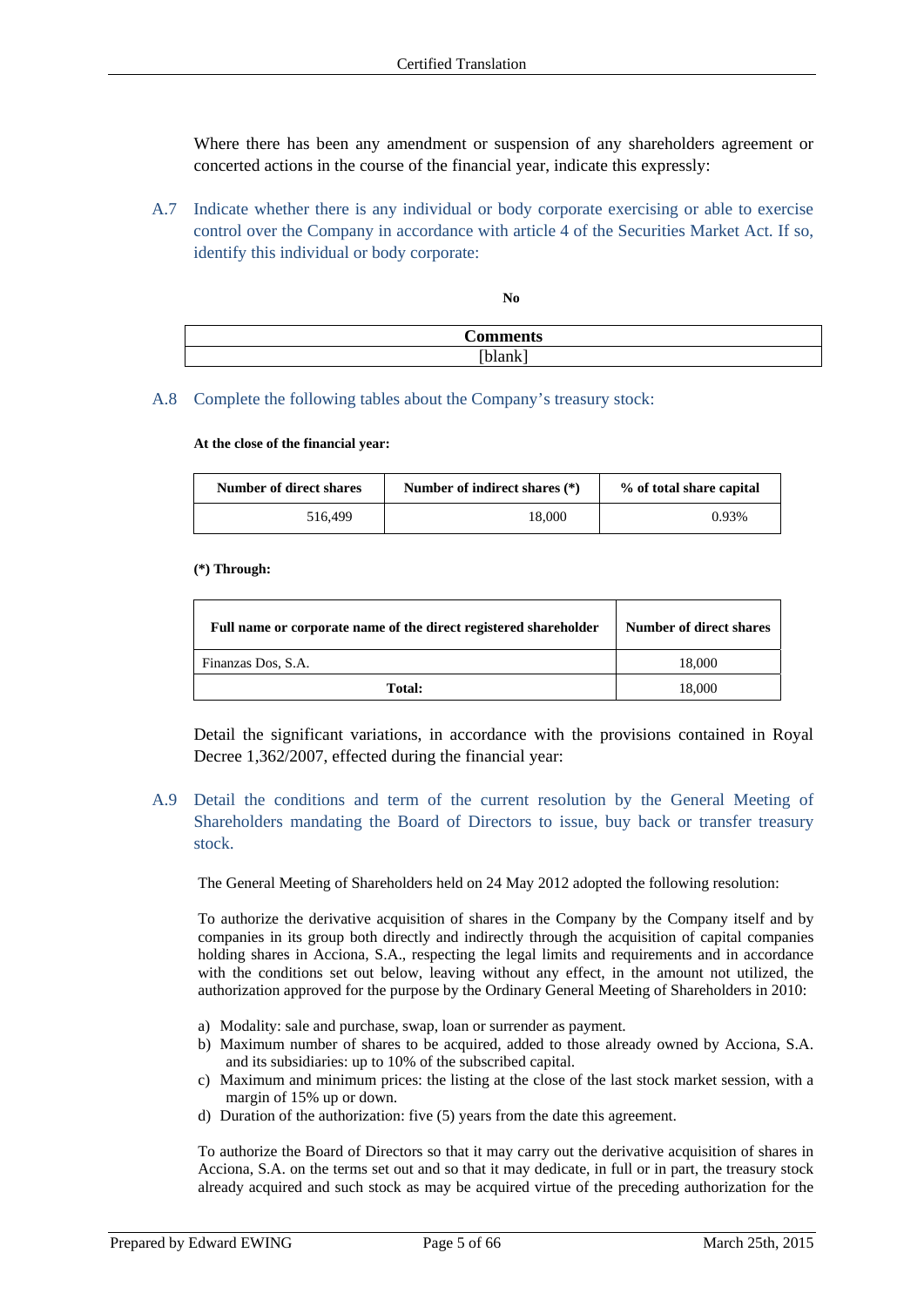execution of remuneration systems consisting in or aimed at delivering shares or share option rights over shares in Acciona, S.A. in favour of workers, senior management and directors exercising executive functions pursuant to the provisions contained in section 1 a) of article 146 of the Consolidated Text of the Capital Corporations Act.

A.10 Indicate whether there is any restriction in place on the conveyance of securities and/or any restriction on voting rights. In particular, notice will be given of the existence of any kind of restriction that may hinder the taking of control of the Company through the acquisition of its shares on the open market.

#### **Yes**

**Description of the restrictions** The shareholders Tussen de Grachten, BV and Entreazca, BV have mutually granted each other a preferential acquisition right over their respective stakeholdings in Acciona, S.A. as indicated in section A.6.

A.11 Indicate whether the general meeting has resolved to adopt neutralization measures against a public takeover bid pursuant to the provisions contained in Law 6/2007.

**No** 

Where appropriate, explain the measures approved and the terms on which the loss of effectiveness of the restrictions will occur:

A.12 Indicate whether the Company has issued securities not traded on a regulated market in the European Union.

**No** 

Where applicable, indicate the different share classes and, for each share class, the rights and obligations conferred.

# **B GENERAL MEETINGS**

B.1 Indicate and, where appropriate, detail, whether there are any differences with regard to the regime for minimums foreseen in the Capital Corporations Act (LSC) in connection with the quorum for calling a general meeting to order.

|                                 | % quorum different from that<br>set in art. 193 LSC for general<br>scenarios | % quorum different from that set<br>in art. 194 LSC for the special<br>scenarios in art. 194 LSC |
|---------------------------------|------------------------------------------------------------------------------|--------------------------------------------------------------------------------------------------|
| Ouorum required at the 1st call | 0%                                                                           | 67.00%                                                                                           |
| Quorum required at the 2nd call | 0%                                                                           | 62.00%                                                                                           |

### **Description of the differences**

The quorums required are higher than the general quorums of 50% and 25% for the special scenarios in article 194 of the Capital Corporations Act.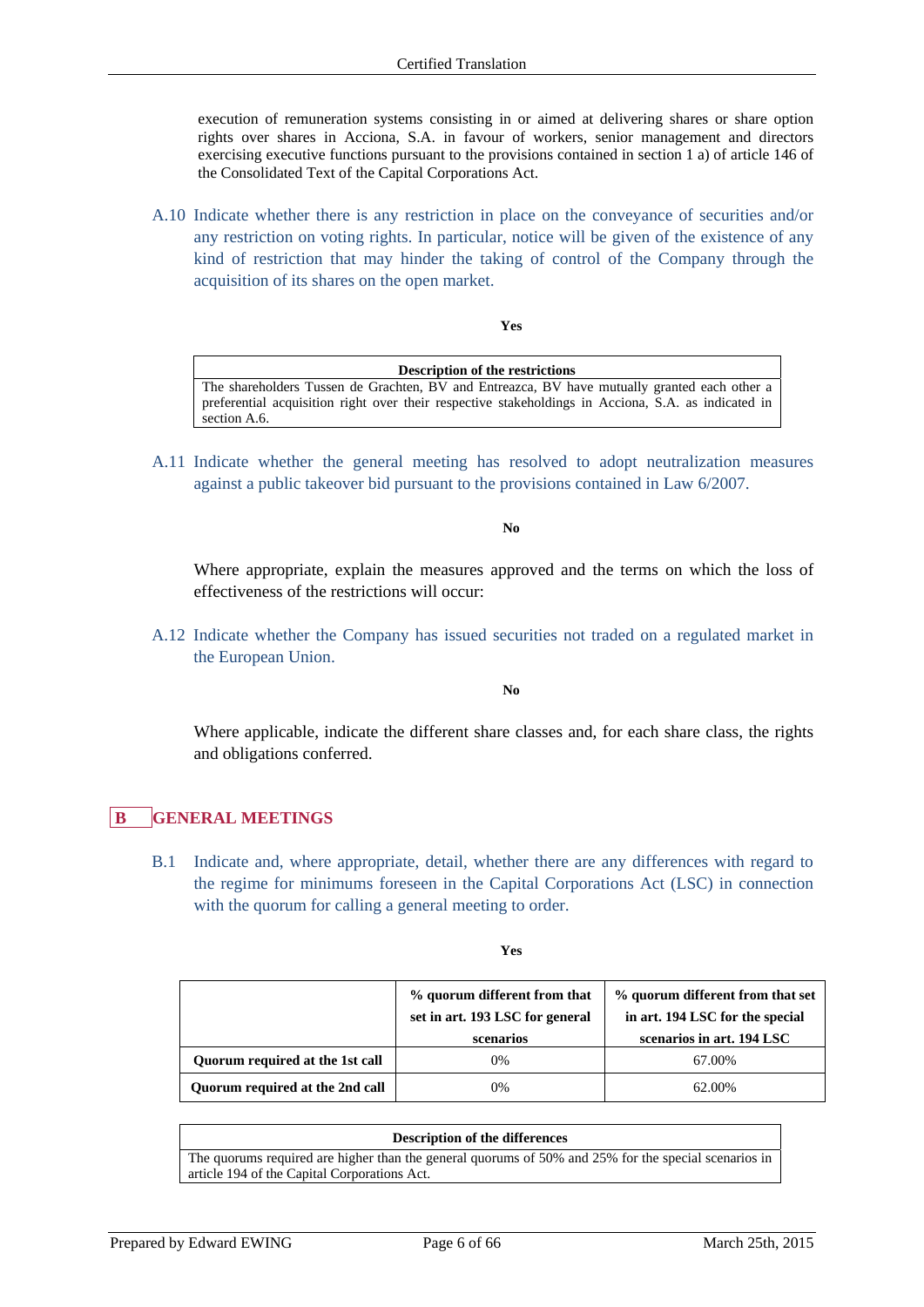B.2 Indicate and, where appropriate, detail whether there are any differences from the regimen foreseen in the Capital Corporations Act (LSC) for the adoption of corporate resolutions:

### **No**

Describe how the regime is different from that foreseen in the LSC.

B.3 Indicate the rules applicable to amendments to the Company's Articles of Association. In particular, notice will be given of the majorities foreseen for the amendment of the Articles of Association, as well as, where appropriate, the rules foreseen for the protection of shareholders' rights in the amendment of the Articles of Association .

Amendments to the Company's Articles of Association must comply with the provisions contained in the Consolidated Text of the Capital Corporations Act and article 17.2 of the Articles of Association whereby a General Meeting must be called to order with a quorum of 67% of the capital subscribed and fully paid up with voting rights at the first call, or of 62% at the second call, in order to be able to decide on any of the following issues:

a) Amendment of the Articles of Association, except for changes in the registered office, capital increases, the extension of the corporate purpose and, in those cases where legally compulsory, capital reductions.

b) Transformations, mergers, spin-offs, global transfers of assets and liabilities and the winding-up of the Company, except in those cases where such winding-up is legally compulsory.

In order to change the registered office, increase capital, extend the corporate purpose, eliminate or limit the preferential subscription right (the issue of simple, convertible or swappable debentures or bonds, the issue of warrants or options (alone or in connection with bonds) and preferential stakeholdings and, in those scenarios where legal compulsory, reduce capital and wind up and liquidate the Company, the General Meeting must be called to order with a quorum of 67% of the capital subscribed and fully paid up with voting rights at the first call, or with a quorum of 50% of the capital subscribed with voting rights at the second call.

The same percentages foreseen in the preceding paragraph shall be applicable when, in scenarios of capital increase or issue of debentures, bonds, warrants or preferential equity, the General Meeting authorizes or delegates powers on the Board of Directors to adopt such resolutions.

In any case and as provided for in article 286 of the Consolidated Text of the Capital Corporations Act, the directors or, where appropriate, the shareholders effecting the proposal must draw up the entire text of the proposed amendment and the corresponding report on its rationale and make these available to the shareholders at the moment notice is given convening the General Meeting.

Voting will be conducted separately for each article or group de articles that may be substantially independent. Resolutions shall be adopted by majority vote and this shall be understood as the votes in favour of more than half the shares with voting rights attending the General Meeting according to the list of persons in attendance drawn up when it is called to order.

B.4 Indicate the attendance details at the General Meetings held in the financial year to which the present report refers and those in the preceding financial year:

|                                   | <b>Attendance details</b> |                       |                            |             |              |
|-----------------------------------|---------------------------|-----------------------|----------------------------|-------------|--------------|
|                                   |                           |                       | % distance votes           |             |              |
| Date of General<br><b>Meeting</b> | $%$ present<br>in person  | % present<br>by proxy | <b>Electronic</b><br>votes | Other votes | <b>Total</b> |
| 06/06/2013                        | 59.29%                    | 20.28%                | 0.01%                      | $0.00\%$    | 79.58%       |
| 24/06/2014                        | 54.35%                    | 22.56%                | 0.01%                      | $0.00\%$    | 76.92%       |

B.5 Indicate whether there is any restriction in the Articles of Association establishing a minimum number of shares needed to attend the General Meeting: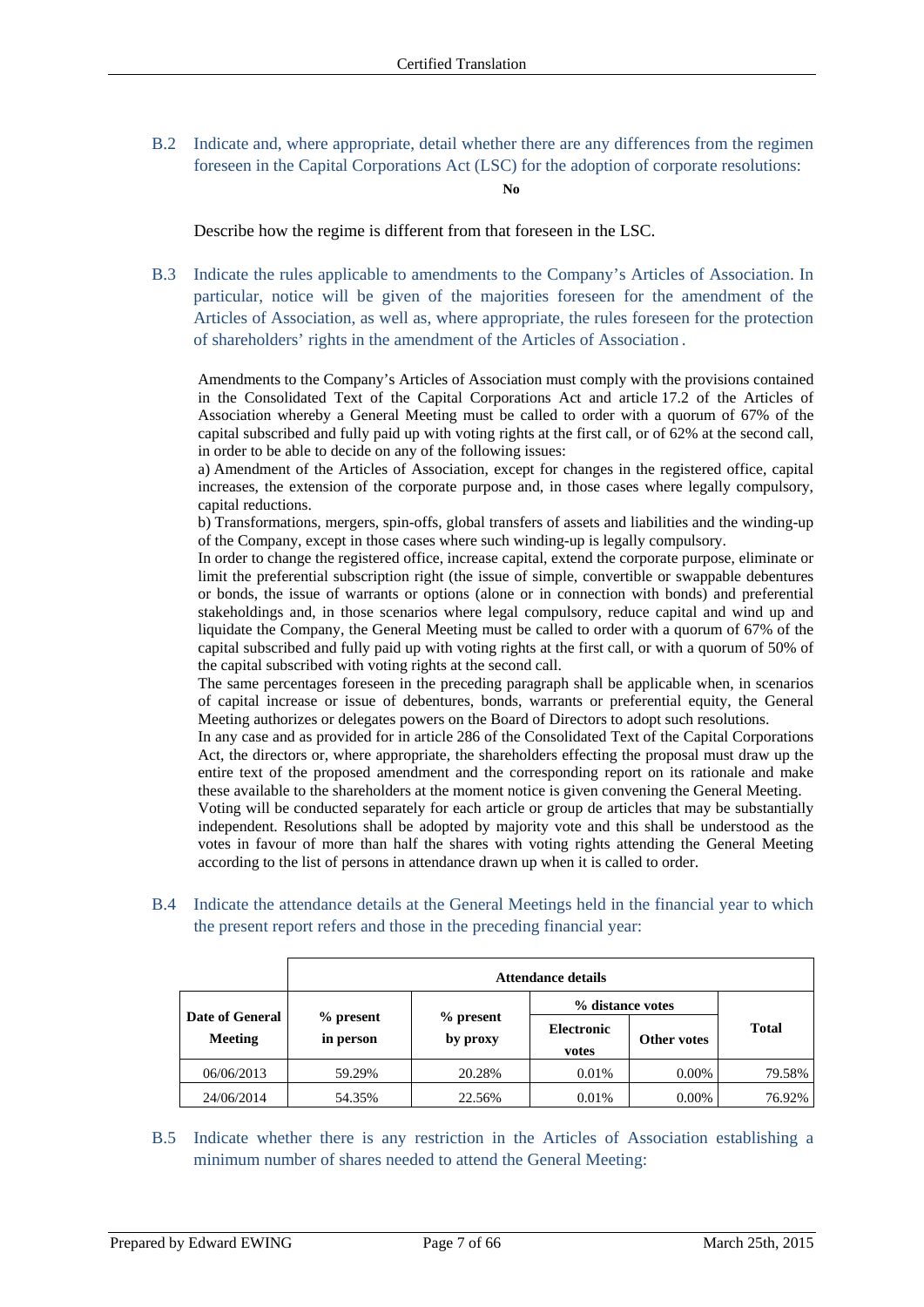### **No**

B.6 Indicate whether resolutions have been adopted for certain decisions entailing a structural modification of the Company ("subsidiarization", sale and purchase of essential operational assets, transactions equivalent to the liquidation of the Company …) to be submitted to the General Meeting of Shareholders for approval, even where this is not expressly required under Business Legislation.

### **Yes**

B.7 Indicate the address of and how to access on the Company's web page with the information on corporate governance and other information about general meetings that must be made available to shareholders through the Company's web page.

### The Company's web page is: www.acciona.es

This address contains a link under the name "Shareholders and Investors" and this has a section regarding Corporate Governance where shareholders can find the Company's corporate information as well as the information related to General Meetings. Furthermore, on the occasion of a notice of meeting convening the General Meeting, direct access will be provided on the main page of the Company's web site (www.acciona.es) to make available to shareholders all the information regarding the General Meeting so convened.

# **C STRUCTURE OF THE COMPANY'S ADMINISTRATION**

### C.1 **Board of Directors**

C.1.1 maximum and minimum number of directors foreseen in the Articles of Association:

| <b>Maximum number of directors</b> |  |
|------------------------------------|--|
| <b>Minimum number of directors</b> |  |

C.1.2 Complete the following table with the members of the board:

| <b>Full name or</b><br>corporate name<br>of the director | Representative | <b>Position</b><br>on the Board | Date of first<br>appointment | Date of<br>most recent<br>appointment | <b>Procedure</b><br>for election |
|----------------------------------------------------------|----------------|---------------------------------|------------------------------|---------------------------------------|----------------------------------|
| Mr. José Manuel                                          |                | President and                   |                              |                                       | Vote at General                  |
| Entrecanales                                             |                | <b>Managing Director</b>        | 14/04/1997                   | 24/05/2012                            | Meeting of                       |
| Domecq                                                   |                |                                 |                              |                                       | <b>Shareholders</b>              |
| Mr. Juan Ignacio                                         |                | Vice-president and              |                              |                                       | Vote at General                  |
| Entrecanales                                             |                | <b>Managing Director</b>        | 14/04/1997                   | 24/05/2012                            | Meeting of                       |
| Franco                                                   |                |                                 |                              |                                       | <b>Shareholders</b>              |
| Mr. Jaime                                                |                |                                 |                              |                                       | Vote at General                  |
| Castellanos                                              |                | Director                        | 04/06/2009                   | 24/05/2012                            | Meeting of                       |
| Borrego                                                  |                |                                 |                              |                                       | <b>Shareholders</b>              |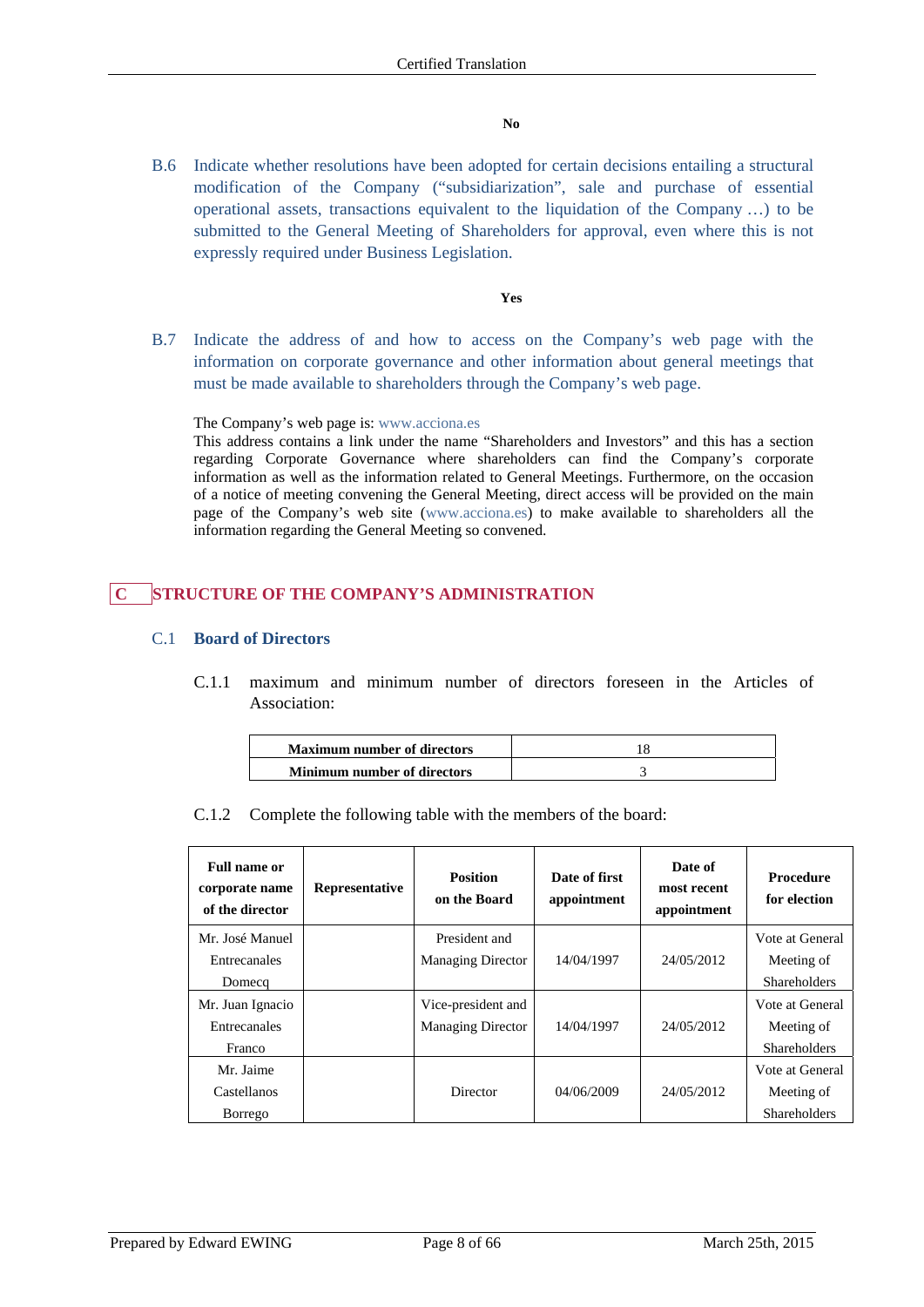| <b>Full name or</b><br>corporate name<br>of the director             | Representative | <b>Position</b><br>on the Board | Date of first<br>appointment | Date of<br>most recent<br>appointment | Procedure<br>for election                     |
|----------------------------------------------------------------------|----------------|---------------------------------|------------------------------|---------------------------------------|-----------------------------------------------|
| Mr. Carlos<br>Espinosa de los<br>Monteros y<br>Bernaldo de<br>Ouirós |                | Director                        | 29/06/1994                   | 06/06/2013                            | Vote at General<br>Meeting of<br>Shareholders |
| Ms. Belén<br>Villalonga<br>Morenes                                   |                | Director                        | 10/05/2006                   | 09/06/2011                            | Vote at General<br>Meeting of<br>Shareholders |
| Mr. Daniel<br>Entrecanales<br>Domecq                                 |                | Director                        | 04/06/2009                   | 24/05/2012                            | Vote at General<br>Meeting of<br>Shareholders |
| Mr. Javier<br>Entrecanales<br>Franco                                 |                | Director                        | 22/09/2011                   | 24/05/2012                            | Vote at General<br>Meeting of<br>Shareholders |
| Ms. Sol Daurella<br>Comadrán                                         |                | Director                        | 09/06/2011                   | 09/06/2011                            | Vote at General<br>Meeting of<br>Shareholders |
| Mr. Valentín<br>Montoya Moya                                         |                | Director                        | 19/05/2001                   | 24/05/2012                            | Vote at General<br>Meeting of<br>Shareholders |
| Mr. Fernando<br>Rodés Vila                                           |                | Director                        | 04/06/2009                   | 24/05/2012                            | Vote at General<br>Meeting of<br>Shareholders |
| Mr. Juan Carlos<br>Garay Ibargaray                                   |                | Director                        | 06/06/2013                   | 06/06/2013                            | Vote at General<br>Meeting of<br>Shareholders |
| Ms. María del<br>Carmen Becerril<br>Martínez                         |                | Director                        | 24/06/2014                   | 24/06/2014                            | Vote at General<br>Meeting of<br>Shareholders |
| Mr. Jerónimo<br>Marcos Gerard<br>Rivero                              |                | Director                        | 24/06/2014                   | 24/06/2014                            | Vote at General<br>Meeting of<br>Shareholders |

Indicate any departures from the board of directors that have occurred during the period reported:

| Full name or corporate name Status of the director at the<br>of the director | moment of departure | Date of departure |
|------------------------------------------------------------------------------|---------------------|-------------------|
| Ms. Consuelo Crespo Bofill                                                   | Independent         | 24/06/2014        |
| Ms. Miriam González Durántez                                                 | Independent         | 24/06/2014        |

C.1.3 Complete the following tables about the members of the board and their various statuses: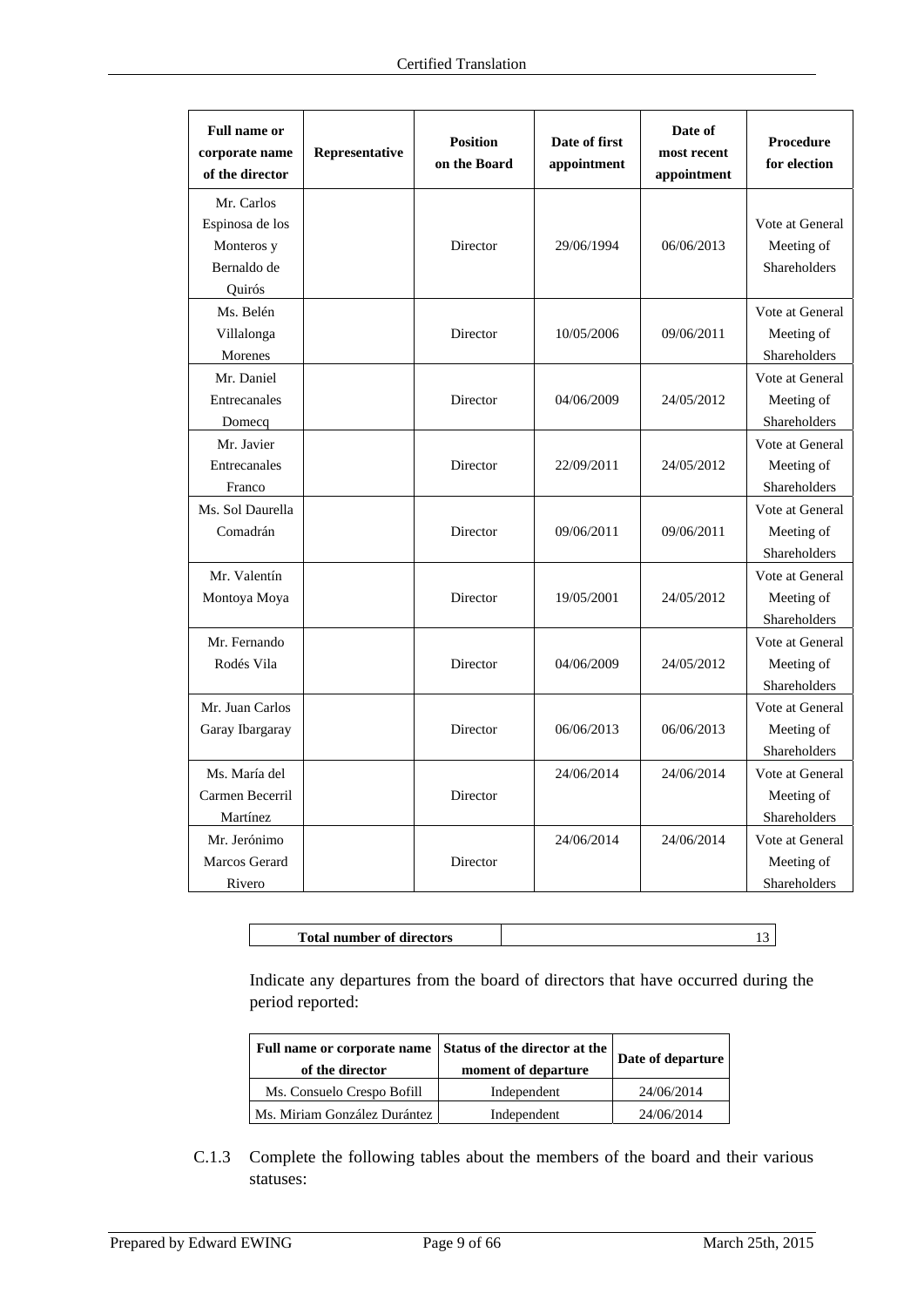| Full name or corporate<br>name of the director | Committee reporting on<br>his or her appointment | <b>Position in the</b><br>organizational<br>structure |
|------------------------------------------------|--------------------------------------------------|-------------------------------------------------------|
| Mr. José Manuel                                | Appointments and                                 | President and                                         |
| <b>Entrecanales Domecq</b>                     | <b>Remuneration Committee</b>                    | <b>Managing Director</b>                              |
| Mr. Juan Ignacio                               | Appointments and                                 | Vice-President and                                    |
| <b>Entrecanales Franco</b>                     | <b>Remuneration Committee</b>                    | <b>Managing Director</b>                              |

### **EXECUTIVE DIRECTORS**

| <b>Total number of executive directors</b> |        |
|--------------------------------------------|--------|
| % of total of the board                    | 15.38% |

### **EXTERNAL DIRECTORS REPRESENTING SUBSTANTIAL STAKEHOLDINGS**

| <b>Full name or corporate</b><br>name of the director | <b>Committee reporting</b><br>on his or her<br>appointment | Full name or corporate name of the<br>significant shareholder represented<br>or proposing his or her appointment |
|-------------------------------------------------------|------------------------------------------------------------|------------------------------------------------------------------------------------------------------------------|
| Mr. Javier Entrecanales<br>Franco                     | Appointments and<br>Remuneration<br>Committee              | Tussen de Grachten, BV                                                                                           |
| Mr. Daniel Entrecanales<br>Domecq                     | Appointments and<br>Remuneration<br>Committee              | Entreazca, BV                                                                                                    |

| Total number of directors representing substantial stakeholdings |        |
|------------------------------------------------------------------|--------|
| ■ % of total of the board                                        | 15.38% |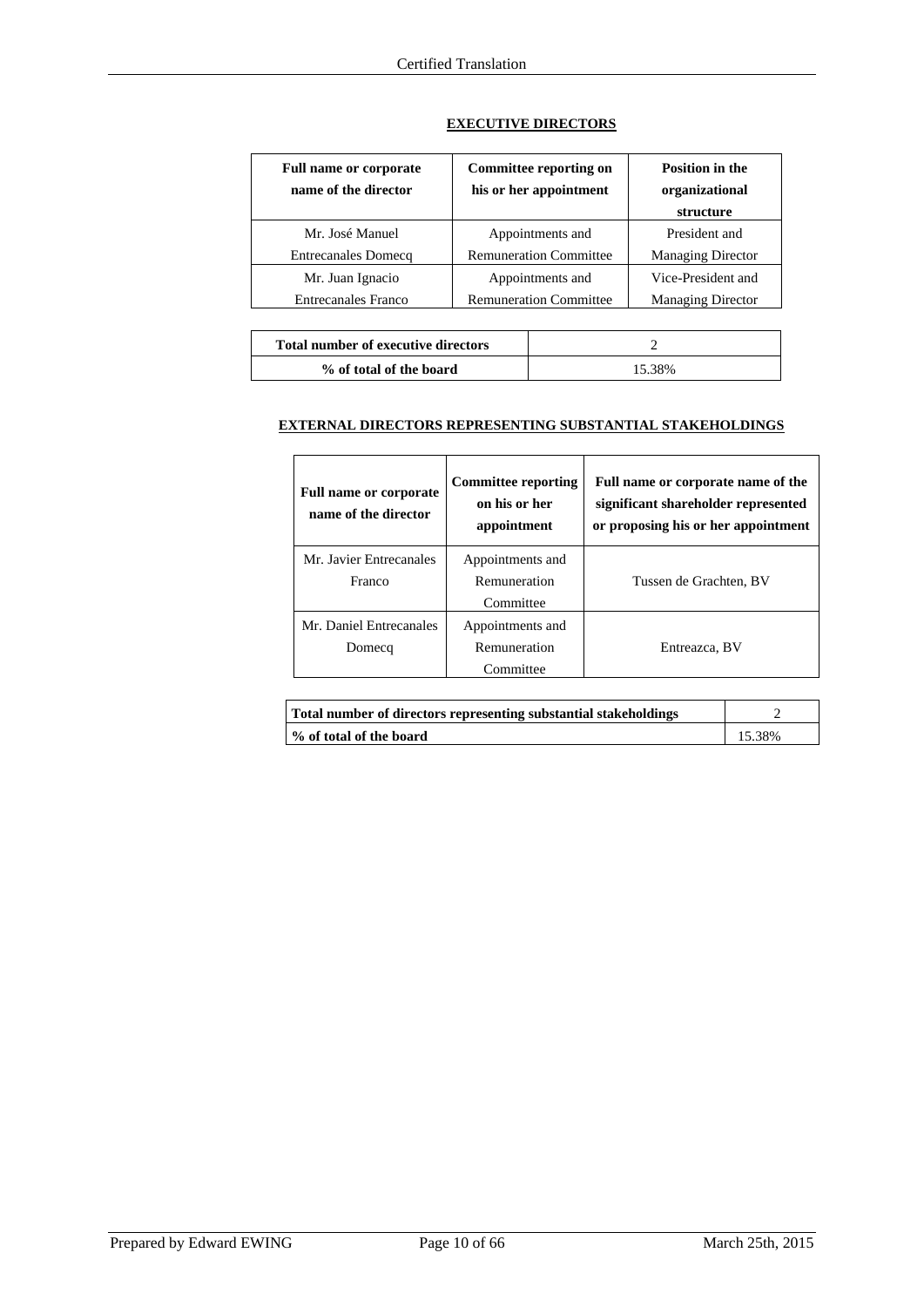#### **INDEPENDENT EXTERNAL DIRECTORS**

### **Full name or corporate name of the director**

Mr. Juan Carlos Garay Ibargaray

**Profile** 

BA in Law and Economics from Deusto University (Bilbao).

He has also studied at the University of Southern California Marshall School of Business and has a Master's degree in Business Administration, and at Duke University Fuqua School of Business in the Senior Executive Programme.

One of the highlights of his career is his term at Citibank (1980-1989) as President of Citibank and the CEO of Citicorp for Spain and Portugal.

In 2000, he was appointed CEO of Deutsche Bank for the Iberian Peninsula and responsible for the Personal Banking Division for the whole of Europe, except Germany. Between 2005 and 2008, he was President of Deutsche Bank for Spain.

### **Full name or corporate name of the director**

Mr. Jaime Castellanos Borrego

#### **Profile**

He held the position of President and CEO of Recoletos Communication Group from 1991 until its sale in 2007. He is currently president of Willis Iberia and Lazard Financial Advisors. Furthermore, he sits on the Board of Directors of Vocento and is Vice-president of the Seres Foundation.

### **Full name or corporate name of the director**

Ms. Sol Daurella Comadrán

#### **Profile**

BSc in Business Studies and MBA in Business Administration from ESADE. Executive President of Coca-Cola Iberian Partners S.A. She is also an independent external director of Banco Santander, S.A., Co-President of Grupo Cacaolat, S.L., and a member of the Board of Patrons of several foundations (ESADE, FERO-VHIO, Science Health and Education, and Friends of the Prado Museum).

#### **Full name or corporate name of the director**

Mr. Fernando Rodés Vila

### **Profile**

He is Vice-President of the Havas Group, with headquarters in Paris. He began his professional career in 1985 at Manufacturers Hanover Trust Bank, in the capital markets division. In 1994 he was appointed Managing Director of Media Planning S.A., in 2006 took over the position of CEO of the Havas Group, the world's fifth-largest communications, marketing and advertising group listed on the Paris stock exchange (hav), a position he held until March, 2012. He is president of Neometrics, a director of other companies in his family conglomerate, Patron of the Nature Foundation launched by Accionatura, and President of the Catalonian Regional Government's Advisory Council for Sustainable Development.

#### **Full name or corporate name of the director**

Ms. Belén Villalonga Morenes

#### **Profile**

Lecturer at Harvard Business School where she teaches finance and appraisal of companies to students on the master's course (MBA), doctorate programme and the executive education programmes since July, 2001. She holds a Doctorate in Business Administration and a Master's Degree in Economics from University of California (Los Angeles), and a Degree and Doctorate in Economics and Business from the Complutense University in Madrid, where she has also lectured. Her areas of specialization are corporate finance, corporate governance and business strategy.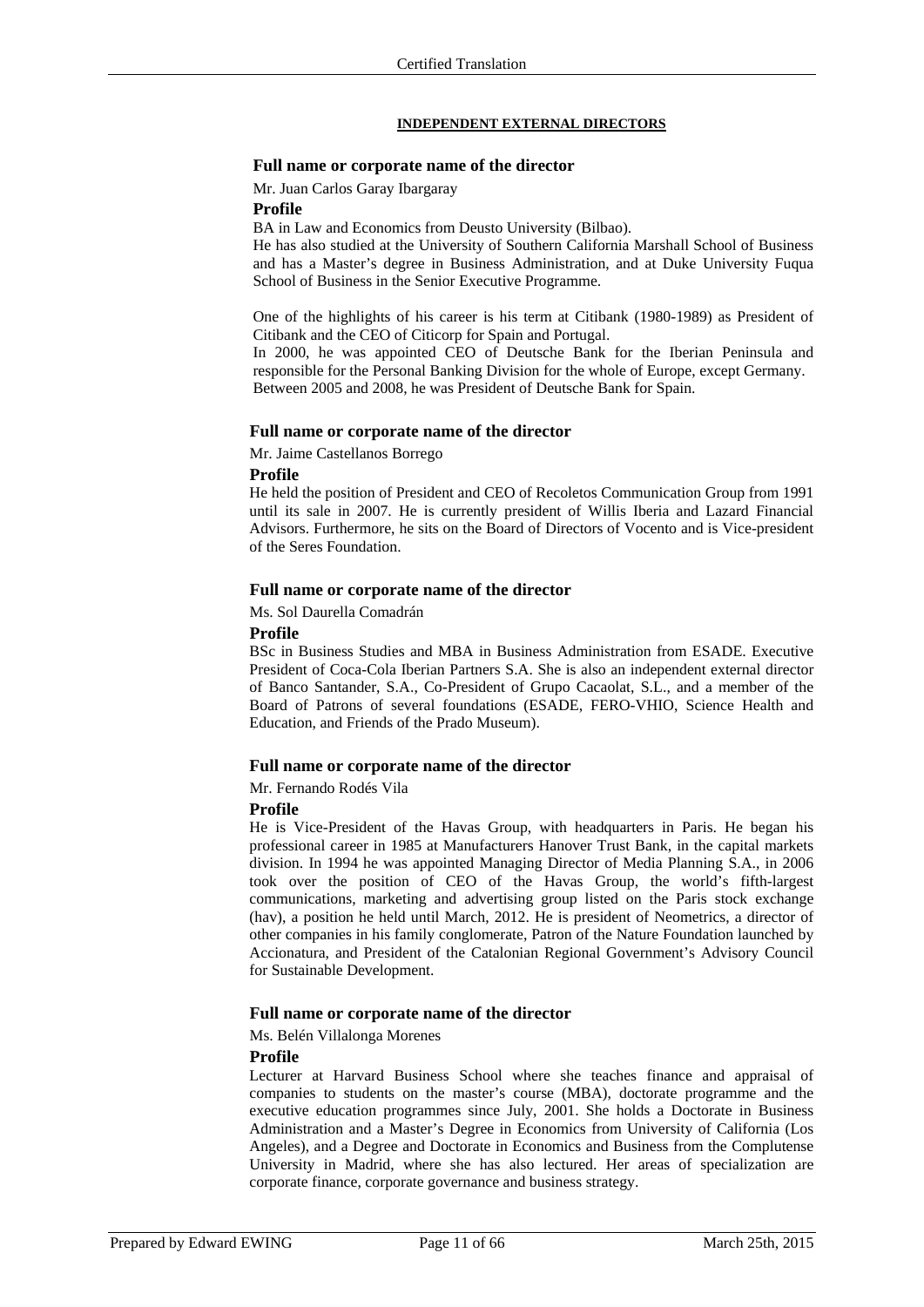#### **Full name or corporate name of the director**

Mr. Jerónimo Marcos Gerard Rivero

### **Profile**

BSc in Economics from the Autonomous Technological Institute of Mexico (ITAM) in 1993 and Master in Business Administration from Stanford University.

President and CEO of the Mexico Retail Properties (MRP) Group. In addition to his position as the Chief Executive of MRP, he is a director on the board of AMEXCAP, Vice-President of the Mexican Association of Property and Infrastructure Funds (AMFII), and sits on the boards of the Mexican Stock Market, the Group Mexicano de Desarrollo, S.A.B., Head of private investment funds in Mexico for the Latin America Enterprise Fund, President of Institutional Infrastructure and a Director of Telefónica Mexico.

He is Vice-President of the Special Olympics Council in Mexico and a lecturer in Microeconomics at the Autonomous Technological Institute of Mexico (ITAM).

He was CFO of Telefónica Móviles México and CEO of Telefónica B2B, and also worked for Goldman Sachs & Co.

He was an Advisor to the Deputy Finance Minister in the Government of Carlos Salinas throughout his presidential mandate (1988-1994).

### **Full name or corporate name of the director**

Mr. Valentín Montoya Moya

### **Profile**

He holds a degree in Economics from the Complutense University in Madrid.

He was Economic Oversight Director at ACCIONA, S.A. and was appointed to the Board of the said company in 2001. He was subsequently appointed Director and General Manager for Finance and Economics in 2004.

He has also sat on the boards of Endesa, S.A., Airtel Móvil, S.A., and the Empresa Hidroeléctrica de Navarra, S.A. (EHN).

Since 2009, he is an External Director of ACCIONA, S.A.

| Total number of independent directors |        |
|---------------------------------------|--------|
| ∣% total of the board                 | 53.85% |

Indicate if any of the independent directors receive from the company or its group any amount or benefit other than their remuneration as director or if they maintain (or have maintained during the last financial year) any business relationship with the company or any company within the group in their own name or as a substantial shareholder, director, or senior manager of an entity that maintains or has maintained such a relationship.

### **Full name or corporate name of the director**

Mr. Jaime Castellanos Borrego

#### **Description of the relationship**

Service agreements for financial and insurance advice.

### **Reason for the Declaration**

The business relationships the group holds with Willis Iberia and Lazard Financial Advisors are not of significance by virtue of their quantity in the total calculation of the transactions carried out by such companies. Awards are generally made through rigorous contracting procedures, with several bids requested, and without the director being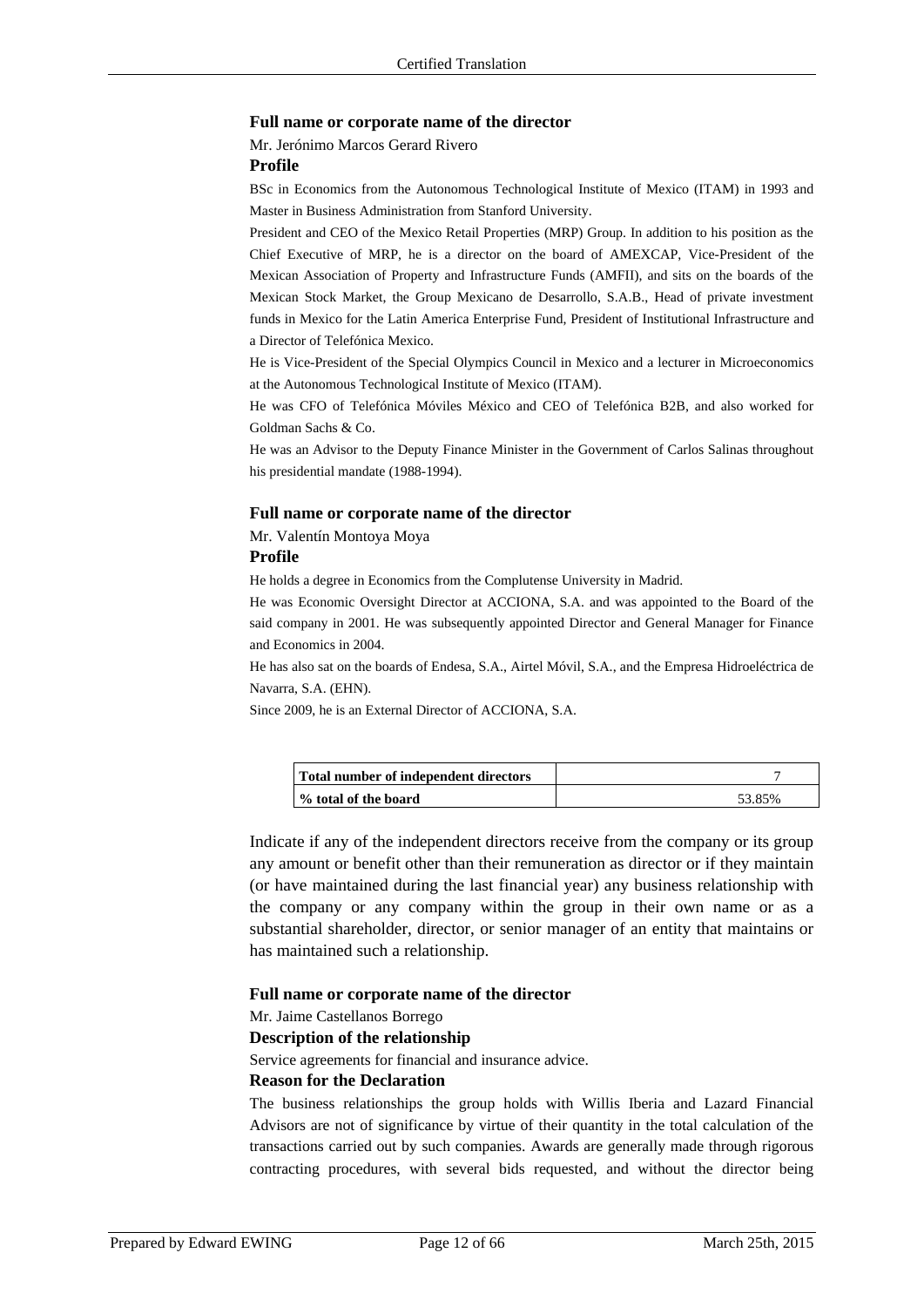involved in the decision-making and negotiation process. Therefore, the Board considers that this in no way impacts the director's ability to carry out his duties as an independent director.

The breakdown of the transactions is listed in Section H.

### **Full name or corporate name of the director**

Ms. Sol Daurella Comadrán

**Description of the relationship** 

Work, services and supplies

# **Reason for the Declaration**

The business relationships the group holds with Cacaolat and Coca-Cola Iberian Partners are not of significance by virtue of their quantity in the total calculation of the transactions carried out by such companies. Awards are generally made through rigorous contracting procedures, with several bids requested, and without the director being involved in the decision-making and negotiation process. Therefore, the Board considers that this in no way impacts the director's ability to carry out her duties as an independent director. The breakdown of the transactions is listed in Section H.

Where appropriate, a reasoned statement by the board shall be included, setting out the reasons why the director in question is considered able to perform his or her functions as an independent director.

### **OTHER EXTERNAL DIRECTORS**

| Full name or corporate name of the     | <b>Committee informing or proposing</b> |  |
|----------------------------------------|-----------------------------------------|--|
| <b>Director</b>                        | appointment                             |  |
| Ms. María del Carmen Becerril Martínez | Appointments and Remuneration           |  |
|                                        | Committee                               |  |
| Mr. Carlos Espinosa de los Monteros y  | Appointments and Remuneration           |  |
| Bernaldo de Quirós                     | Committee                               |  |

| Total number of Other External Directors |        |
|------------------------------------------|--------|
| ∣% of the total Board                    | 15.38% |

Detail the reasons why they cannot be considered directors representing substantial stakeholdings or independent directors, and state their connections, whether with the company, its directors or its shareholders:

### **Full name or corporate name of the board member**

Ms. María del Carmen Becerril Martínez

**Company, director or shareholder with whom he has a connection:** 

### **Reasons**

**---** 

As she left her executive duties in May, 2014, and was appointed a director in June that same year, she cannot be considered an Independent Director as the time period of three years has not passed nor as a Director representing Substantial Shareholders, as she has not been appointed in her capacity as a shareholder.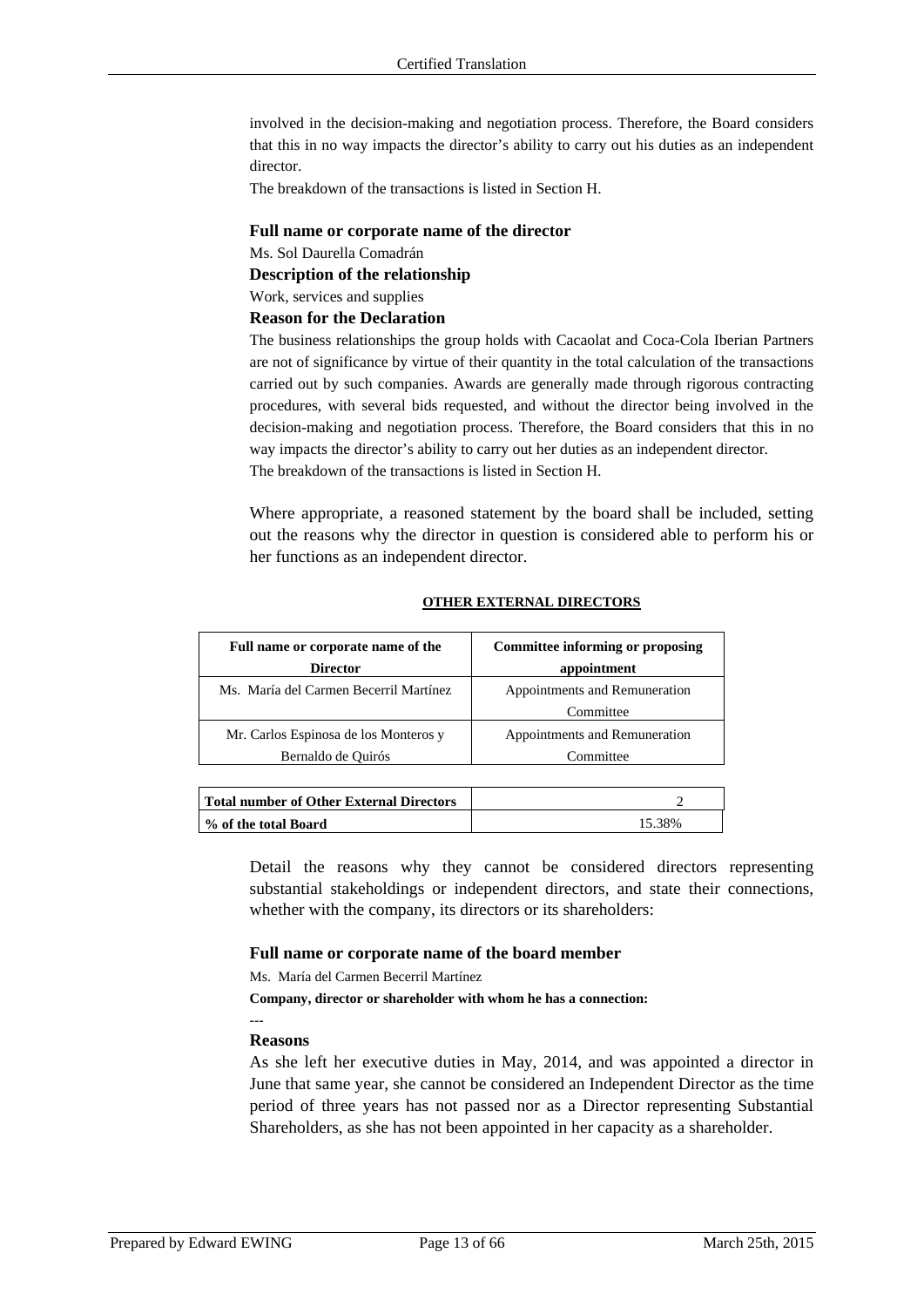State the changes, if any, that have taken place during the period with regard to the profile of each shareholder:

### **Full name or corporate name of the board member**

Mr. Carlos Espinosa de los Monteros y Bernaldo de Quirós **Company, director or shareholder with whom he has a connection:** 

### **Reasons**

**---** 

He cannot be considered an Independent Director pursuant to the provisions contained in article 529, sub-section 12 of the Capital Corporations Act, as he has been a Director for a continuous period of over 12 years. Law 31/2014 repealed Ministerial Order ECC/461/2013 which had allowed him to retain his status as an Independent Director until the conclusion of the current mandate despite being in office for over 12 years for those directors who had been performing the functions of Independent Directors as of 30 June 2013.

Indicate any variations that have occurred in the classification of directors in the period:

| Full name or corporate name of<br>the Director              | Date of the<br>change | <b>Previous Status</b>         | <b>Current Status</b>          |
|-------------------------------------------------------------|-----------------------|--------------------------------|--------------------------------|
| Mr. Valentín Montoya Moya                                   | 01/07/2014            | <b>Other External Director</b> | <b>Independent Director</b>    |
| Mr. Carlos Espinosa de los<br>Monteros y Bernaldo de Quirós | 24/12/2014            | <b>Independent Director</b>    | <b>Other External Director</b> |

C.1.4 Complete the following table with the relevant information with regard to the number of female board members during the last four financial years, as well as the role of these female board members.

|                       | <b>Number of Female</b><br><b>Board Members</b> |                |                | Percentage of all board<br>members of that type |          |          |          |          |
|-----------------------|-------------------------------------------------|----------------|----------------|-------------------------------------------------|----------|----------|----------|----------|
| <b>Type</b>           | 2014                                            | 2013           | 2012           | 2011                                            | 2014     | 2013     | 2012     | 2011     |
| <b>Executive</b>      | $\Omega$                                        | $\Omega$       | $\Omega$       | 0                                               | $0.00\%$ | $0.00\%$ | $0.00\%$ | $0.00\%$ |
| <b>Representing</b>   | $\mathbf{0}$                                    | $\theta$       | $\overline{0}$ | $\Omega$                                        | $0.00\%$ | $0.00\%$ | $0.00\%$ | $0.00\%$ |
| External              |                                                 |                |                |                                                 |          |          |          |          |
| <b>Shareholders</b>   |                                                 |                |                |                                                 |          |          |          |          |
| Independent           | 2                                               | $\overline{4}$ | 4              | 4                                               | 25.00%   | 50.00%   | 50.00%   | 50.00%   |
| <b>Other External</b> | 1                                               | $\Omega$       | $\Omega$       | $\Omega$                                        | 100.00%  | $0.00\%$ | $0.00\%$ | $0.00\%$ |
| <b>Total:</b>         | 3                                               | 4              | 4              | 4                                               | 23.08%   | 30.70%   | 30.70%   | 30.70%   |

C.1.5 Explain the measures, if any, that have been taken to include a number of women on the Board of Directors so as to enable the board to achieve a balanced presence of women and men.

#### **Explanation of the Measures**

All required policies have been endorsed by the Board of Directors to avoid situations where the selection procedures suffer implicit biases that obstruct the selection, not only of board members, but also of any male or female employee, in the search for candidates holding the required competence, knowledge and experience to carry out the position. This is detailed in point 4.3 of Acciona's Code of Conduct, which guarantees equality through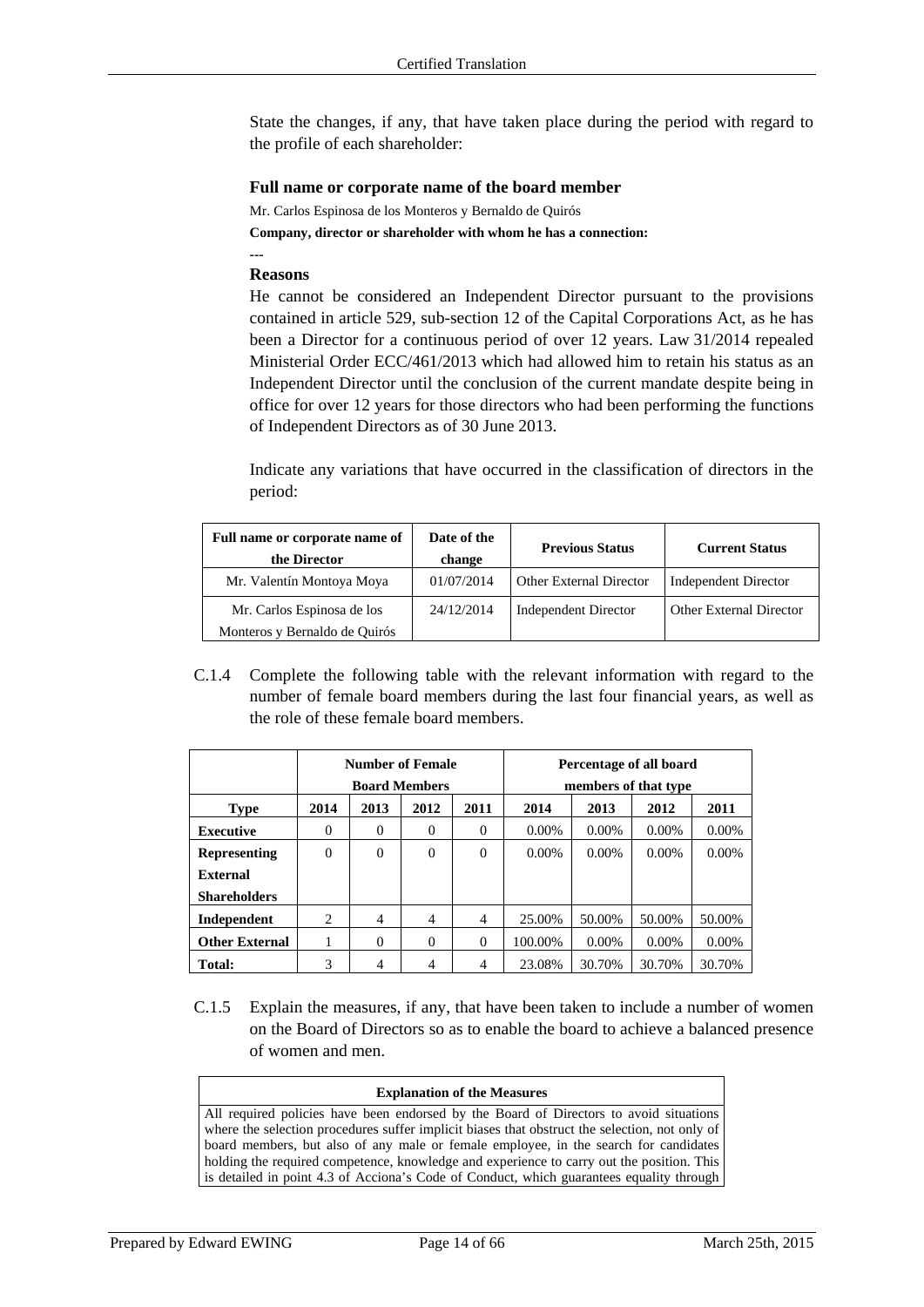its policies with regard to behaviour and does not tolerate any type of discrimination in the professional environment. The number of female board members is three, representing 23.08% of the total number on the Board.

C.1.6 Explain the measures the Appointments Committee has taken to ensure that selection procedures do not suffer implicit biases that obstruct the selection of female board members, and that the company deliberately looks for women with the required professional profile, and includes them in the list of potential candidates:

#### **Explanation of the Measures**

The Appointments and Remuneration Committee, in compliance with the Regulations for the Board of Directors and the group's Code of Conduct, includes women with an appropriate professional profile among potential candidates, and takes care to ensure that the selection procedures do not include implicit biases that could obstruct the selection of female board members. In 2014, this committee gave a favourable report on the appointment of Ms. María del Carmen Becerril Martínez as a Director

If, despite the measures adopted, there are few or no female directors, provide a justification:

| <b>Explanation of the reasons</b> |
|-----------------------------------|
| ilank                             |

C.1.7 Explain the type of representation granted to major shareholders on the board.

The Executive Director, Mr. José Manuel Entrecanales Domecq, and the Director representing external shareholders, Mr. Daniel Entrecanales Domecq, are shareholders of Entreazca, BV.

The Executive Director, Mr. Juan Ignacio Entrecanales Franco and the Director representing external shareholders, Mr. Javier Entrecanales Franco, are shareholders of Tussen de Grachten BV.

C.1.8 Explain, where appropriate, the reasons why directors representing external shareholders whose shares represent less than 5% of the capital have been appointed:

Indicate whether formal requests for a seat on the board from shareholders with a stake equal to or greater than that of others, at whose request directors representing substantial shareholders were appointed have not been respected. Where appropriate, explain the reasons why they have not been respected:

#### **No**

C.1.9 Indicate whether any director has resigned from his/her position prior to the end of the term, whether any reasons have been explained to the Board, and through what channel, and then explain at least the reasons provided:

### **Name of the Director**:

Ms. Miriam González Durántez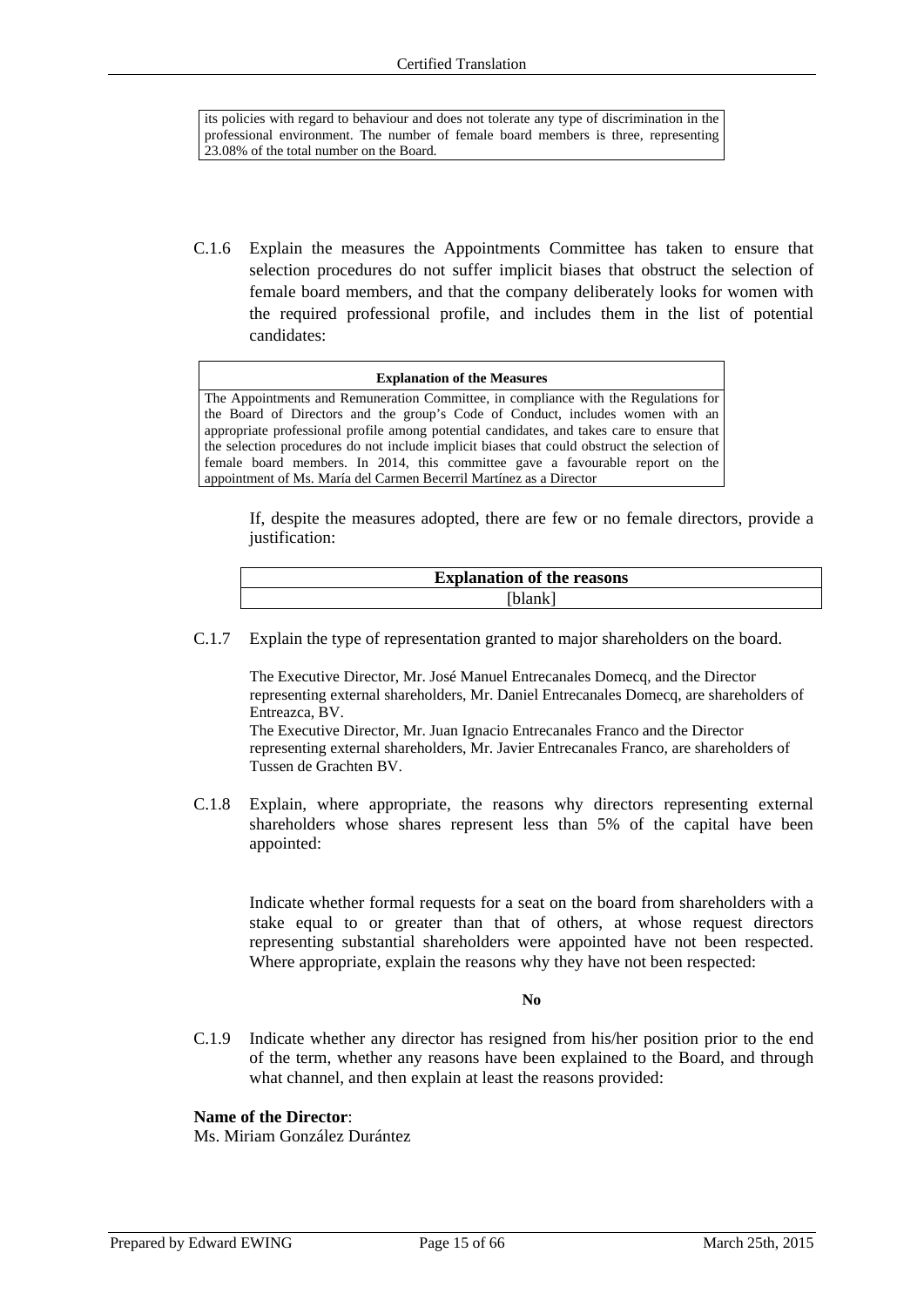### **Reason for resigning:**

The Director tendered her resignation for personal reasons that were set out at the meeting of the Board of Directors held on 14 May 2014.

### **Name of the Director**:

Ms. Consuelo Crespo Bofill

### **Reason for resigning:**

The Director tendered her resignation for personal reasons that were set out at the meeting of the Board of Directors held on 14 May 2014.

 $C.1.10$  Indicate, where applicable, any powers delegated to director(s) who have been empowered:

### **Full name or corporate name of the director**

Mr. José Manuel Entrecanales Domecq

### **Brief Description**

All the powers of the Board of Directors, except for those that cannot be delegated by Law, to be exercised jointly and severally.

### **Full name or corporate name of the director**  Mr. Juan Ignacio Entrecanales Franco **Brief Description**

All the powers of the Board of Directors, except for those that cannot be delegated by Law, to be exercised jointly and severally.

- C.1.11 Indicate, where appropriate, the directors holding administrative or management positions in other companies forming part of the group of the listed company:
- C.1.12 Detail those Company directors, if any, who are directors of other entities listed on official stock markets not related to this group and notified to the company:

| Full name or corporate name of the<br>board member                                             | Corporate name of<br>the listed entity | <b>Position held</b> |  |
|------------------------------------------------------------------------------------------------|----------------------------------------|----------------------|--|
| Mr. Jaime Castellanos Borrego                                                                  | Vocento, S.A.                          | Director             |  |
| Mr. Carlos Espinosa de los Monteros   Industria de Diseño Textil, S.A.<br>y Bernaldo de Quirós |                                        | Director             |  |
| Ms. Belén Villalonga Morenes                                                                   | Grifols, S.A.                          | Director             |  |

C.1.13 Indicate and, where appropriate, explain whether the company has established rules regarding the number of members who may serve on the board

**Yes** 

| <b>Explanation of the Rules</b>                                                               |
|-----------------------------------------------------------------------------------------------|
| Article 38.1 c) of the Regulations for the Board of Directors obliges directors not to belong |
| to the Boards of more than four listed companies (excluding Acciona).                         |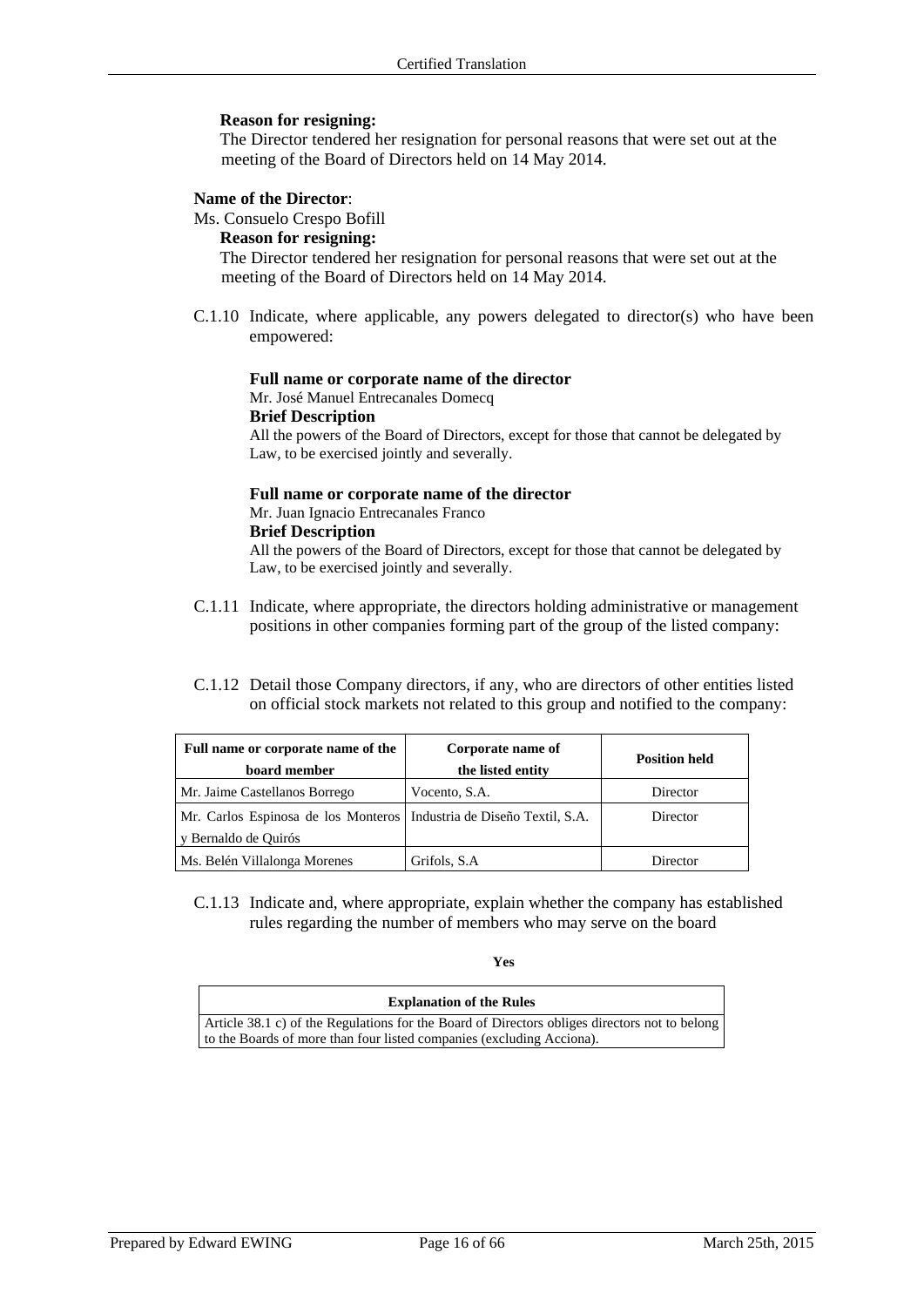C.1.14 List the policies and general company strategies that the board has reserved for approval at a plenary session:

|                                                                                                       | Yes          | N <sub>0</sub> |
|-------------------------------------------------------------------------------------------------------|--------------|----------------|
| <b>Finance and Investment Policy</b>                                                                  | $\mathbf{x}$ |                |
| Definition of the structure of the corporate group                                                    | $\mathbf{x}$ |                |
| <b>Corporate Governance Policy</b>                                                                    | $\mathbf{X}$ |                |
| <b>Corporate Social Responsibility Policy</b>                                                         | $\mathbf{x}$ |                |
| Strategic or business plan, together with annual goals and budget                                     | $\mathbf{x}$ |                |
| Performance evaluation and remuneration policy for senior<br>management                               | $\mathbf{x}$ |                |
| Risk Management Policy, as well as periodic monitoring of<br>internal information and control systems | $\mathbf{x}$ |                |
| Policy on dividends, as well as the policy for treasury stock and,<br>especially, the limits thereon  | $\mathbf{x}$ |                |

**C.1.15 Indicate the total remuneration for the board of directors.** 

| <b>Remuneration for the Board of Directors (in thousands of euros)</b>                                               | 6.199 |
|----------------------------------------------------------------------------------------------------------------------|-------|
| Amount of the total remuneration corresponding to pension rights<br>accumulated by directors (in thousands of euros) | 1.125 |
| Overall remuneration for the board of directors (in thousands of euros)                                              | 7.324 |

C.1.16 Identify the members of the Senior Management who are not Executive Directors and indicate the total remuneration paid to them during the year:

| Full name or corporate name             | Position(s):                              |  |
|-----------------------------------------|-------------------------------------------|--|
|                                         | General Manager of Procurement,           |  |
| Mr. Félix Rivas Anoro                   | Innovation, Environment and Quality       |  |
| Mr. Pio Cabanillas Alonso               | General Manager of the Corporate Image    |  |
|                                         | and Global Marketing Department           |  |
|                                         | General Manager of Acciona Engineering    |  |
| Mr. Carlos López Fernández              | and Industrial Area                       |  |
| Mr. Alfonso Callejo Martínez            | General Manager of Corporate Resources    |  |
| Mr. Raúl Beltrán Núñez                  | Director of Acciona Internal Audit        |  |
| Mr. Francisco Adalberto Claudio Vázquez | <b>General Manager of Civil Works</b>     |  |
| Mr. Luís Castilla Cámara                | CEO Acciona Infrastructures               |  |
| Ms. Macarena Carrión López de la Garma  | General Manager of the President's Office |  |
| Ms. Carmen Becerril Martinez            | General Manager of International Business |  |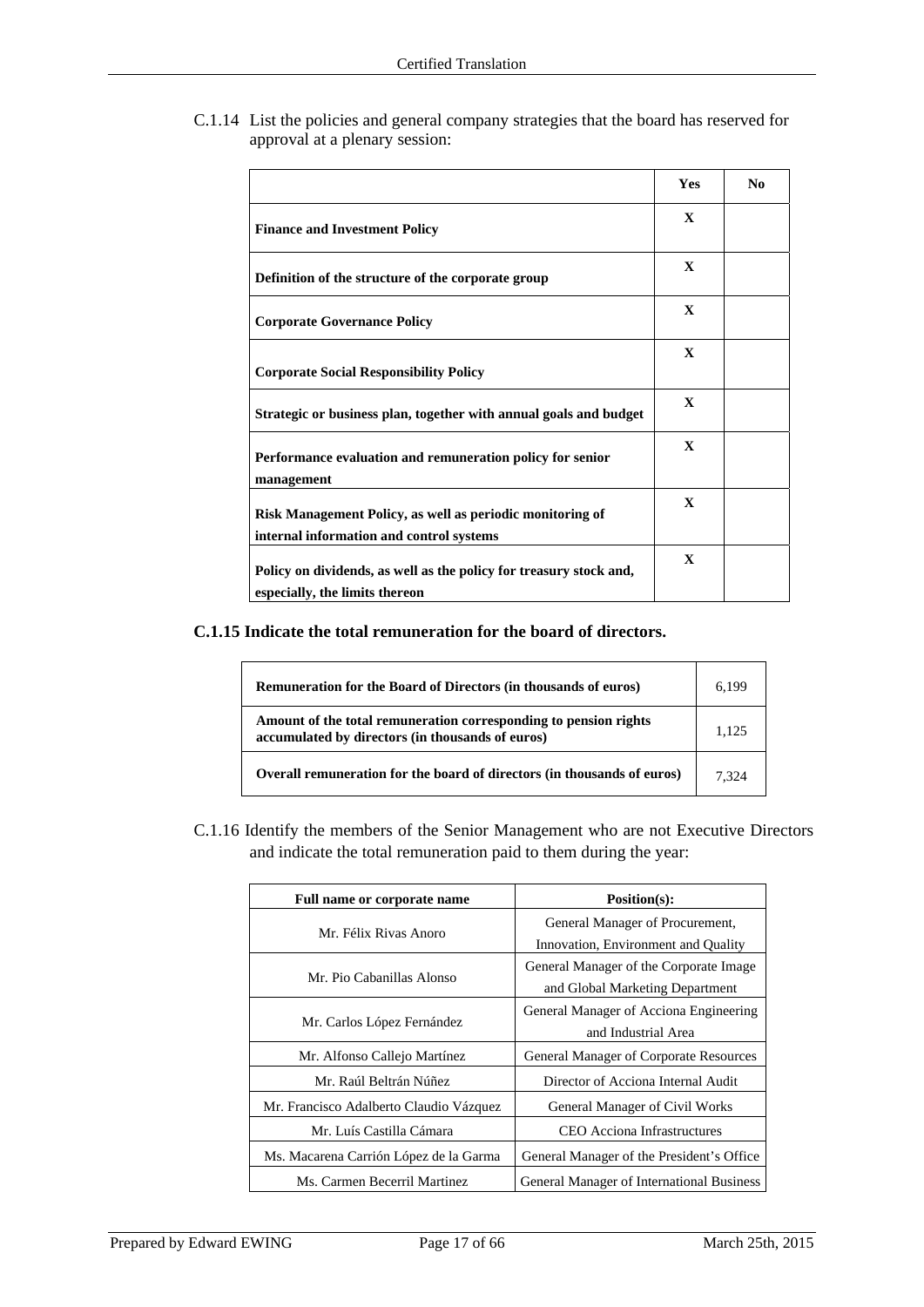| Full name or corporate name                               | Position(s):                                                           |  |
|-----------------------------------------------------------|------------------------------------------------------------------------|--|
| Mr. Carlos María Arilla de Juana                          | General Manager of the Economics and                                   |  |
|                                                           | <b>Finance Department</b>                                              |  |
| Mr. Rafael Mateo Alcalá                                   | CEO of Acciona Energy                                                  |  |
| Ms. María Dolores Sarrión Martínez                        | General Manager of                                                     |  |
|                                                           | the Corporate Resources Department                                     |  |
| Mr. Jorge Vega-Penichet Lopez                             | Secretary General                                                      |  |
| Mr. Ricardo Molina Oltra                                  | General Manager of Acciona Service                                     |  |
| Mr. Joaquin Mollinedo Chocano                             | General Manager of Institutional Relations                             |  |
|                                                           | General Manager of Engineering,                                        |  |
| Mr. Joaquin Ancín Viguiristi                              | Construction and Innovation at Acciona                                 |  |
|                                                           | Energy                                                                 |  |
| Mr. José María Farto Paz                                  | General Manager of Acciona                                             |  |
|                                                           | Infrastructures - Galicia                                              |  |
| Ms. Arantza Ezpeleta Puras                                | General Manager of the International                                   |  |
|                                                           | Area. President's Office                                               |  |
| Mr. Ignacio Aguilera Carmona                              | General Manager of Acciona<br>Trasmediterránea                         |  |
| Mr. Juan Ramón Silva Ferrada                              | General Manager of Sustainability                                      |  |
|                                                           |                                                                        |  |
| Mr. José Luís Blanco Diéguez                              | General Manager of Acciona Windpower                                   |  |
| Mr. José Manuel Terceiro Mateos                           | General Manager of Economics and<br>Finance at Acciona Infrastructures |  |
|                                                           | General Manager of Business                                            |  |
| Mr. Eduardo Medina Sánchez                                | Development at Acciona Energy                                          |  |
|                                                           | General Manager of Labour Relations,                                   |  |
| Mr. Juan Manuel Cruz Palacios                             | Environment and Quality Plan, and                                      |  |
|                                                           | Sustainability at Acciona Infrastructures                              |  |
|                                                           | General Manager of Corporate Resources                                 |  |
| Mr. Roberto Fernández López                               | at Acciona Infrastructures                                             |  |
|                                                           | General Manager of Acciona                                             |  |
| Mr. Justo Vicente Pelegrini                               | Infrastructures Spain and Construction in                              |  |
|                                                           | Africa, Sweden and Emirates                                            |  |
| Mr. Carlos Navas García                                   | General Manager of Acciona Airport                                     |  |
|                                                           | Services                                                               |  |
| Mr. José Ángel Tejero Santos                              | General Manager of Economic<br>Control and Finance                     |  |
|                                                           | General Manager of Acciona                                             |  |
| Mr. Jesús Alcázar Viela                                   | Infrastructures in Latin America                                       |  |
| Mr. Vicente Santamaria de Paredes Castillo                | General Manager of Legal Services                                      |  |
|                                                           | General Manager of Corporate                                           |  |
| Mr. Juan Antonio Muro-Lara Girod                          | Development and Investor Relations                                     |  |
|                                                           | General Manager of Property                                            |  |
| Ms. Isabel Antúnez Cid                                    | Development                                                            |  |
|                                                           | General Manager for Economic Control                                   |  |
| Ms. Olga Corella Hurtado                                  | at Acciona Infrastructures                                             |  |
| Mr. José Luis Díaz-Caneja Rodríguez                       | General Manager at Acciona Water                                       |  |
| Mr. Fernando Fajardo Gérez<br>General Manager for Acciona |                                                                        |  |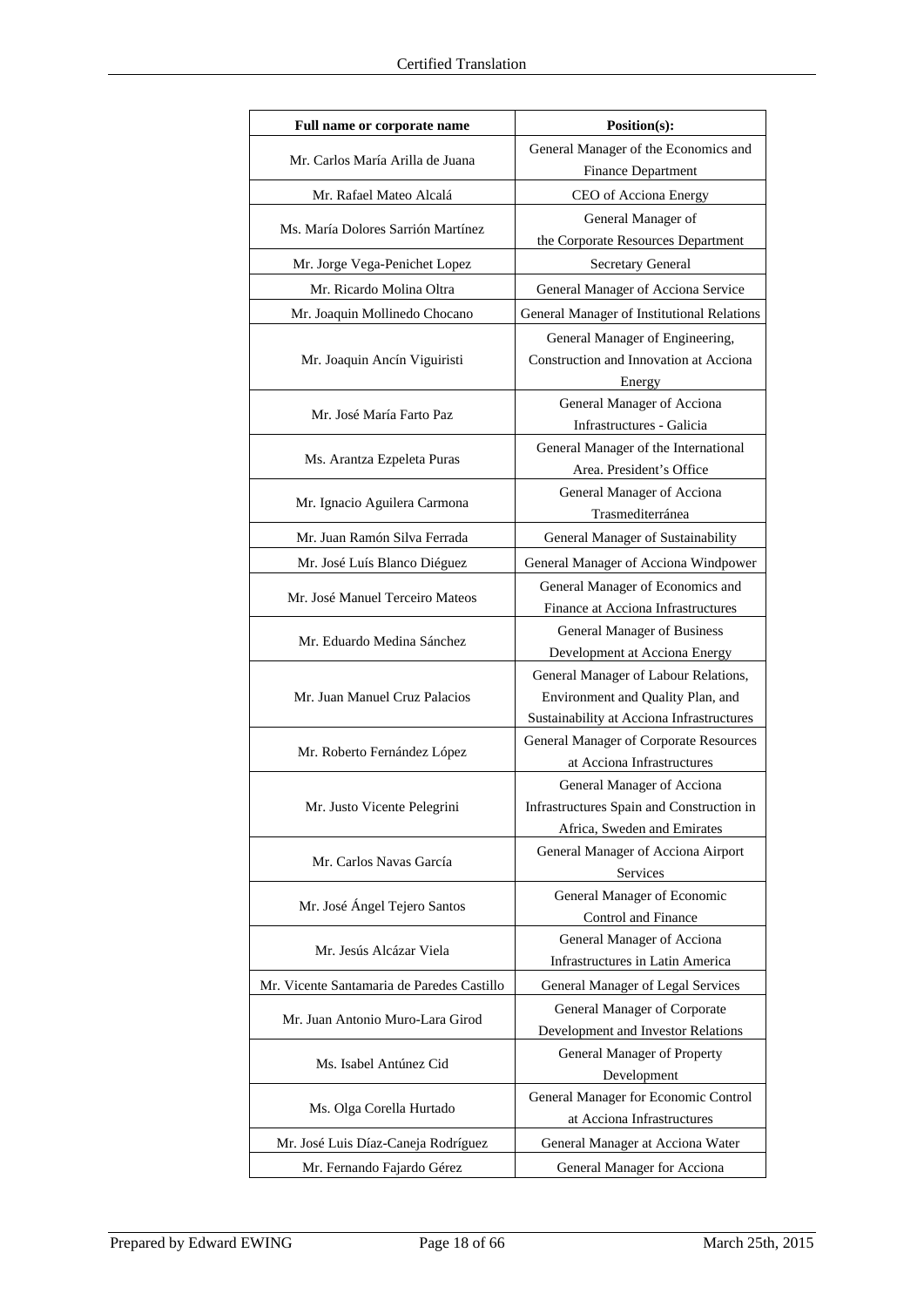| Position(s):<br>Full name or corporate name                  |                                 |  |  |
|--------------------------------------------------------------|---------------------------------|--|--|
|                                                              | Infrastructures Australia       |  |  |
|                                                              | and South-East Asia             |  |  |
| Mr. Walter de Luna Butz                                      | <b>CEO</b> Acciona Property     |  |  |
| Mr. Ramón Jiménez Serrano                                    | General Manager for Acciona     |  |  |
|                                                              | Engineering and Industrial Area |  |  |
|                                                              |                                 |  |  |
| Total Senior Management remuneration (in thousands of euros) | 17,159                          |  |  |

C.1.17 Describe the identity of the members of the Board, if any, who are also members of the Board of Directors of companies that are significant shareholders and/or of companies in their corporate group:

Describe, if any, the relevant relationships other than those referred to in the previous section held by members of the Board of Directors and linking them to significant shareholders and/or entities in their corporate group:

**Full name or corporate name of the related director**  Mr. José Manuel Entrecanales Domecq **Name or company name of the related Significant Shareholder** Entreazca, BV **Description of the relationship** Shareholder

**Full name or corporate name of the related director**  Mr. Juan Ignacio Entrecanales Franco **Name or company name of the related Significant Shareholder** Tussen de Grachten, BV **Description of the relationship** Shareholder

**Full name or corporate name of the related director**  Mr. Javier Entrecanales Franco **Name or company name of the related Significant Shareholder** Tussen de Grachten, BV **Description of the relationship** Shareholder

**Full name or corporate name of the related director**  Mr. Daniel Entrecanales Domecq **Name or company name of the Significant Shareholder** Entreazca, BV **Description of the relationship** Shareholder

C.1.18 Indicate whether there were any changes to the Regulations for the Board of Directors during the year:

**No**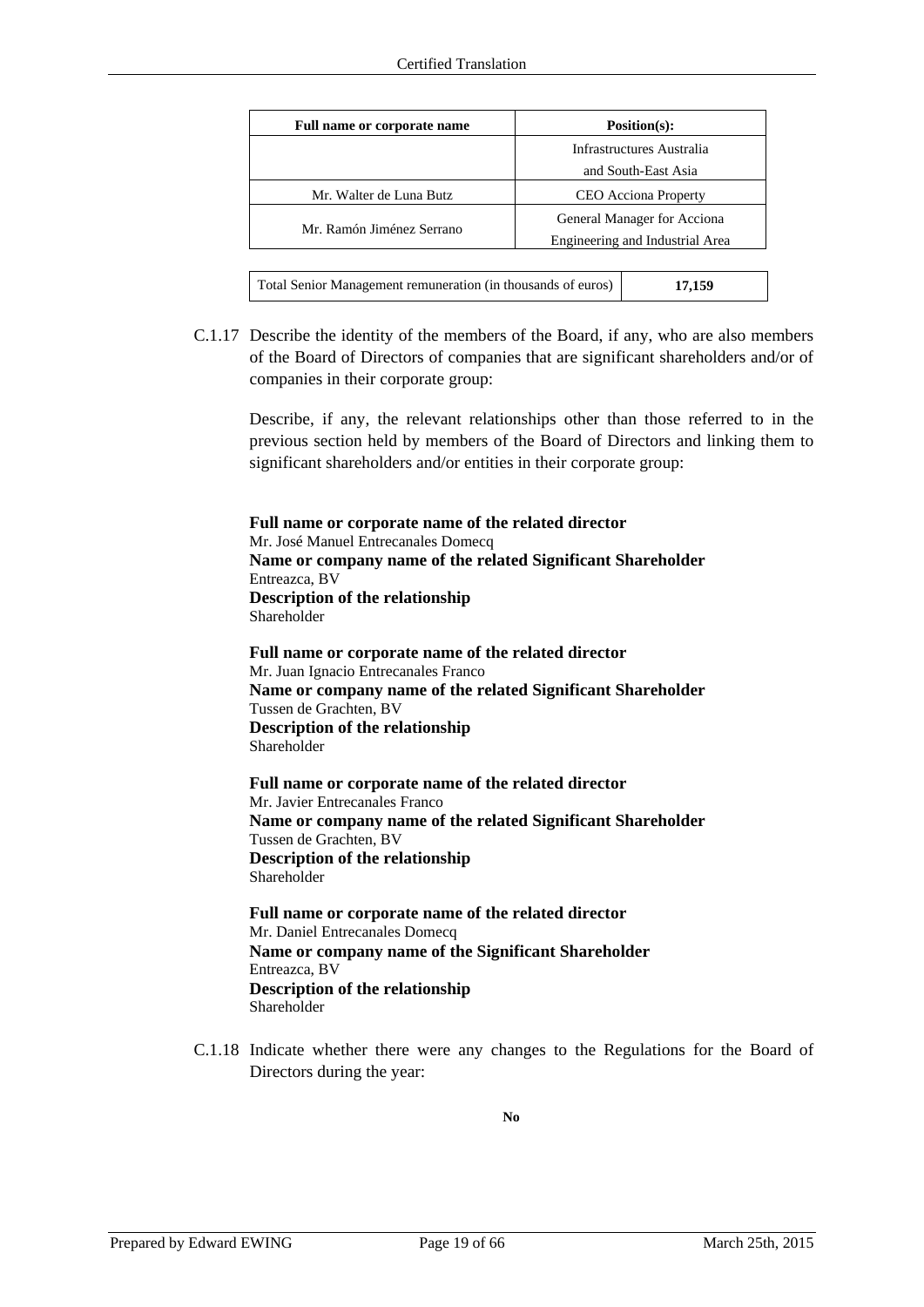C.1.19 Describe the procedures for the selection, appointment, re-election, evaluation and removal of Directors. List the competent bodies, procedures to be followed and criteria to be used in each of the procedures.

Directors are appointed by the General Meeting, except where the Board of Directors uses co-opting to fill vacancies or directors are appointed by Shareholders exercising their right to proportional representation.

The Board of Directors must respect the Regulations when formulating proposals to the General Meeting for the appointment of Directors and deciding the appointments made by the Board of Directors through co-opting.

The Board of Directors will comprise Directors representing substantial stakeholdings, Independent Directors and Executive Directors.

Proposals for appointment or renewal of Directors submitted by the Board of Directors to the General Meeting and temporary appointments by co-opting shall be adopted by the Board based on a proposal from the Appointments and Remuneration Committee, in the case of Independent Directors, and the preliminary report issued by the Appointments and Remuneration Committee, in the case of other Directors.

The Board of Directors, in the exercise of its powers to propose to the General Meeting and to use co-opting to fill vacancies, will ensure that, within the membership of the Board, Directors representing substantial stakeholdings and Independent Shareholders will represent a substantial majority over the Executive Directors and the number of Executive Directors will be kept to the necessary minimum in consideration of the complexity of the corporate group and the ownership interests of the Executive Directors in the company's capital, and that the number of Independent Directors will represent at least one third of all board members.

The Board and the Appointments and Remuneration Committee shall ensure that, within the scope of their respective powers, the choice of Independent Directors will favour those with recognized solvency, competence and experience who are willing to devote a sufficient amount of time to performing the duties of the position. Any Director may request that the Appointments and Remuneration Committee take into consideration potential candidates whom they consider appropriate to fill vacancies on the Board.

The Appointments and Remuneration Committee shall also report to the Board of Directors on the proposed re-election of Directors. In its recommendation, the Appointments and Remuneration Committee will assess the quality of their work and dedication to the office during their term.

Directors will cease to hold office:

- if they so choose, at any time.
- when required to do so by the General Meeting in exercise of the powers conferred on it by law,
- when the next General Meeting of the Shareholders is held once the term for which they were appointed expires, or else after the legally established deadline for holding the next Annual General Meeting has passed, if it has not been held.

The 2012 General Meeting of Shareholders approved the proposed statutory amendment to Article 31.1 of the Articles of Association, by which the term of appointment of Directors is reduced to three years instead of 5, without prejudice to the ability to be reelected one or more times.

The new three-year term established in the Articles of Association applies to all Directors whose appointment or election occurred at that General Meeting and those who are appointed or re-elected thereafter. For those appointed prior to this date, the term of office shall be in accordance with the criterion applied by the Directorate General for Public Registries and Notaries Public (Resolutions of the DGRN dated 4 May 2006, and 18 March 2011), without prejudice to any pertinent decisions that may be adopted by the General Meeting.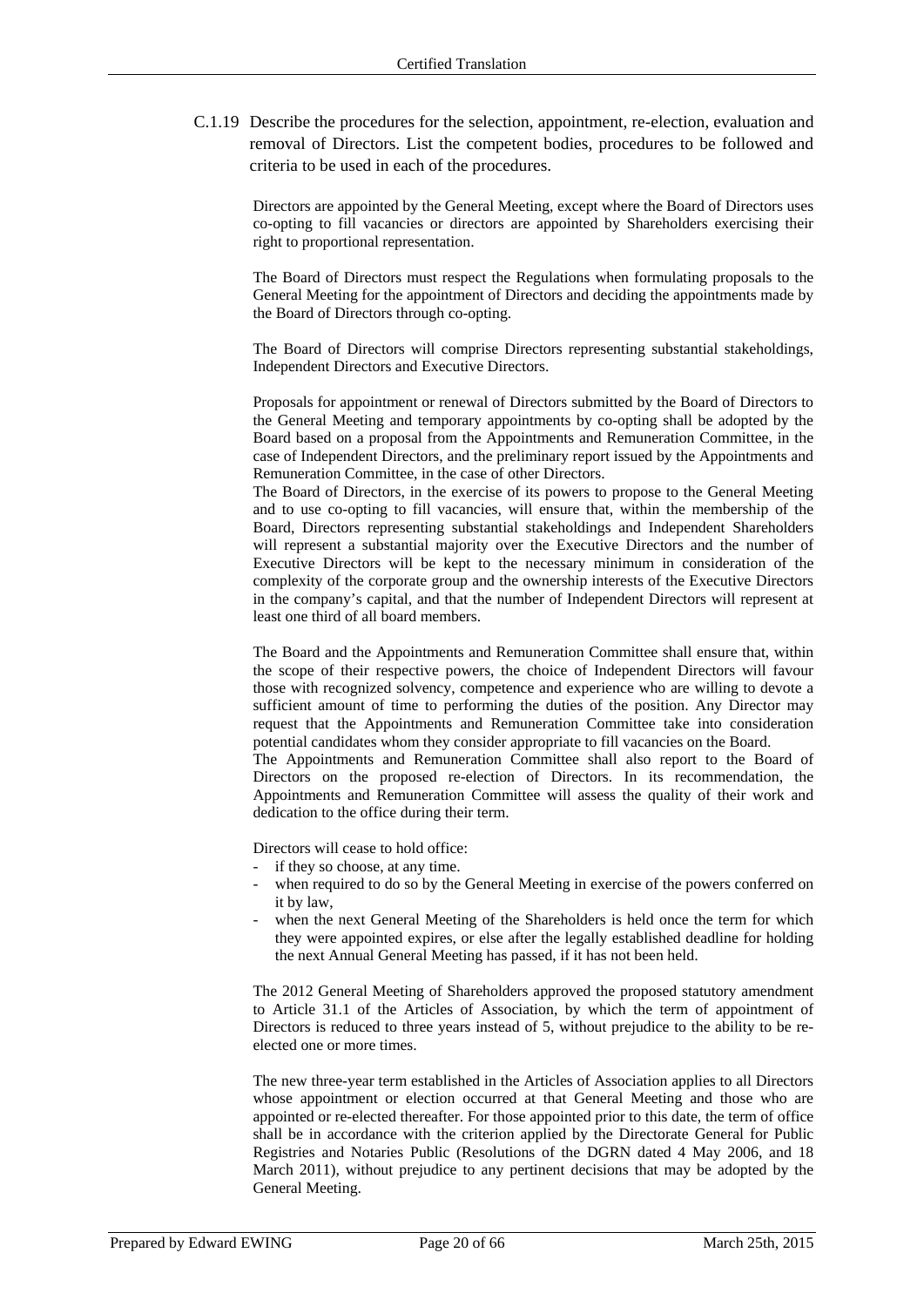In addition, in those cases referred to below in section C.1.21, Directors must tender their resignation to the Board of Directors and resign, if the Board deems this appropriate.

During the 2014 financial year, the Appointments and Remuneration Committee proposed to the Board the appointment of Mr. Jerónimo Marcos Gerard Rivero as an Independent External Director and Ms. Carmen Becerril Martínez as an External Director.

C.1.20 Indicate whether the Board has conducted an assessment of its activity during the financial year:

**Yes**

Where appropriate, explain to what extent the self-assessment has resulted in important changes to the Board's internal organization and the procedures applicable to its activities:

| <b>Description of changes</b>                                                                                                                                                                                                                                                                                                                                                                                                                                                                                                                                                                                                                                                |
|------------------------------------------------------------------------------------------------------------------------------------------------------------------------------------------------------------------------------------------------------------------------------------------------------------------------------------------------------------------------------------------------------------------------------------------------------------------------------------------------------------------------------------------------------------------------------------------------------------------------------------------------------------------------------|
| The Board of Directors evaluates the quality and efficiency of the Board annually, including<br>the performance of the duties performed by the Board's President, Vice-President,<br>Executive Committee and other Committees based on the reports submitted for that purpose.<br>The evaluation is carried out through individual forms, which are completed anonymously<br>by each Director and, once completed, the Audit Committee and the Appointments and<br>Remuneration Committee discuss the results and issue the relevant reports for the Board of<br>Directors.<br>Self-evaluation has not led to significant changes in the internal organization of the Board. |

C.1.21 Indicate the circumstances under which the Directors are forced to resign.

Directors must tender their resignation to the Board of Directors and, if deemed appropriate, formally resign in the following cases:

- a) In the case of Directors representing substantial stakeholdings, when the reasons for which they were named Director are no longer relevant (i.e. the entity or group they represent ceases to hold a significant stake in the share capital of Acciona or when the entity or corporate group requests their replacement as Director).
- b) In the case of Independent Directors, if they join the ranks of Acciona's leading executives or any of its subsidiaries, or when, for other reasons, circumstances arise that are incompatible with the status of an Independent Director.
- e) In the case of Executive Directors, when they leave the executive post for which they were appointed as Directors.
- d) When they are involved in any case deemed incompatible or prohibited by Law or Regulations.
- e) When reprimanded by the Audit Committee for a serious breach of any of their obligations as Directors.
- f) When their remaining on the Board could affect the credit or reputation of Acciona and its group on the market or otherwise jeopardize its interests and particularly if a case is brought against the Company or if oral proceedings are held for any of the offences listed in Article 213 of the Capital Corporations Act.
- C.1.22 Indicate whether the duties of the Company's Chief Executive rest with the President of the Board. Where applicable, explain the measures taken to limit the risk of a single person accumulating powers: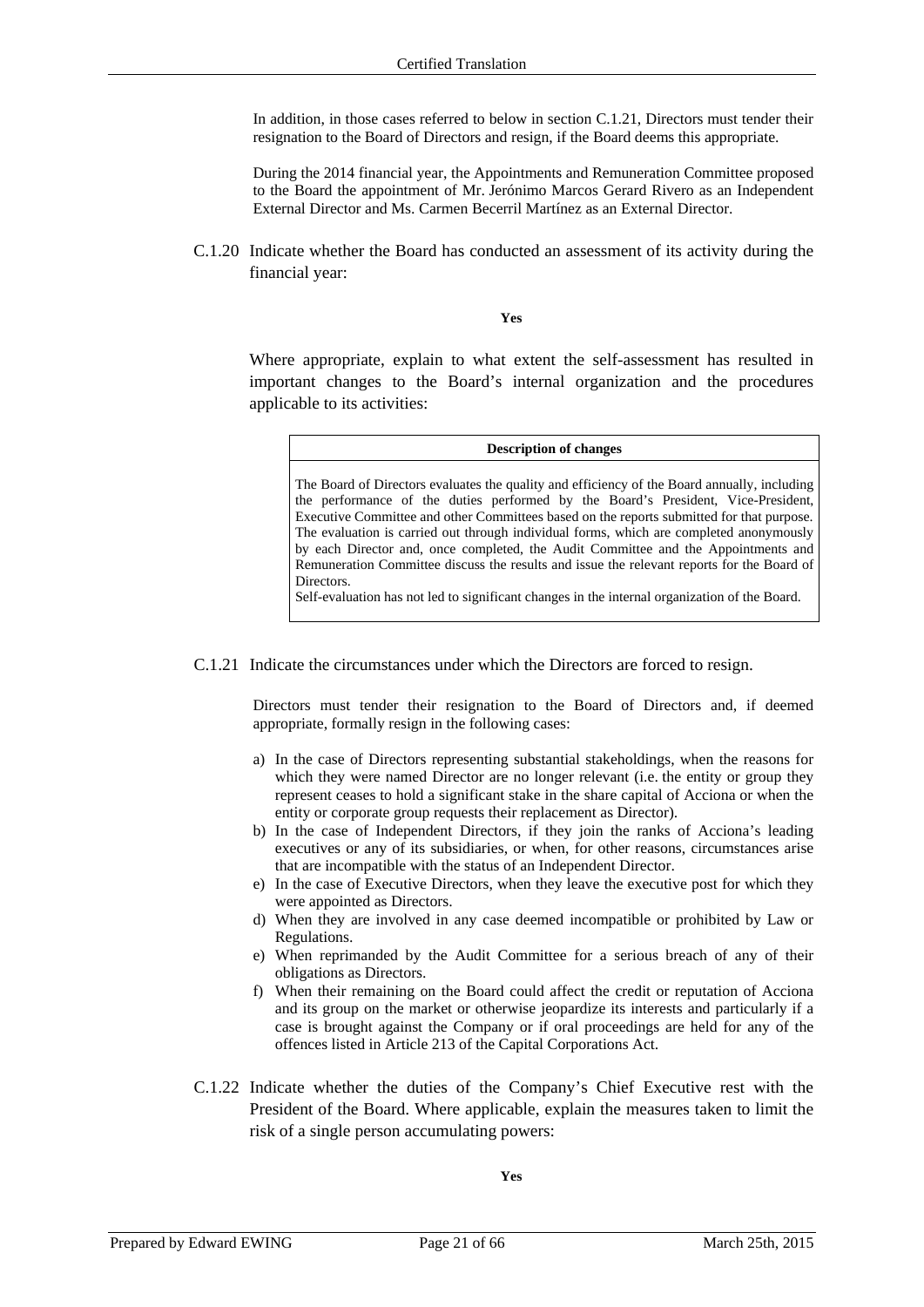#### **Measures to mitigate risks**

The catalogue of decisions and competences corresponding to the Board of Directors, the Committees and the existence of an Executive Committee are considered appropriate measures to limit the risk of a single person accumulating powers.

Indicate and explain, where applicable, if rules have been established to empower one of the Independent Directors to call a meeting of the Board, add new business to the agenda, coordinate and hear the concerns of External Directors and conduct the evaluation by the Board of Directors.

**Yes**

### **Explanation of the rules**

The Regulations for the Board of Directors under Article 19.4 indicate that:

"At the proposal of the Appointments and Remuneration Committee, the Board of Directors will appoint one of the Independent Directors as the "Lead Independent Director" who shall perform the following functions and duties: a) Co-ordinate the work of External Directors appointed by the Company, for the defence of the interests of all the Company's Shareholders and will reflect the concerns of these Directors; b) Request that the President of the Board convene the Board and include certain matters on the agenda as appropriate under the Rules of Good Governance; and c) Direct the Board of Director's evaluation of its President."

Also, pursuant to the Articles of Association, the Board shall be convened whenever necessary at the request of the Vice-President, a Managing Director, a Chief Executive Officer or one third of the Directors on the Board. The Articles of Association also provide for any Director, either prior to or during the meeting, is entitled to put forward any other matter for discussion and voting, in such order as the President may establish in the exercise of his or her prudent discretion.

C.1.23 Is a reinforced majority, other than those legally stipulated, required for any type of decision?

No

Where applicable, describe the differences.

C.1.24 Explain whether there are specific requirements, other than those relating to the Directors, to be appointed President of the Board of Directors.

No

C.1.25 Indicate whether the President has the casting vote:

**Yes**

#### **Matters for which there is a casting vote**

Resolutions are adopted by an absolute majority of the members of the Board who are present or represented by proxy. In case of a tie, the President or Acting President will have the casting vote, in accordance with Article 37 of the Articles of Association.

C.1.26 Indicate whether the Articles of Association or the Regulations for the Board of Directors establish an age limit for directors:

**No**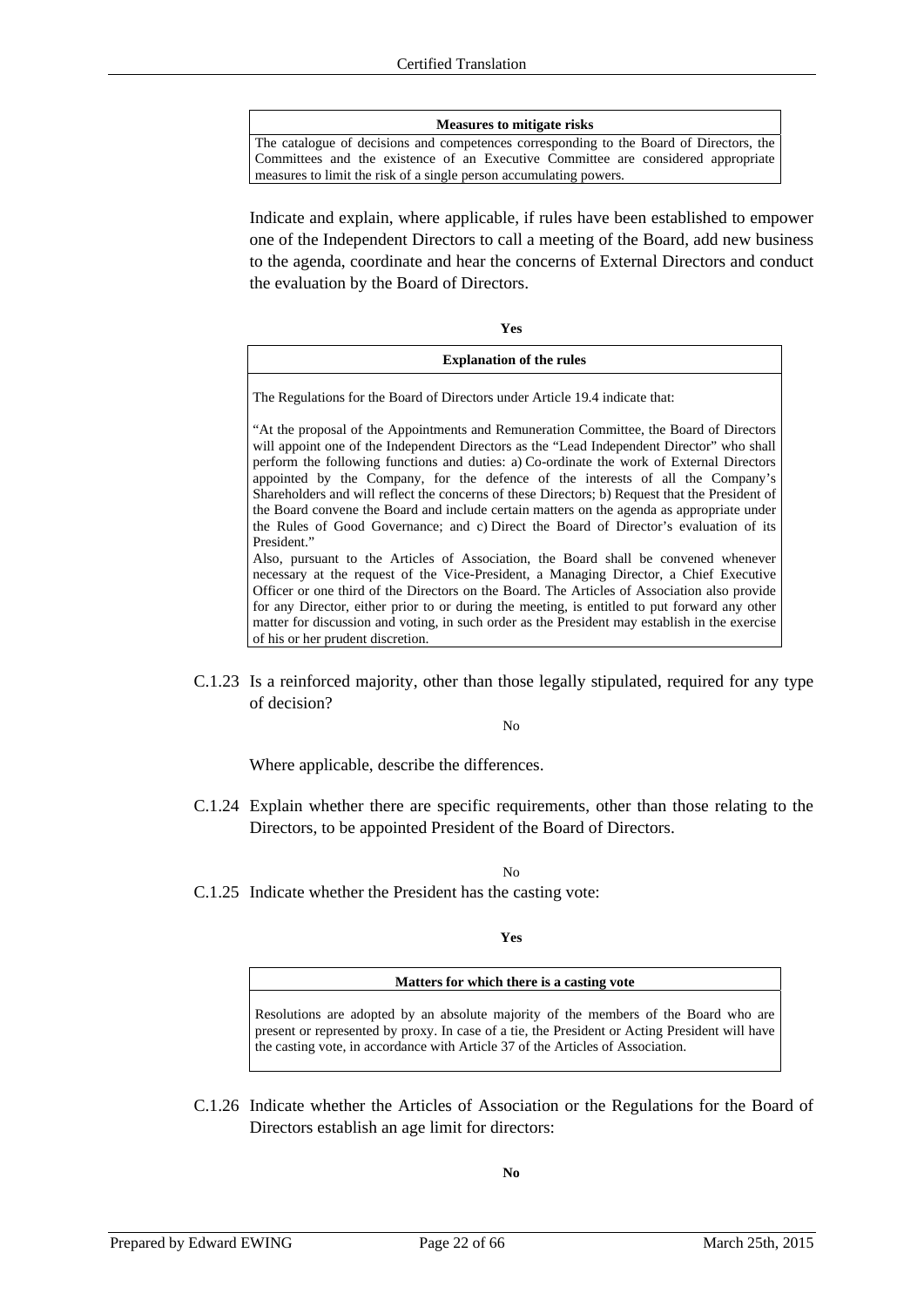C.1.27 Indicate whether the Articles of Association or the Regulations for the Board of Directors establish a limited mandate for Independent Directors, other than that established under the Regulations:

**No**

C.1.28 Indicate whether the Articles of Association or the Regulations for the Board of Directors establish specific rules for proxy voting during board meetings, how this is carried out and, in particular, the maximum number of proxies a Director may have, as well as if it has been established that a Director of the same type must be established as the proxy. If applicable, briefly detail these rules.

The Regulations for the Board of Directors provide that Directors must attend Board meetings, although the President may authorize, under exceptional circumstances, the participation of Directors via video-conference, telephone or other means of telecommunication enabling the Director to be unequivocally identified and the confidentiality of the discussions to be preserved. In such cases, the Directors participating in the session are considered to be physically present.

When a Director cannot attend in person (a circumstance that should only occur with especially good cause) and does not participate by means of remote communication, that Director will strive to designate another member of the Board of Directors as a proxy and indicate to that member, as far as possible, appropriate voting instructions. Representation must be granted by letter or by such other written medium as the President may judge to be sufficient.

There is no limit set for the maximum number of proxies a Director may hold, nor is there any obligation to delegate in favour of a Director of the same type.

In the 2015 financial year, the rules governing Acciona (Articles of Association, Regulations for the General Meeting and the Regulations for the Board of Directors) are to be adapted due to the amendments introduced by Law 31 dated 3 December 2014 in particular with regard to the delegation of representation.

C.1.29 State the number of meetings the Board of Directors has held during the financial year. In addition, point out the times the board has met without the president. Attendance of representatives with specific instructions will be considered in the calculation.

| <b>Number of Board Meetings</b>                              |  |
|--------------------------------------------------------------|--|
| Number of Board Meetings without the President in attendance |  |

State the number of meetings the various committees of the Board have held during the financial year:

| <b>Committee</b>                               | $N^{\circ}$ of<br>Meetings |
|------------------------------------------------|----------------------------|
| <b>Audit Committee</b>                         |                            |
| <b>Appointments and Remuneration Committee</b> |                            |
| <b>Sustainability Committee</b>                |                            |

C.1.30 Indicate the number of meetings held by the Board of Directors during the financial year with the attendance of all its members. Attendance of representatives with specific instructions will be considered in the calculation: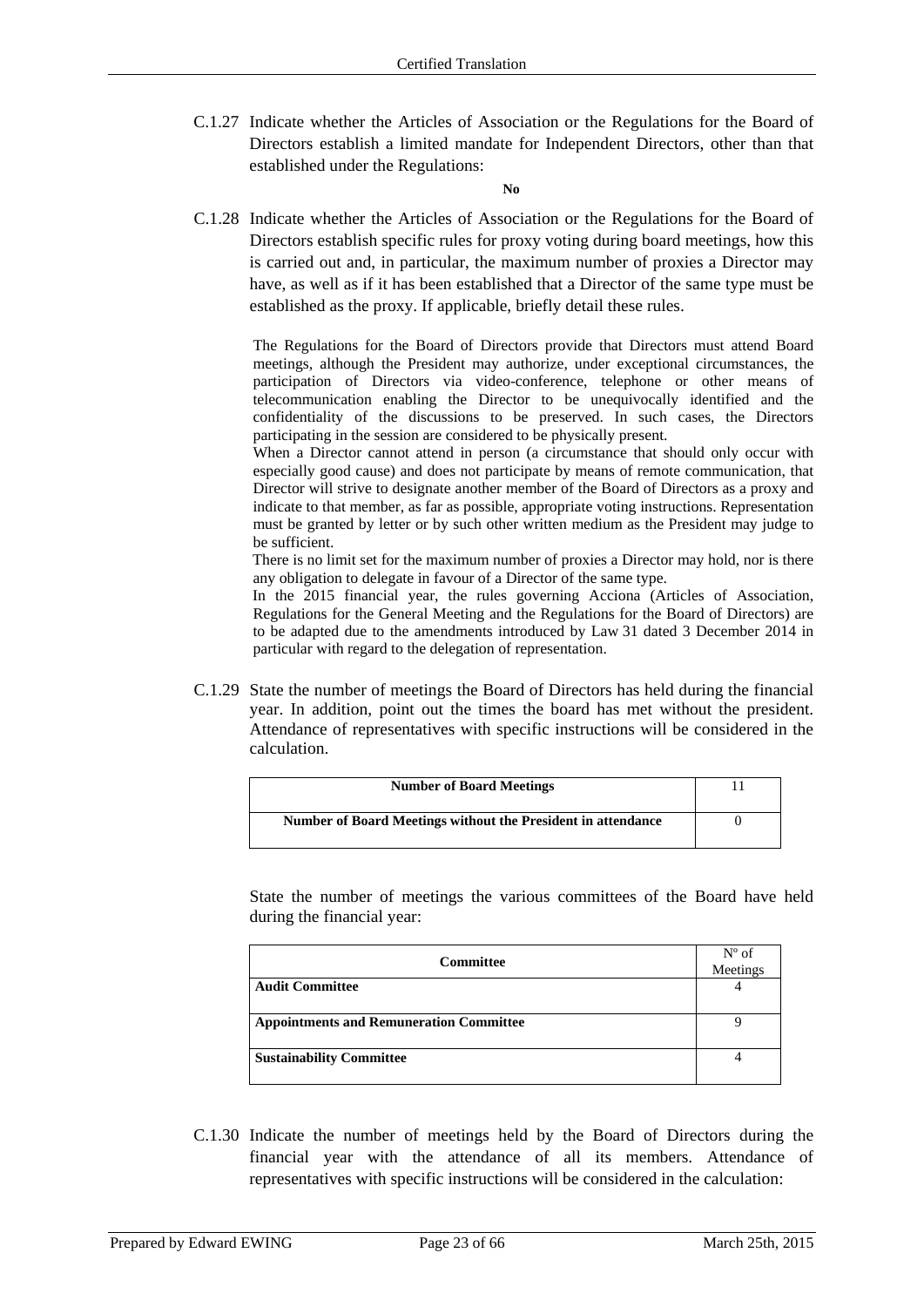| <b>Attendance of board members</b>                                    |        |
|-----------------------------------------------------------------------|--------|
| % of attendances over the total number of votes in the financial year | 93.70% |

C.1.31 Indicate whether the individual and consolidated annual accounts presented to the Board for approval have previously been certified:

**No** 

 Identify the person or persons, if any, who have certified the Company's annual individual and consolidated accounts for approval by the Board:

C.1.32 Explain, if any, the mechanisms established by the Board of Directors to avoid the situation where the individual and consolidated accounts drawn up are submitted to the General Meeting without an unqualified opinion from the auditors in their report.

It is the obligation of the Board of Directors to ensure that the accounts have been prepared in such a way that the Auditors are able to issue an unqualified opinion. However, if the Board considers that it must uphold its criterion, the president of the Audit Committee and the auditors will clearly explain the scope and contents of discrepancies to the shareholders.

The Audit Committee's functions also include the obligation to act as a channel for communication between the Board of Directors and the external auditors, to evaluate the results of each audit, and the responses of the management team to its recommendations, and to mediate and arbitrate in those cases where there are discrepancies regarding the principles and criteria applicable to the preparation of the financial statements.

The annual individual and consolidated accounts for the 2014 financial year are expected to be submitted to the General Meeting with an unqualified opinion in the auditors' report.

C.1.33 Does the Secretary to the Board hold the position of Director?

**No** 

C.1.34 Explain the appointment and termination procedures for the Secretary to the Board, indicating whether his/her appointment and termination is reported by the Appointments Committee and approved by the plenary session of the Board.

| <b>Appointment and Termination Procedure</b>                                                |  |  |
|---------------------------------------------------------------------------------------------|--|--|
| The Secretary to the Board is appointed by the Board of Directors, following a report drawn |  |  |
| up in advance by the Appointments and Remuneration Committee. Equally, termination is       |  |  |
| the responsibility of the Board of Directors following a prior report by the Committee. The |  |  |
| same procedure applies to the Vice Secretary.                                               |  |  |
|                                                                                             |  |  |

|                                                            | Yes | <u>No</u> |
|------------------------------------------------------------|-----|-----------|
| Does the appointments committee report on the appointment? | X   |           |
| Does the appointments committee report on the termination? | X   |           |
| Does the board approve the appointment in plenary session? | X   |           |
| Does the board approve the termination in plenary session? |     |           |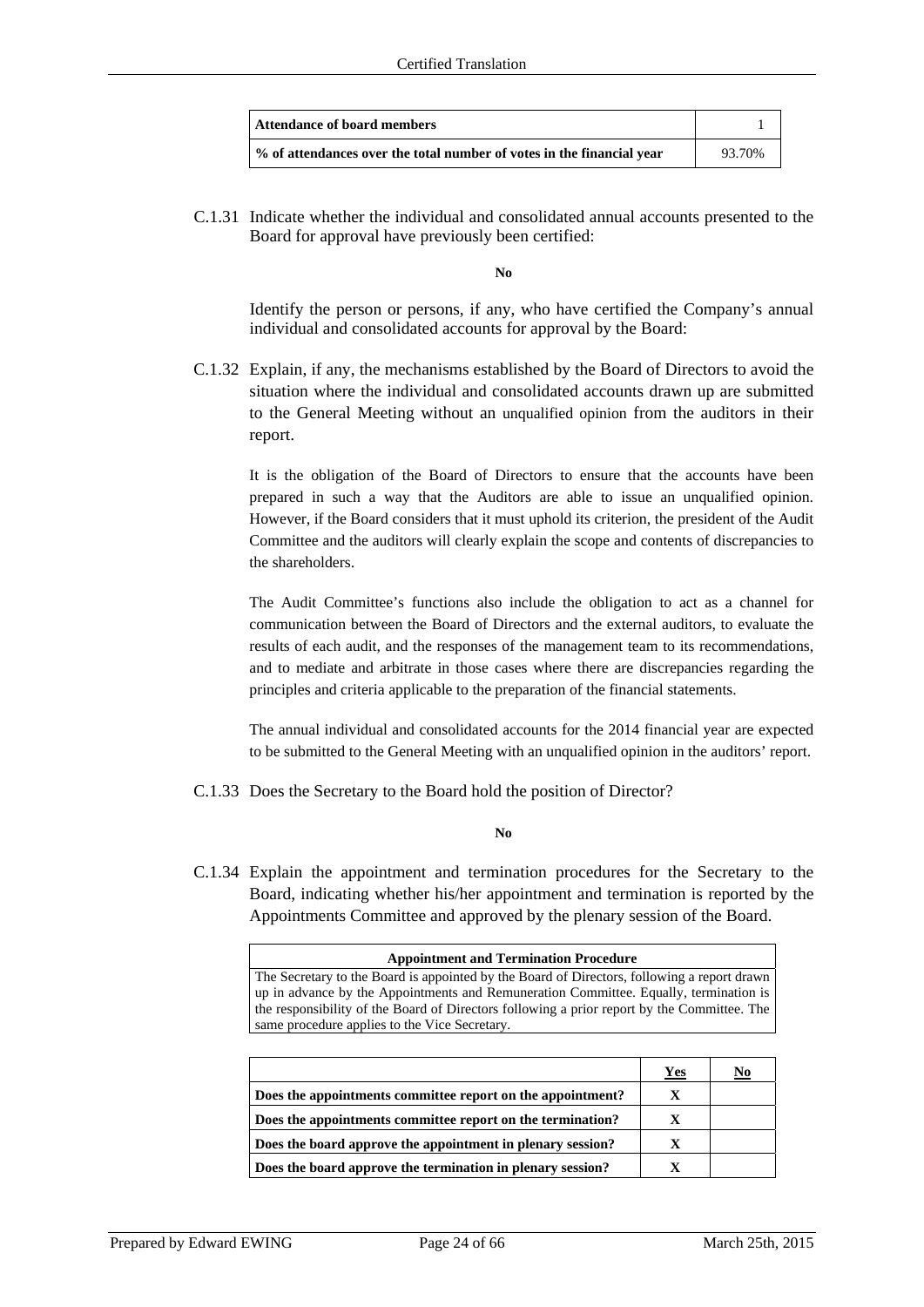Is the Secretary of the Board entrusted with the function of monitoring the followup of recommendations of good governance with special attention?

#### **Yes**

| <b>Observations</b>                                                                             |
|-------------------------------------------------------------------------------------------------|
| The Regulations for the Board of Directors state that it is the responsibility of the Secretary |
| to promote awareness of and compliance with the provisions of the regulatory authorities        |
| and consideration of their recommendations relating to the Board of Directors, Directors        |
| and the Executive Committee, if any.                                                            |

C.1.35 Indicate the mechanisms established by the company, if any, to preserve the independence of external auditors, financial analysts, investment banks and rating agencies.

The Regulations for the Board of Directors require that it has the obligation to establish, through the Audit Committee, a professional and stable relationship with Acciona's external auditors and the principal companies in its group, with strict respect for their independence. At the same time, in order to ensure the auditors' independence, the Audit Committee must:

- a) Receive annually written confirmation from the external auditors of their independent status from the Company or entities connected to the company, either directly or indirectly, such as information on additional services of any type provided to these entities by the above-mentioned auditors, or by the persons or entities connected to them pursuant to the provisions contained in the Legislation on the auditing of accounts and other applicable regulations.
- b) Issue annually, prior to the issuance of the auditors' report, a report that includes an opinion on the independence of the external auditors. In any case this report will indicate the rendering of additional services referred to in the previous paragraph.
- c) Acciona will communicate to the Spanish National Securities Market Commission (CNMV) the change of auditor as a relevant event; this will be accompanied by a declaration should any disagreements exist with the outgoing auditor and, if they did, setting out their content.
- d) Make sure that Acciona and the Auditors respect the rules in place regarding the rendering of services other than auditing services, the limits on the concentration of the auditors' business and, in general, the rest of the rules established to ensure the independence of auditors.

The Audit Committee will refrain from proposing to the Board of Directors, which will in turn refrain from submitting to the General Meeting of Shareholders, the appointment of any audit firm as the auditors of the accounts of Acciona or its group if the firm in question is affected by any grounds for incompatibility pursuant to the legislation on account auditing.

The Board of Directors declares in the Notes comprising the annual accounts the total amount of fees paid for the external audit of the annual accounts and the amounts paid for other services rendered to professionals related to the external auditors, with a breakdown of payments to the auditors and those to any company in the same group of companies to which the auditor belongs, or to any other company to which the auditor is connected through joint ownership, management or control.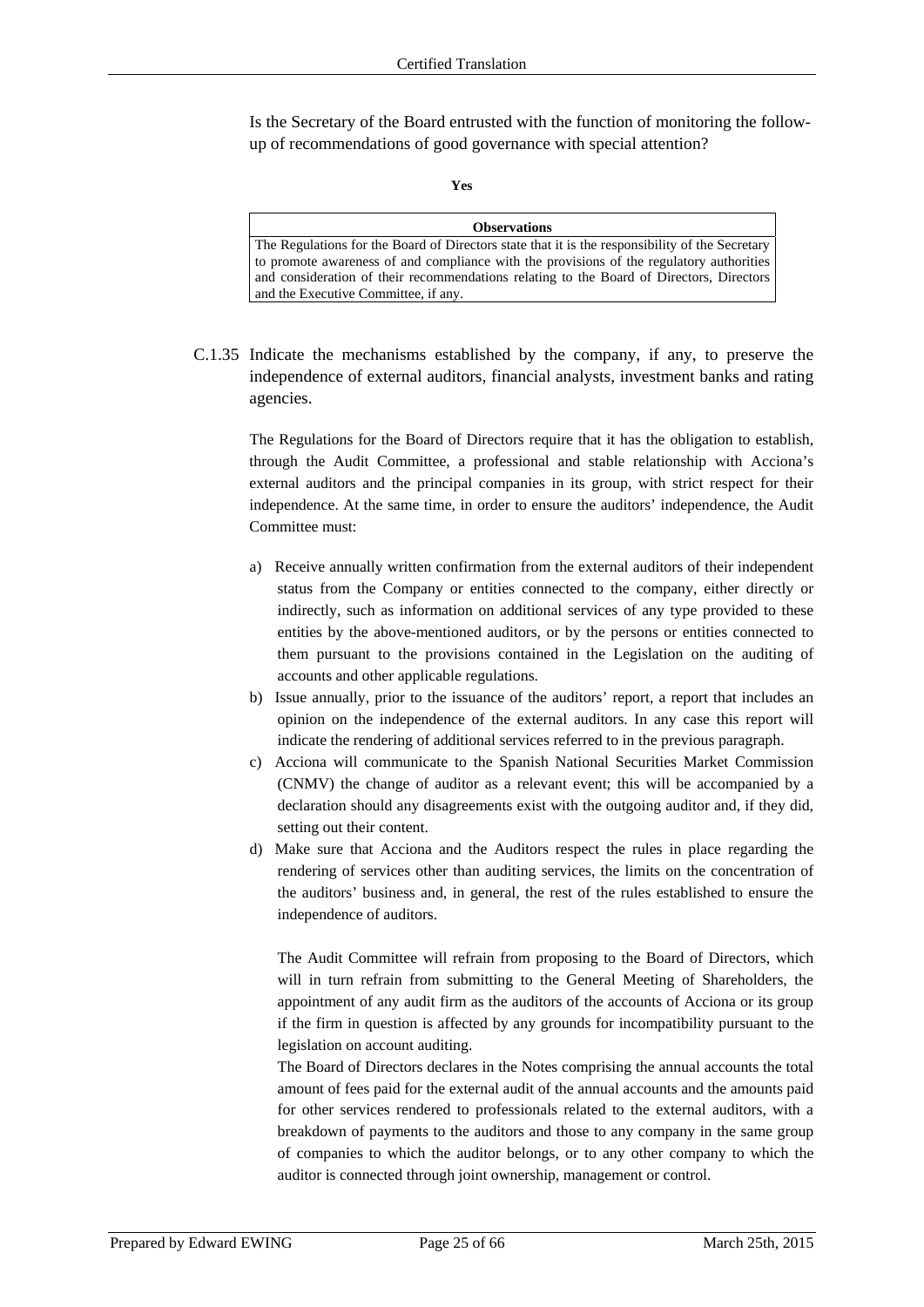With regard to financial analysts, the Board of Directors applies the same standards as in the dialogue with shareholders, ensuring equal treatment between them and taking special care to ensure symmetric and simultaneous communication to the market of such data, scenarios and plans that may have an effect on the quotation of its shares on the stock market.

C.1.36 Indicate whether the Company has changed the external auditors during the financial year. Where appropriate, name the incoming and outgoing auditors:

**No** 

If there were any disputes with the outgoing auditors, explain the reason:

C.1.37 Indicate whether the audit firm performs any work for the company and/or its group other than audit work, and where appropriate declare the amount of fees received for this work and the percentage this represents of all fees invoiced to the company and/or its group:

|                                                                          | Company | Group  | <b>Total</b> |
|--------------------------------------------------------------------------|---------|--------|--------------|
| Amount of work other than auditing<br>(in thousands of euros)            | 2.699   | 1.228  | 3.927        |
| Amount of work outside the audit /<br>Total amount invoiced by the audit | 86.60%  | 32.80% | 57.20%       |
| firm (as a percentage)                                                   |         |        |              |

C.1.38 Indicate whether the auditors' report on the annual accounts for the previous year contains any reservations or qualifications. In this case, indicate the reasons given by the president of the audit committee to explain the content and scope of such reservations or qualifications.

**No** 

C.1.39 State the number of consecutive years that the current audit firm has carried out the auditing of the company's and/or its group's annual accounts. Also, state the percentage that the number of years audited by the current audit firm represents over the total number of years that the annual accounts have been audited:

|                                                        | Company | Group  |
|--------------------------------------------------------|---------|--------|
| Number of consecutive years                            | 13      | 13     |
| $No$ of financial years audited by the current firm of |         |        |
| auditors $/$ n° of financial years the Company has     | 52.00%  | 52.00% |
| had audited (as a $\%$ )                               |         |        |

**Yes**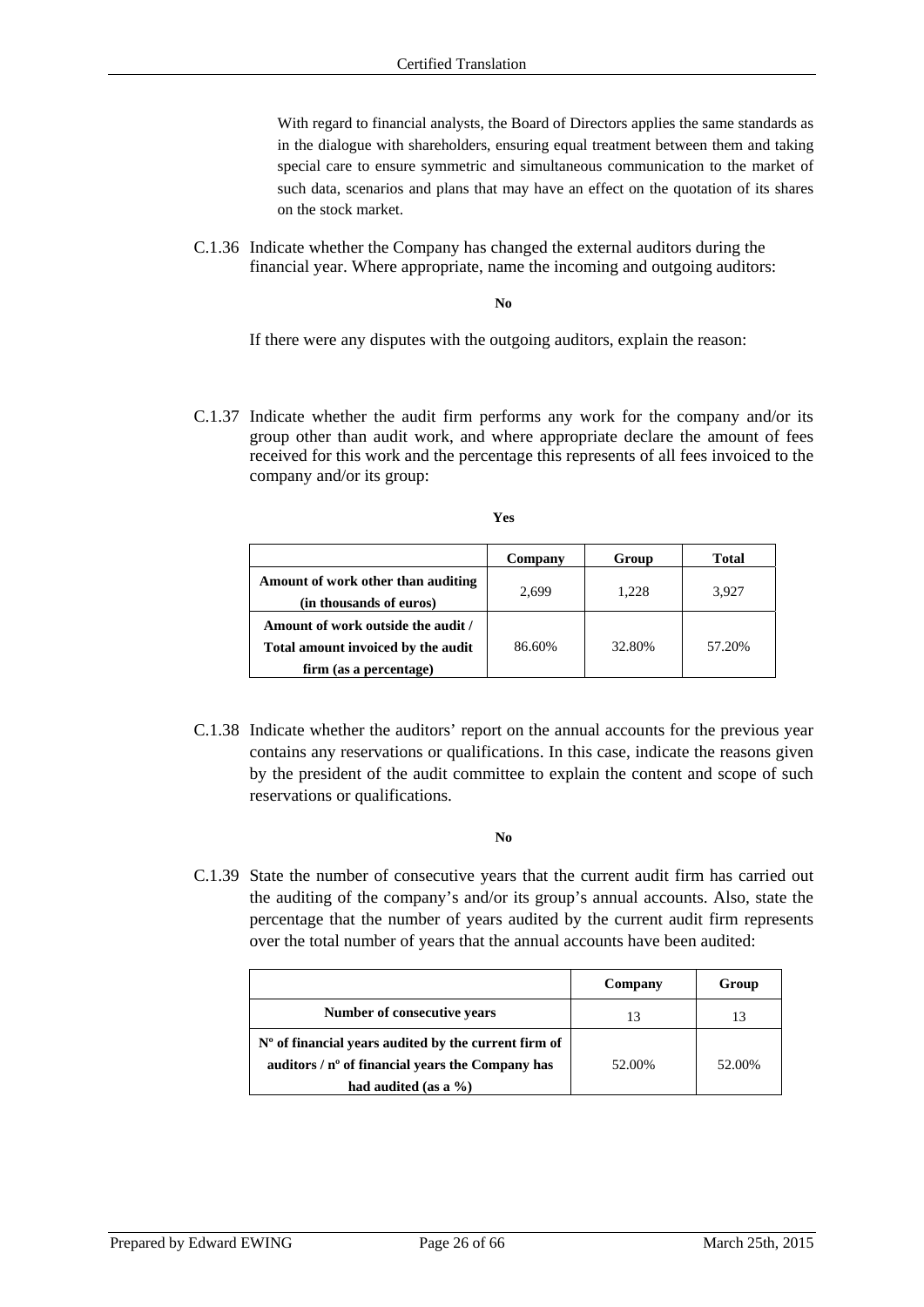C.1.40 Indicate and, where appropriate, detail if a procedure exists through which the board members may seek external advice:

#### **Yes**

| <b>Details of the Procedure</b>                                                                                                                                                                                                                                                                                                                                         |
|-------------------------------------------------------------------------------------------------------------------------------------------------------------------------------------------------------------------------------------------------------------------------------------------------------------------------------------------------------------------------|
| Article 41 of the Regulations for the Board of Directors establishes that for the purposes of<br>assistance in exercising their responsibilities, directors may contract their own consultants,<br>at Acciona's expense, for legal, accounting, financial or other matters.<br>The contracting of such external consultants will be limited to assignments dealing with |
| specific problems of a certain prominence and complexity that arise in the exercise of their<br>appointments.                                                                                                                                                                                                                                                           |
| The contracting of consultancy services to assist board members must previously have been<br>notified to the President of the Board of Directors.                                                                                                                                                                                                                       |
| The contracting of consultancy services to assist board members may be vetoed by the<br>Board of Directors if this body considers, by an absolute majority, that:                                                                                                                                                                                                       |
| a) it is not necessary for the full performance of the duties entrusted to directors;<br>b) the cost is not reasonable with regard to the significance of the problem;                                                                                                                                                                                                  |
| c) the technical assistance sought can be adequately provided by Acciona's technical<br>experts; or                                                                                                                                                                                                                                                                     |
| d) there might be a risk to the confidentiality of the information to be handled.                                                                                                                                                                                                                                                                                       |
| If the President of the Board of Directors convenes a session of this organ to rule on a veto                                                                                                                                                                                                                                                                           |
| of such contracting, then this contracting will be postponed until the meeting has taken<br>place or until a resolution has been adopted. The decision should be adopted without delays<br>that could impair the rights of directors.                                                                                                                                   |
| In the 2014 financial year no director requested the contracting of external consultants at<br>Acciona's expense.                                                                                                                                                                                                                                                       |

C.1.41 Indicate and, where appropriate, detail whether a procedure exists to provide directors with the information necessary to prepare for the meetings of the Company's organs of governance sufficiently in advance:

**Yes** 

#### **Details of the Procedure**

The Board of Directors sets the schedule and programme of topics for the ordinary sessions before the beginning of each calendar year, without prejudice to subsequent modification for good cause. Notice of meeting is given by letter, fax, telegram or e-mail at least three days prior to the date set although, should the circumstances of the case require, the President may convene an extraordinary Board Meeting by telephone without complying with the notice period or the other requirements of the next section. The notice of meeting will include a draft of the planned Agenda for the session, accompanied by pertinent information available in writing, without prejudice to the possibility for any board member to request information deemed necessary to complement the information delivered.

C.1.42 Indicate and provide details, where appropriate, whether the company has established rules obliging directors to inform of and, where appropriate, resign in scenarios that may harm the Company's credit and reputation:

**Yes**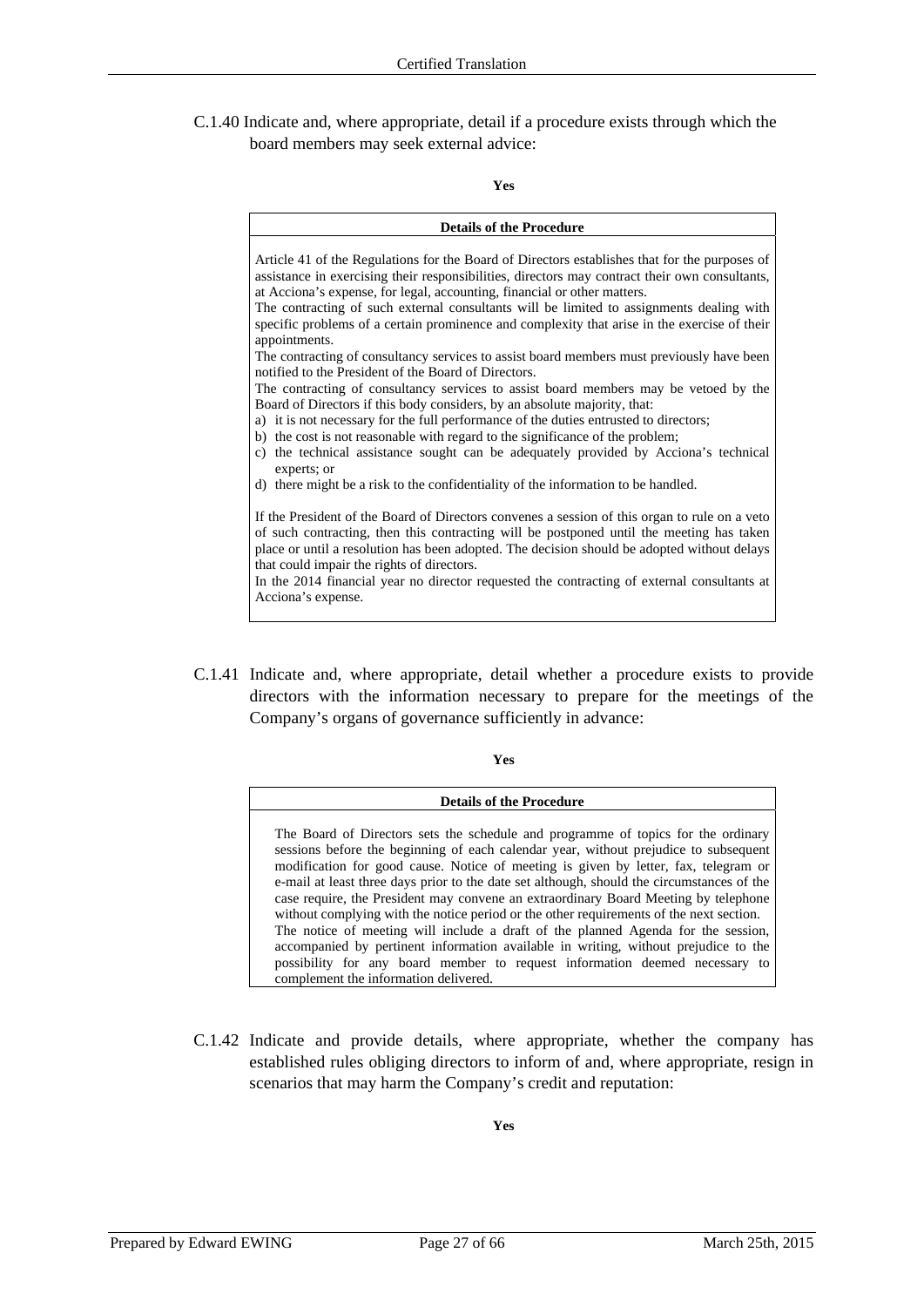#### **Explain the rules**

Article 53.2 obliges directors to declare all claims, whether judicial, administrative, or of any other nature initiated against the director, as well as any subsequent changes in circumstance that might seriously impact Acciona's reputation due to their significance. Directors must tender their resignation to the Board of Directors, which may, if necessary, accept this if the director's position on the Board could affect the credit or reputation enjoyed by Acciona and its group on the market, or jeopardize its interests in any way. In particular, directors must inform the Board whenever criminal proceedings are instituted or a trial is ordered for any of the offences listed in article 213 of the Capital Corporations Act. In such situations, the Board will examine the case as soon as possible and, in the light of the specific circumstances, will decide whether or not the director may continue as a member of the board. Any such scenario will be set out in a reasoned manner in the Annual Corporate Governance Report.

C.1.43 Indicate whether any member of the board of directors has informed the Company that criminal proceedings have been instituted or a trial ordered for any of the offences listed in article 213 of the Capital Corporations Act:

**No** 

Indicate whether the board of directors has analysed the case. If the answer is positive, explain the decision taken in a reasoned manner, whether the director continues to sit on the board or else, where appropriate, explain the actions taken by the board of directors up to the date of the current report, or any that are planned.

C.1.44 Detail any significant resolutions adopted by the Company and have been put into effect, amended or withdrawn in the event of a change of control over the Company due to a public buy-out, and their effects.

Acciona issued convertible bonds in the amount of 342 million euros during the month of January, 2014. The terms and conditions of these bonds recognize a right to early redemption in favour of bondholders in those cases where there are changes in control and also to an adjustment in the initial conversion price in those cases where a public offer to acquire stock is announced, as these scenarios are defined in the terms and conditions related to the issue.

Furthermore, in Abril that same year, Acciona issued Simple Debentures in the amount of 62,700,000 euros. The terms and conditions of these simple debentures recognize a right to early redemption in favour of bondholders in those cases where there are changes in control, as defined in the terms and conditions related to the issue.

Lastly, Acciona has signed two loan agreements with the European Investment Bank (EIB) in the amounts of 120 and 185 million euros to finance Group R&D programmes; these agreements recognize the EIB's right to claim for reimbursement in the change of control scenarios defined in the agreements.

C.1.45 Identify, in the aggregate, and indicate in detail any agreements entered into between the Company and its directors, management or employees for the establishment of compensation, guarantee clauses or golden parachutes when they resign or are unfairly dismissed, or if the contractual relationship ends due to a public buy-out or other events.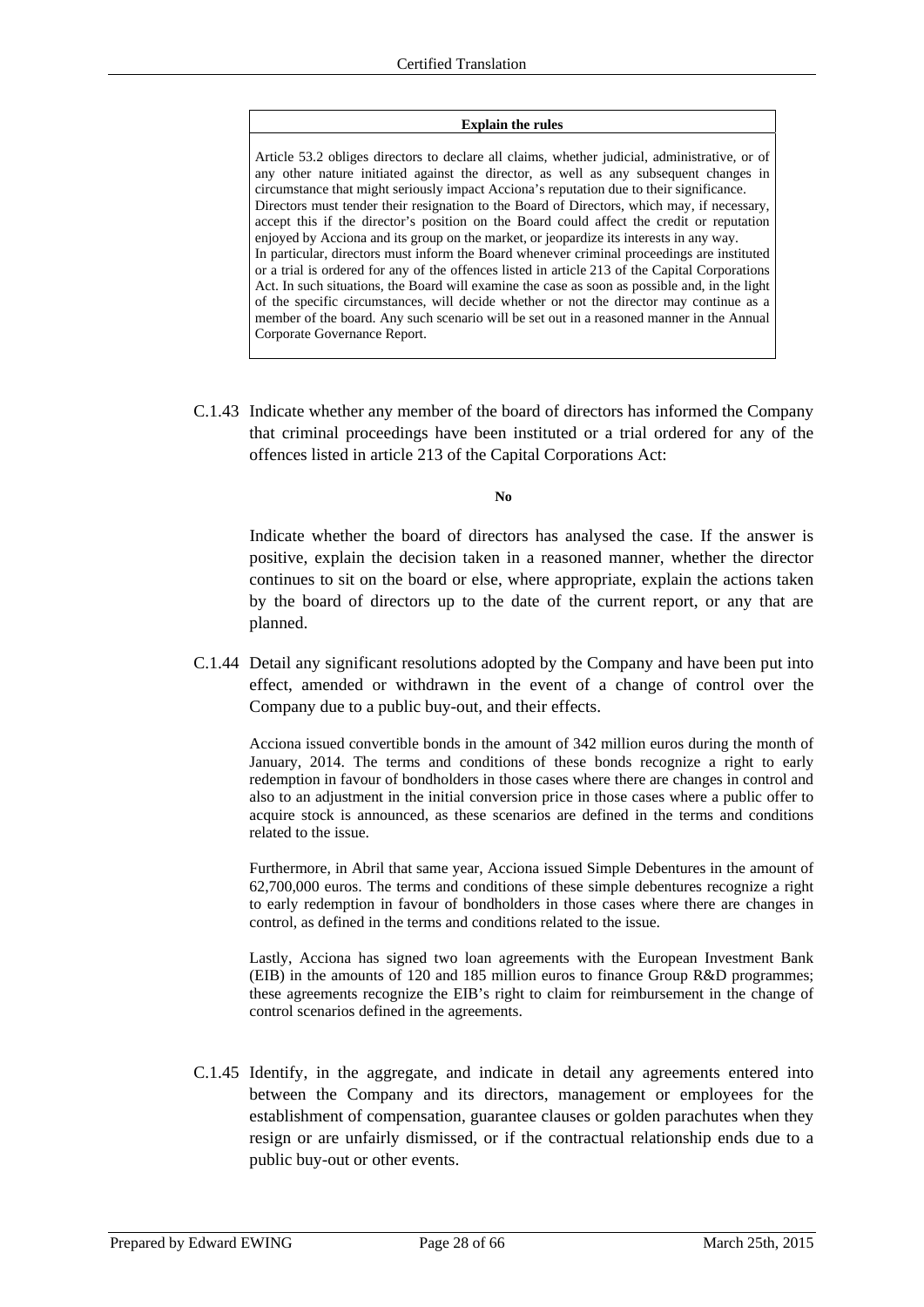### **Number of Beneficiaries:** 5

### **Type of Beneficiary**

Managers

### **Description of Agreement**

The Company's general criterion with regard to senior management and executives is not to offer compensation, except for those amounts established for the specific cases foreseen under the employment law in force in the absence of any express agreement.

The foregoing notwithstanding, a total of five executives, none of whom are executive directors, have agreed specific terms in the event that their employment contract comes to an end due to improper dismissal, or at the discretion of the Company.

The amounts of such clauses, which do not affect executive directors, is as follows: one clause for 1.5 times the annual salary, two clauses for an amount equivalent to twice the annual salary, and two clauses for an amount equivalent to six months' salary.

Indicate whether these contracts have been notified to and/or approved by the bodies of the company or its group:

|                                                  | <b>Board of Directors</b> |     | <b>General Meeting</b> |
|--------------------------------------------------|---------------------------|-----|------------------------|
| Body authorizing the clauses                     | Yes                       |     | No.                    |
|                                                  |                           |     |                        |
|                                                  |                           | YES | NO                     |
| Was the General Meeting informed of the clauses? |                           |     |                        |

### C.2 **Committees of the Board of Directors**

C.2.1 List all committees of the Board of Directors, their members and the proportion of directors representing substantial stakeholdings and independent directors.

| <b>Name</b>                     | <b>Position</b> | <b>Type</b>                 |
|---------------------------------|-----------------|-----------------------------|
| Mr. José Manuel Entrecanales    | President       | <b>Executive Director</b>   |
| Domecq                          |                 |                             |
| Mr. Juan Ignacio Entrecanales   | President       | <b>Executive Director</b>   |
| Franco                          |                 |                             |
| Mr. Jaime Castellanos Borrego   | Member          | <b>Independent Director</b> |
| Mr. Carlos Espinosa de los      | Member          | Other External Director     |
| Monteros and Bernaldo de Quirós |                 |                             |
| Mr. Valentín Montoya Moya       | Member          | <b>Independent Director</b> |

### **EXECUTIVE COMMITTEE OR DELEGATED COMMITTEE**

| % of Executive Directors                              | 40.00%   |
|-------------------------------------------------------|----------|
| % of Directors representing substantial stakeholdings | $0.00\%$ |
| % of Independent Directors                            | 40.00%   |
| % of Other Non-Executive Directors                    | 20.00%   |

### **AUDIT COMMITTEE**

| <b>Name</b>                   | <b>Position</b> | Type                 |  |
|-------------------------------|-----------------|----------------------|--|
| Mr. Jaime Castellanos Borrego | President       | Independent Director |  |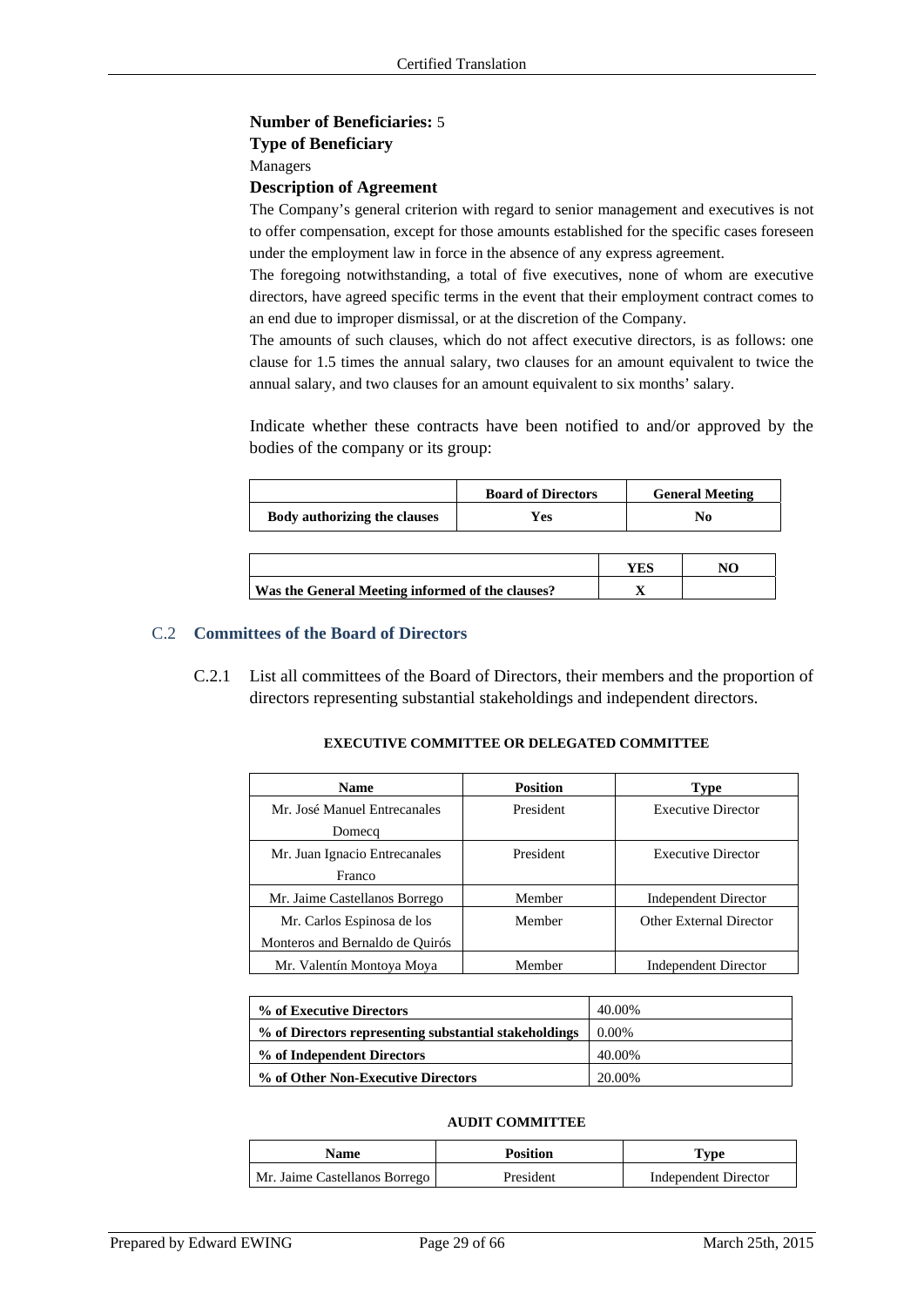| Ms. Sol Daurella Comadrán | Member | Independent Director |
|---------------------------|--------|----------------------|
| Mr. Valentín Montoya Moya | Member | Independent Director |

| % of Executive Directors                              | $0.00\%$ |
|-------------------------------------------------------|----------|
| % of Directors representing substantial stakeholdings | $0.00\%$ |
| % of Independent Directors                            | 100.00%  |
| % of Other External Directors                         | $0.00\%$ |

### **APPOINTMENTS AND REMUNERATION COMMITTEE**

| <b>Name</b>                     | <b>Position</b> | <b>Type</b>                 |  |
|---------------------------------|-----------------|-----------------------------|--|
| Mr. Fernando Rodés Vila         | President       | <b>Independent Director</b> |  |
| Mr. Valentín Montoya Moya       | Member          | <b>Independent Director</b> |  |
| Mr. Jaime Castellanos Borrego   | Member          | <b>Independent Director</b> |  |
| Mr. Juan Carlos Garay Ibargaray | Member          | <b>Independent Director</b> |  |

| % of Executive Directors                              | 0.00%    |
|-------------------------------------------------------|----------|
| % of Directors representing substantial stakeholdings | 0.00%    |
| % of Independent Directors                            | 100.00%  |
| % of Other External Directors                         | $0.00\%$ |

### **SUSTAINABILITY COMMITTEE**

| <b>Name</b>                    | <b>Position</b> | Type                        |  |
|--------------------------------|-----------------|-----------------------------|--|
| Mr. Daniel Entrecanales Domecq | President       | Director representing       |  |
|                                |                 | substantial stakeholdings   |  |
| Mr. Fernando Rodés Vila        | Member          | <b>Independent Director</b> |  |
| Mr. Javier Entrecanales Franco | Member          | Director representing       |  |
|                                |                 | substantial stakeholdings   |  |

| % of Executive Directors                              | $0.00\%$ |
|-------------------------------------------------------|----------|
| % of Directors representing substantial stakeholdings | 67%      |
| % of Independent Directors                            | 33%      |
| % of Other External Directors                         | 0%       |

C.2.2 Fill out the following chart with information regarding the number of female directors comprising each committee of the Board of Directors over the last four years:

|                               | Number of female directors |                   |               |               |
|-------------------------------|----------------------------|-------------------|---------------|---------------|
|                               | 2014                       | 2013              | 2012          | 2011          |
|                               | $\frac{6}{9}$              | $\frac{0}{0}$     | $\frac{6}{9}$ | $\frac{0}{0}$ |
|                               | <b>Number</b>              | <b>Number</b>     | <b>Number</b> | <b>Number</b> |
| <b>Executive or Delegated</b> | $0.00\%$                   | $0.00\%$          | $0.00\%$      | $0.00\%$      |
| <b>Committee</b>              | $\Omega$                   | $\Omega$          | $\Omega$      | $\Omega$      |
| <b>Audit Committee</b>        | 33%                        | 50.00%<br>$2^{1}$ | 25.00%        | 25.00%        |
| <b>Appointments and</b>       | $0.00\%$                   | $0.00\%$          | $0.00\%$      | $0.00\%$      |
|                               | $\Omega$                   | $\Omega$          | $\Omega$      | $\Omega$      |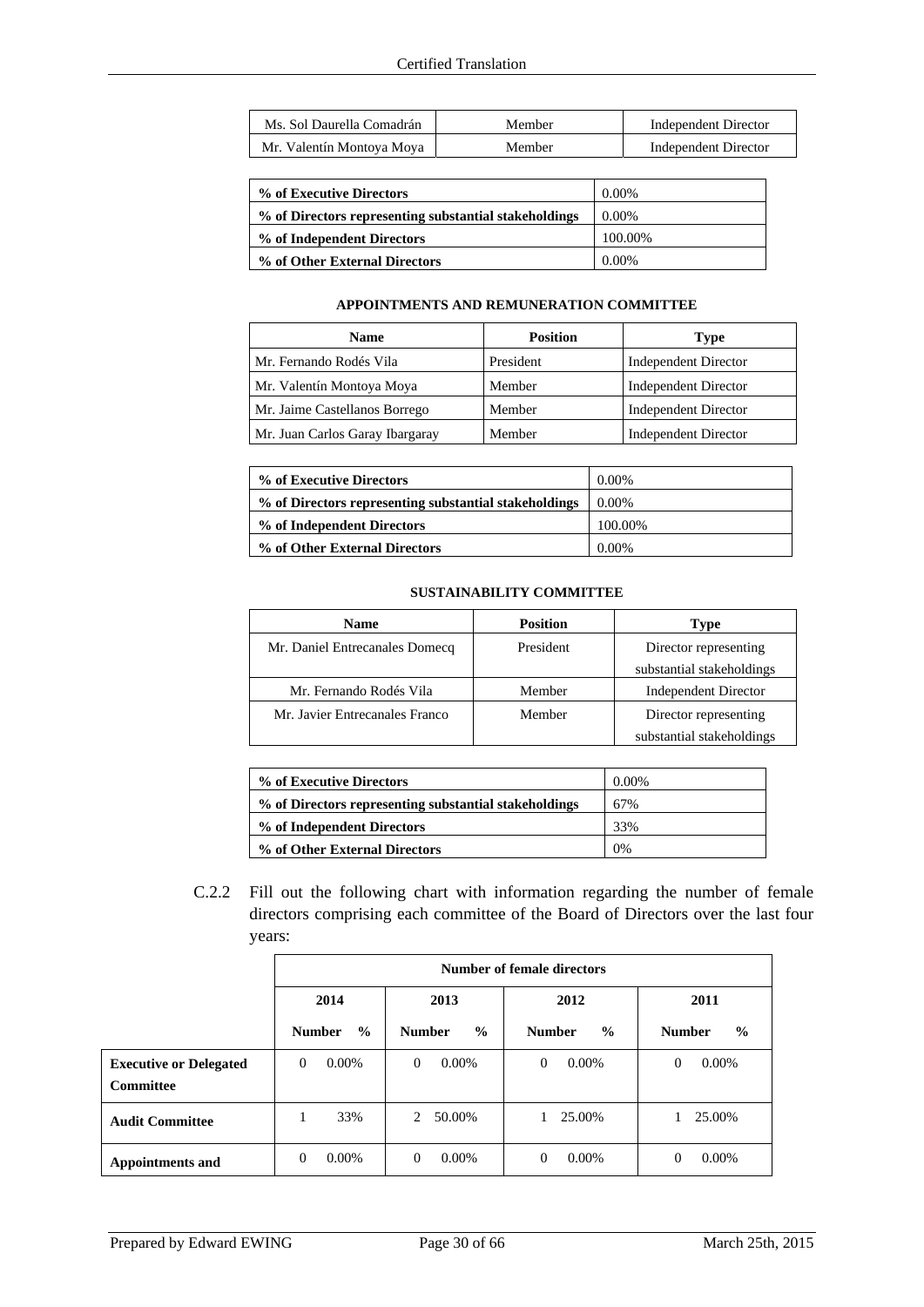| <b>Remuneration Committee</b>   |       |        |        |        |
|---------------------------------|-------|--------|--------|--------|
| <b>Sustainability Committee</b> | 0.00% | 25.00% | 25.00% | 25.00% |

### C.2.3 Indicate whether the following are among the duties of the Audit Committee:

|                                                                                                                                                                                                                                                                                                                                                                                                          | Yes          | No |
|----------------------------------------------------------------------------------------------------------------------------------------------------------------------------------------------------------------------------------------------------------------------------------------------------------------------------------------------------------------------------------------------------------|--------------|----|
| Supervising the process of producing financial reports about the<br>Company and, if necessary, the group, and overseeing its integrity,<br>verifying compliance with regulatory requirements, proper delimitation<br>of the scope of consolidation and the correct application of accounting<br>criteria.                                                                                                | $\mathbf x$  |    |
| Periodically reviewing internal control and risk management systems in<br>order to identify, manage and make the main risks properly known.                                                                                                                                                                                                                                                              | $\mathbf{X}$ |    |
| Ensuring the independence and effectiveness of the internal audit<br>function; proposing the selection, appointment, re-election and removal<br>of the head of the internal audit service; proposing the budget for that<br>service; receiving periodic information on its activities; and verifying<br>that senior management takes into account the conclusions and<br>recommendations in its reports. | $\mathbf{X}$ |    |
| Establishing and supervising a mechanism that allows employees to<br>report in confidence and, if appropriate, anonymously any irregularities<br>with potentially serious implications, especially those of a financial or<br>accounting nature, observed within the company.                                                                                                                            |              |    |
| Bringing proposals for the selection, appointment, re-election and<br>replacement of the external auditor before the board, as well as the<br>conditions for hiring the same.                                                                                                                                                                                                                            |              |    |
| Regularly receiving information from the external auditor on the<br>auditing plan and the results of its implementation, and verifying that<br>senior management is taking the recommendations made into account.                                                                                                                                                                                        |              |    |
| Ensuring the independence of the external auditor.                                                                                                                                                                                                                                                                                                                                                       |              |    |

C.2.4 Describe the rules for the organization and operation of the committees of the Board, as well as the responsibilities assigned to each one.

### **A) ORGANIZATION AND OPERATION OF THE COMMITTEES.**

Meetings are held on the dates set by the Committees in their session schedule, and whenever convened by their President, on his or her own initiative or at the request of two of its members in the case of the audit committee.

The notice of meeting is given by the President or by the Secretary on the instructions of the President. If the President is absent or unable to give the notice, the Secretary shall do so at the request of any of the members.

Committees are validly called to order when at least half their members are present, either in person or by proxy. It is possible to attend by video-conference, telephone or other means of telecommunication, and those participating in the session in this way shall be deemed physically present. Committees adopt their resolutions by an absolute majority of members attending either in person or by proxy.

The Secretaries of the Committees shall draw up minutes of each of their meetings. The Board of Directors may access the Committees' minutes at any time. Committees may request, on the initiative of the Committees themselves or on the decision of their Presidents, the participation of any executive of Acciona or of any company over which it exerts significant influence. They may also request the participation at their sessions of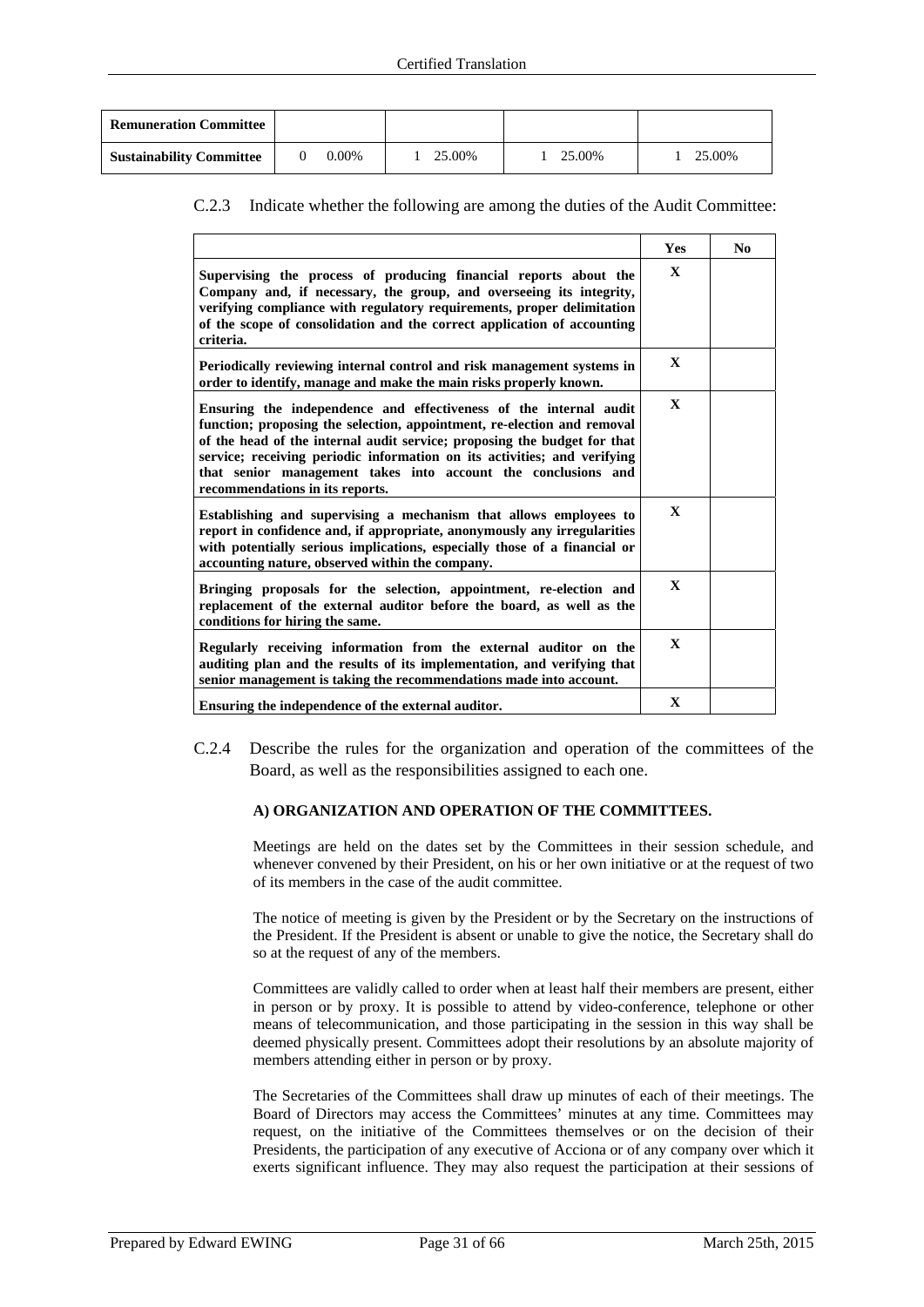external advisors or the statutory auditors of Acciona or of companies over which it exerts significant influence, and the cost thereby incurred shall be covered by Acciona.

The Executive Committee meets whenever exceptional circumstances make this necessary. The notice of meeting is the responsibility of the President, either at his or her own initiative or at the request of two of the committee's members.

The Appointments and Remuneration Committee will meet at least once a year to assess remuneration and, where appropriate, to report on the renovation of the members of the Board of Directors, the Executive Committee or other Committees, and it will hold such other sessions as may be appropriate to deal with the requests received from the Board, the President, the Managing Director or the Executive Committee within the scope of their respective powers.

The Audit Committee will meet on a regular basis depending on need and at least four times a year, prior to the publication and distribution by Acciona of its financial information.

The Sustainability Committee will meet quarterly to assess the degree of compliance with the Sustainability and corporate social responsibility policies approved by the Board of Directors. In addition, it will meet whenever convened in accordance with the provisions contained in the Regulations.

### **B) RESPONSIBILITIES ENTRUSTED TO THE COMMITTEES**

The responsibilities of the Board's committees are defined in article 40 of the Articles of Association and in the Regulations for the Board of Directors in articles 30, 32 and 32 bis, the text of which is accessible on the Company's website.

C.2.5 Indicate, if relevant, whether there are any regulations in place for the Board's Committees, where these regulations can be consulted, and any changes to these made during the financial year. In addition, indicate whether any report on the activities of each committee has been voluntarily prepared.

There are no specific regulations for the Board's committees, as the provisions contained in the Regulations for the Board of Directors with regard to its committees are sufficient to regulate their organization and operation.

The Regulations for the Board of Directors, as well as all other corporate information, can be found in the Corporative Governance section of the Company's website: www.acciona.es

C.2.6 Indicate whether the composition of the delegated or executive committee reflects the composition of the Board, with regard to the proportions of the different types of directors:

**No** 

**If the answer is No, explain the composition of the delegated or executive committee**  The executive committee includes executive and independent directors. There are no directors representing substantial stakeholdings, although the executive directors also have traits characteristic of directors representing substantial stakeholdings.

# **RELATED PARTY TRANSACTIONS AND INTRAGROUP ACTIVITIES**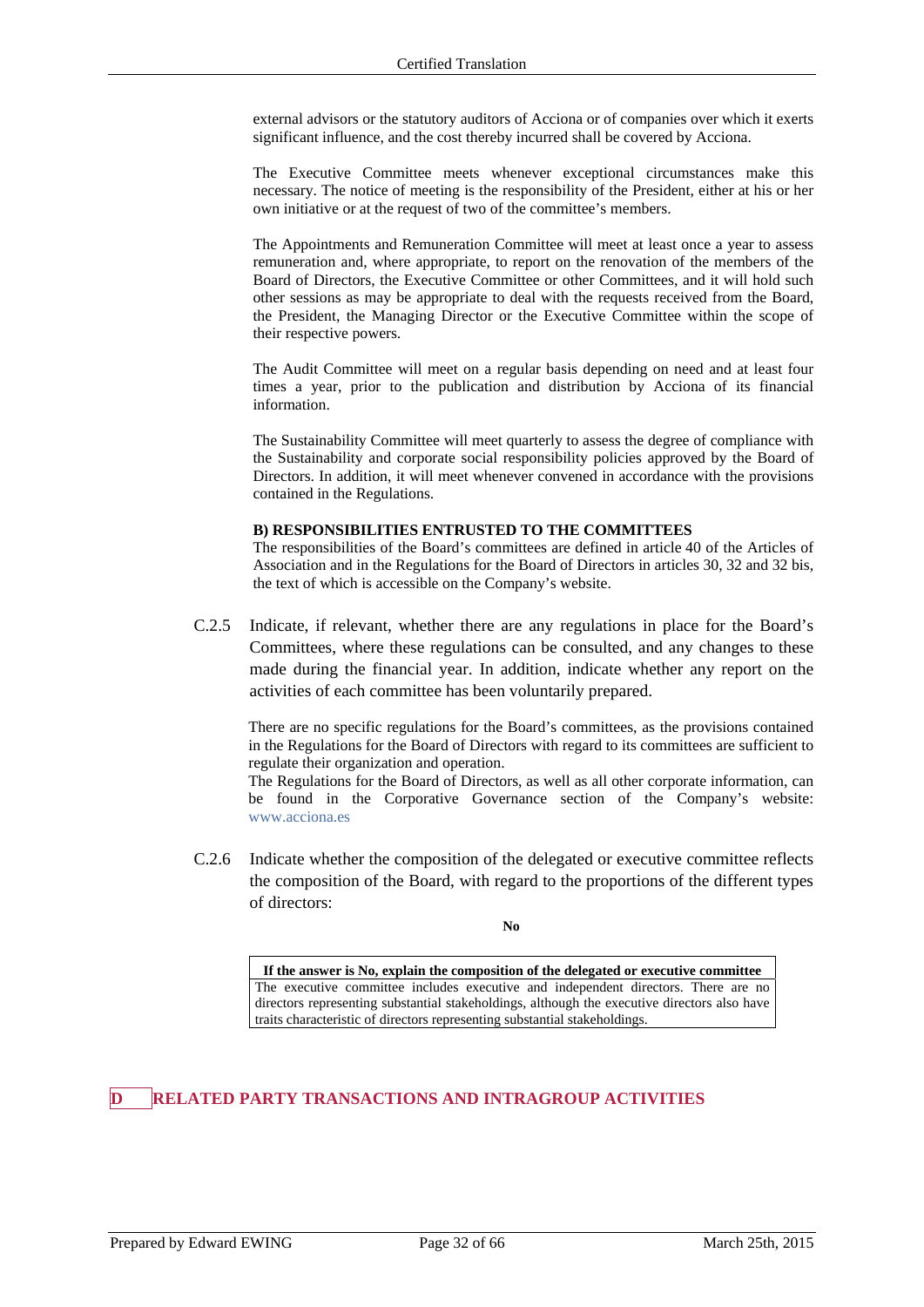## D.1 Identify the competent body and explain, where appropriate, the process for approval of transactions with related parties and within the group:

#### **Appropriate body for the approval of related party transactions**

Board of Directors

#### **Process for approval of related party transactions**

According to the provisions of the Regulations for the Board of Directors, the carrying out by Acciona, or by the institutions over which Acciona exercises significant influence, of any transaction with directors, with shareholders who own a holding equal to, or in excess of, five per cent (5%) of the issued share capital or who have proposed the appointment of one of the directors of the Company, or with the respective Related Persons, will be subject to the authorization of the Board of Directors or, in urgent cases, of the Executive Committee, with retrospective ratification by the Board of Directors, subject to a report of the Appointments and Remuneration Committee.

The Board of Directors will monitor, by means of the Appointments and Remuneration Committee, that the transactions between Acciona or the Companies over which it exercises significant influence and its directors, the shareholders referred to in the previous section or their respective Related Persons are carried out according to market conditions and with regard to the principles of equal treatment of shareholders.

With regard to transactions within the normal course of company business which are regular or recurring, a general authorization by the line of business setting out the conditions for implementation will be sufficient.

The authorization of the Board will not, however, be required for those transactions simultaneously complying with the following three conditions: (i) that they are carried out pursuant to contracts whose conditions are standardized and are applied *en masse* to many clients; (ii) that they are carried out on the basis of prices or rates established generally by whoever acts as the provider of the goods or services in question and (iii) that the amount does not exceed one per cent (1%) of the Company's annual income.

Directors affected by the related party transaction in question will not be permitted to exercise or delegate their right to vote and will absent themselves from the meeting while the Board deliberates and votes on the matter.

The provisions of the Regulations will be subject to further expansion by means of the appropriate rules issued by the Company's Board of Directors.

Explain whether the approval of related party transactions has been delegated, indicating, where appropriate, the body or individuals to which it has been delegated.

As indicated in section D.1, when dealing with transactions in the normal course of company business that are regular or recurring and which comply with the conditions established in the previous section, a general authorization by the line of business setting out the conditions for their execution will be sufficient, i.e. by those responsible for each specific business, notwithstanding the notification of the transactions to the Appointments and Remuneration Committee for its review and later communication to the Committee.

- D.2 Give details of transactions that are significant in view of their amount or relevant because of their content carried out between the Company or its group entities and the significant shareholders in the Company:
- D.3 Give details of transactions that are significant in view of their amount or relevant because of their content carried out between the Company or its group entities and the Company's directors or executives:
- D.4 Report significant transactions carried out by the Company with other entities belonging to the same group, provided they are not omitted in the generation of the consolidated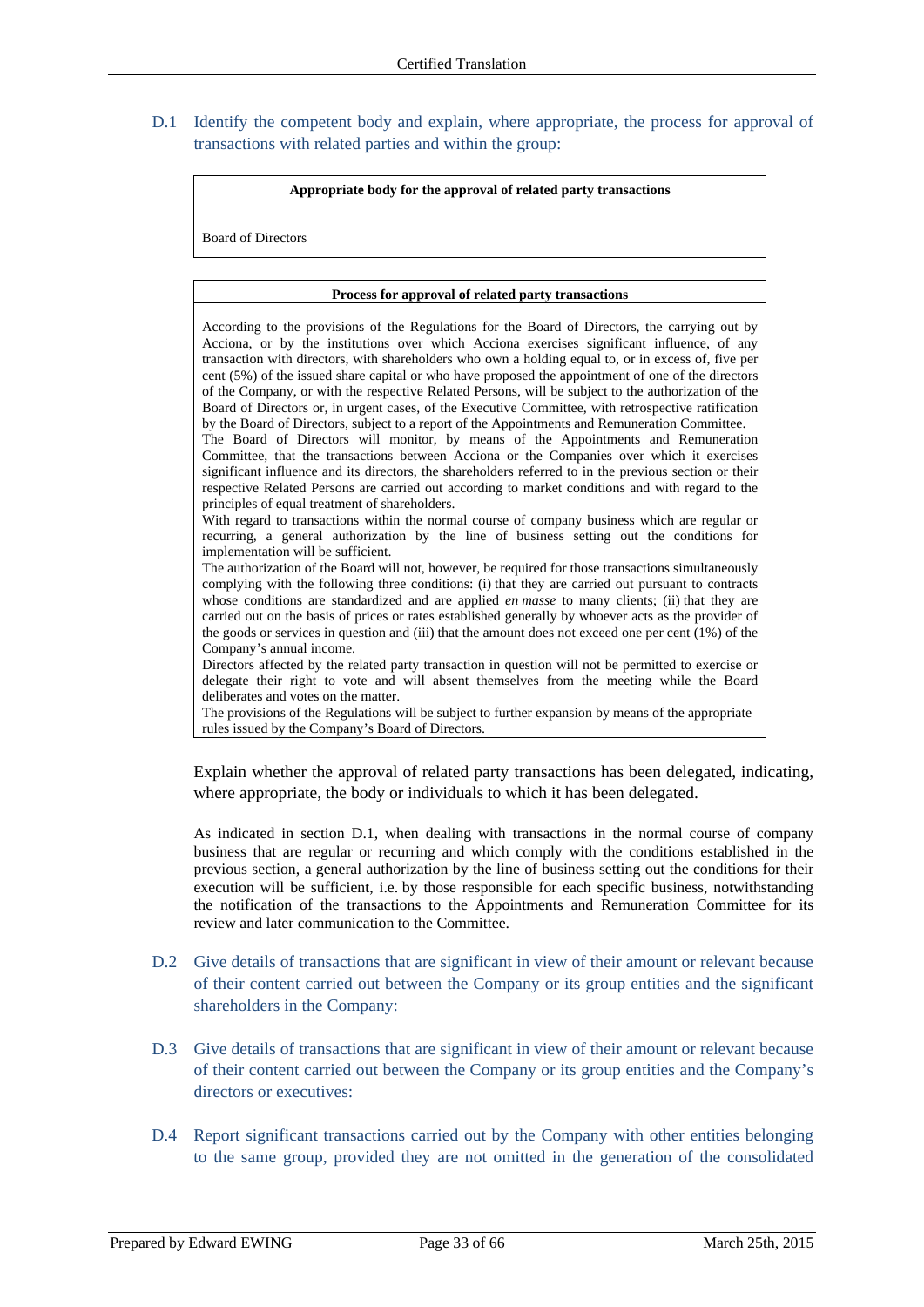financial statements and do not form a part of the normal commercial affairs of the Company in terms of its substance and conditions.

In all cases, a report shall be made of any intragroup operation carried out with entities established in countries or territories with tax haven status.

- D.5 Indicate the value of transactions carried out with other related parties. 0 (in thousands of euros)
- D.6 Detail the mechanisms established to detect, determine and resolve possible conflicts of interest between the Company and/or its group and its directors, executives or significant shareholders.

The Regulations for the Board of Directors gives detailed rules on these topics, highlighting the following points with regard to the Directors:

- a) Obligation to refrain from discussions, decisions and execution of operations where they have a direct or indirect conflict of interest, including decisions about their own appointment or resignation.
- b) Obligation not to compete, in accordance with the provisions of article 45 of the Regulations for the Board of Directors.
- c) Carrying out transactions with Acciona, S.A. or with companies over which Acciona, S.A. exercises a significant influence, apart from the exceptions indicated in the Regulations (transactions within the ordinary course of business that are habitual or recurrent, where a general authorization by the line of business setting out the conditions is sufficient; transactions simultaneously complying with the three following conditions: (i) that they are carried out pursuant to contracts whose conditions are standardized and are applied en masse to many clients; (ii) that they are carried out on the basis of prices or rates established generally by whoever acts as the provider of the goods or services in question and (iii) that the amount does not exceed one per cent (1%) of the Company's annual income) require authorization by the Board of Directors or the Executive Committee with later ratification by the Board, following a report from the Appointments and Remuneration Committee.
- d) Obligation to refrain from securities trading with Acciona, S.A., or with companies over which it exercises a significant influence in the periods and circumstances established in article 50 of the Regulations.
- e) Obligation not to gain personal advantage nor an advantage for any related person from the business opportunities of Acciona or companies over which Acciona exercises a significant influence under the terms of article 48 of the Regulations for the Board of Directors.
- f) Obligation to inform the Board of Directors, through the Secretary or Deputy Secretary, of any situation of conflict of interest which may arise.

With regard to significant shareholders, the carrying out of transactions with Acciona, S.A. or with companies over which Acciona, S.A. exercises significant influence, apart from certain exceptions referred to in section c) requires authorization by the Board of Directors or the Executive Council with later ratification by the Board, following a report from the Appointments and Remuneration Committee and in all cases these must be carried out under market conditions and based on the principle of equal treatment of shareholders.

With regard to executives, the current internal code of conduct imposes on the latter the obligation to make known any possible conflicts of interest involving themselves, their family ties, their personal financial interests or any other reason and that this be done with sufficient prior notice in order to enable appropriate decisions to be made in this regard.

Similarly, the Secretary General requires the Group's executives to furnish a regularly updated declaration of their activities outside Acciona and the Group.

### D7 Is more than one of the companies in the Group listed in Spain?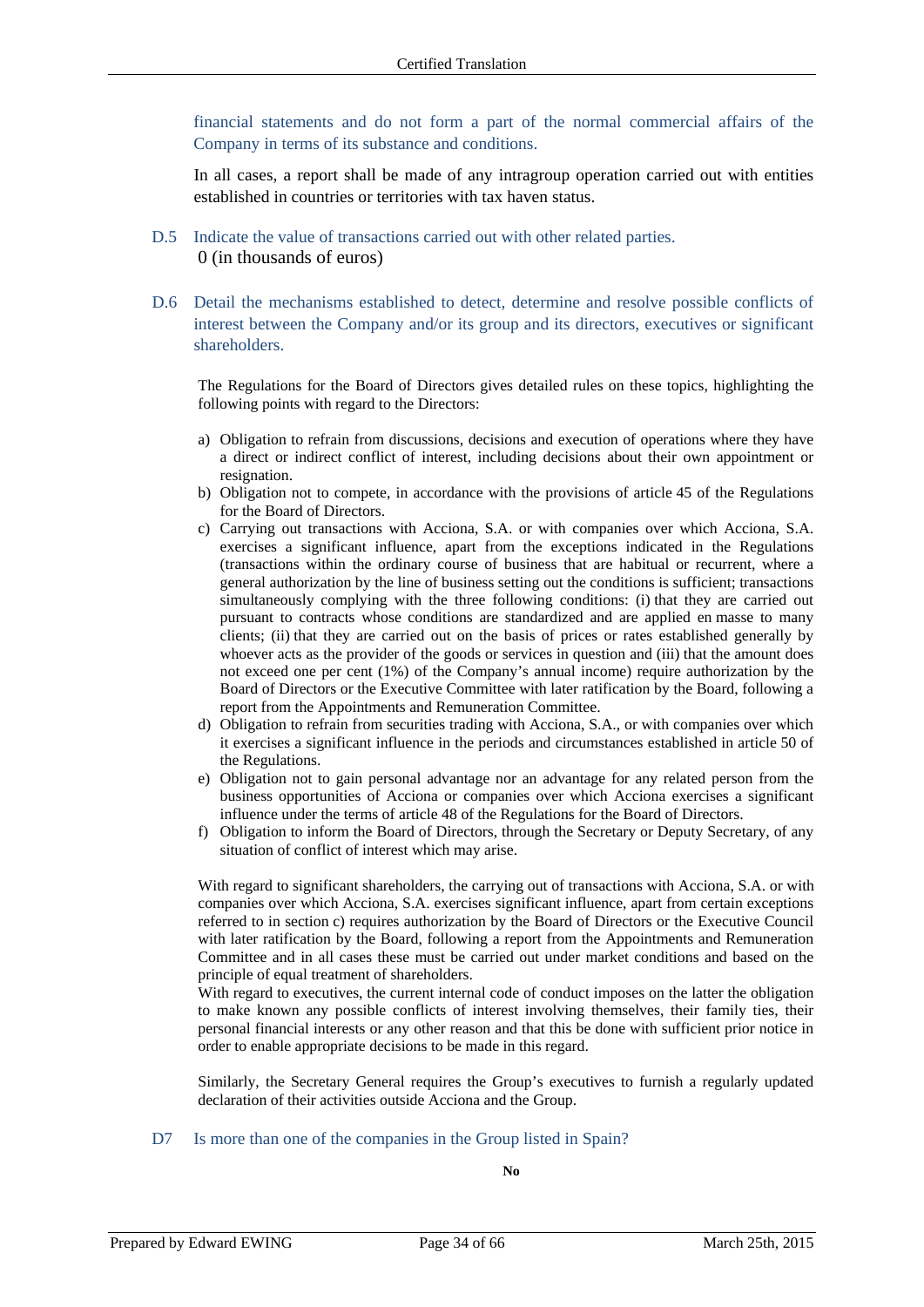Identify the subsidiaries listed in Spain:

### **Listed subsidiary**

Indicate whether the respective areas of activity and potential business relations between them have been defined publicly in detail, as well as those of the dependent listed company with other group entities;

Define the potential business relations between the parent company and the listed subsidiary, and between the latter and the other companies in the group

Identify the mechanisms foreseen to resolve any potential conflicts of interest between the listed subsidiary and the other companies in the group:

Mechanisms to resolve potential conflicts of interest

### **E. CONTROL SYSTEMS AND RISK MANAGEMENT**

### **E.1 Explain the scope of the Company's Risk Management System.**

The ACCIONA Risk Management System works in an integrated way in that the identification, assessment and mitigation of risks are established in each line of business co-ordinated by a team at corporate level. This team manages and establishes the permitted level of tolerance for risk and co-ordinates the actions to align its management with the global risk policies of the Group and to enable the latter to be aware at all times of the exposure to risk assumed by the Group as a whole.

The presence of ACCIONA in different areas of business and in diverse countries with a variety of regulatory, political and social environments means that there are different risks to identify and manage which by nature are varied. Therefore, during the past year, an individualized system has been developed to manage the most important risks in each area of the business.

During 2014, an update has been made to the Risk Map of ACCIONA Group, with national and international scope, resulting in independent mapping for the following divisions: ACCIONA Water, ACCIONA Energy, ACCIONA Infrastructure, ACCIONA Concessions, ACCIONA Trasmediterránea, ACCIONA Property, Bestinver, ACCIONA Facility Services and Other Activities (including GPD, Bodegas Palacio and Hijos de Antonio Barceló wineries) and a consolidated map of ACCIONA Group, widening the range for analysis and calculation of risks by country to those geographical areas with significant turnover. This year, in addition, a Map of Environmental Risks by divisions has been included, thus extending the identification and study of the risks related to sustainability and the environment in each line of business.

Due to the Company's policy regarding international expansion, the range of analysis and assessment of risks by country has continued to be increased in those geographic areas with a significant turnover or those designated as strategic vis-à-vis the future.

### **E.2 Identify the entities of the Company responsible for the development and implementation of the Risk Management System.**

The General Directorate for Finance and Risks has carried out the whole process of development, updates, evaluation and management of the risks for all divisions, for later incorporation at corporate level.

The Corporate Internal Audit Department develops the planning and execution of auditing activities based on the risks identified. Additionally, it evaluates the effectiveness and efficiency of the internal control systems by continually analysing the main processes of the Group companies in their various areas of business.

The ACCIONA Audit Committee supports the Board of Directors with regard to the Company's risk management. The Audit Committee periodically revises the risk management systems to identify the main risks adequately as well as to manage and supervise the efficiency of the risk management systems.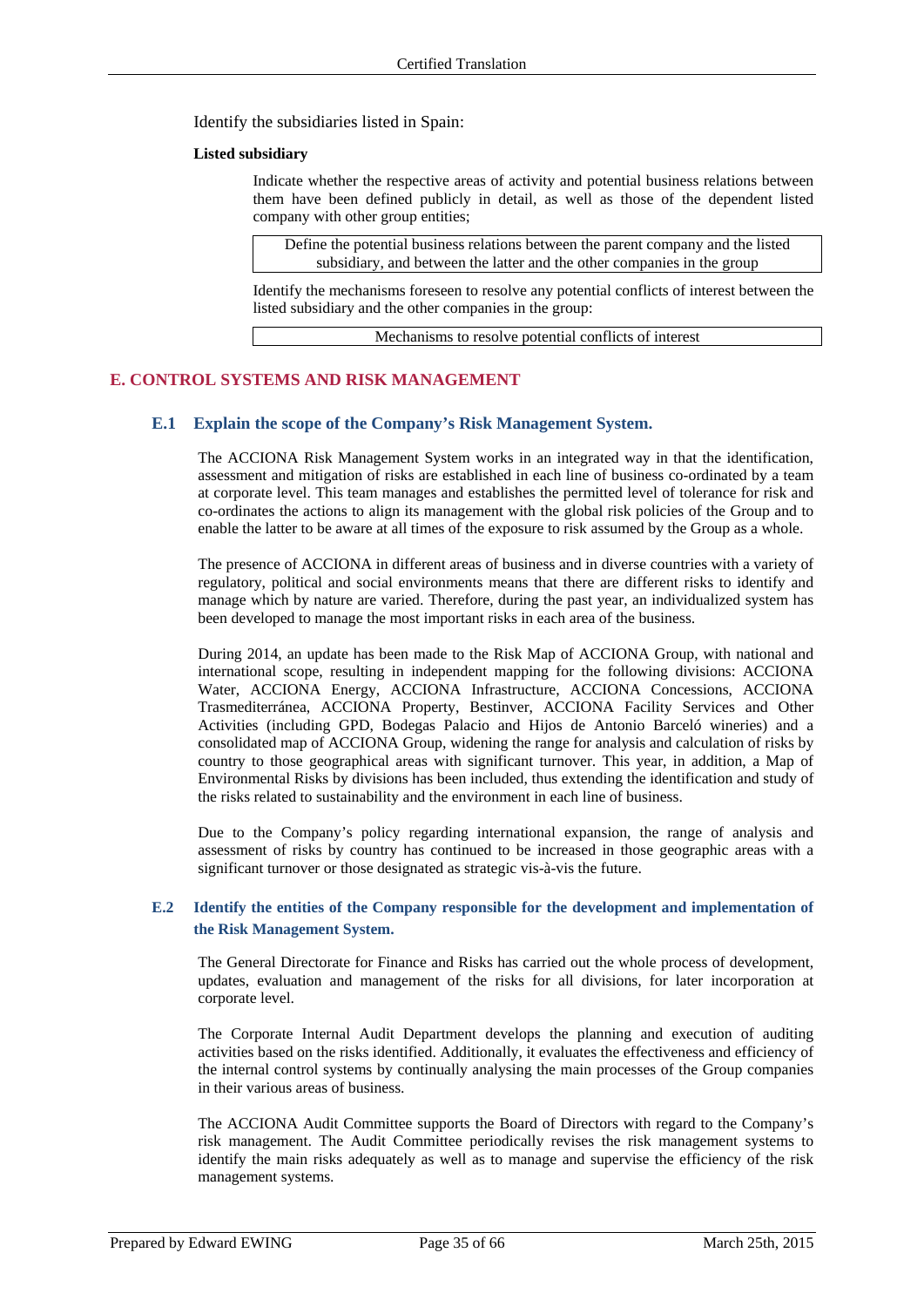The Board of Directors approves the policy for the control and management of risk.

### **E.3 Indicate the main risks potentially affecting the achievement of the Company's goals.**

The risk scenarios considered in the ACCIONA Risk Management System have been classified into four groups: financial, strategic, operational and unforeseeable. The first two have been identified by the Group's executives as those presenting the greatest risk profile.

1. Financial and Economic Risks:

Mainly fluctuations in exchange rates, interest rates and financial markets, changes in the prices of raw materials, liquidity, cash flow, late payment or loss of clientele.

For the purposes of mitigating the exchange-rate risk, ACCIONA deals in derivatives for foreign currencies and exchange-rate hedges to cover operations and future significant cash flows in accordance with the limits of risk tolerated.

Interest-rate risk is particularly material with regard to the funding of infrastructure projects, in concession contracts, in the construction of wind farms or solar plants and other projects where the profitability of the projects depends on the possible variations in the interest rate and is mitigated by carrying out hedging transactions by contracting derivatives.

The risk of fluctuations in the prices of raw materials, construction supplies and particularly fuel is managed fundamentally in the short term by means of specific hedging operations generally through trading in derivatives.

With respect to credit and liquidity risks, the Group deals exclusively with solvent third parties and requires certain guarantees to mitigate the risk of financial losses in cases of default and maintains an adequate level of reserves through ongoing monitoring of the forecasts and actual cash flow figures, matching these to the maturity profiles of financial assets and liabilities.

2. Strategic Risks:

ACCIONA minimizes this type of risk by means of its own strategy and business model, through sectoral and geographical diversification of its business, the performance of exhaustive market research into competitors and the countries in which it engages in activities as well as by supporting Research and Development.

3. Operational Risks:

In each line of business, specific systems are implemented to cover their business requirements, systematizing and documenting processes, quality assurance, operations, planning and economic oversight.

To mitigate the risks in the procurement process, checks have been put in place to facilitate free competition and transparency of the processes, avoiding any violation of ACCIONA's commitment to ethical behaviour in these processes.

ACCIONA carries out annual risk mapping of its critical suppliers, analysing the main risks on its supply chain, using an economic and environmental analysis of risk prevention by workforce, activity and country of origin.

Risks derived from irregular conduct. ACCIONA has put in place a Code of Conduct which establishes the basic principles and commitments that all directors and employees of the divisions as well as suppliers and third parties in contact with these companies must fulfil and respect in the execution of their activities. There is a whistleblowing channel, communicated at all levels of the Organization, to enable information to be passed on, with guarantees of confidentiality, regarding any irregular conduct relating to accounting, supervision and auditing as well as any other noncompliance or breach of the behaviour promulgated in the Code.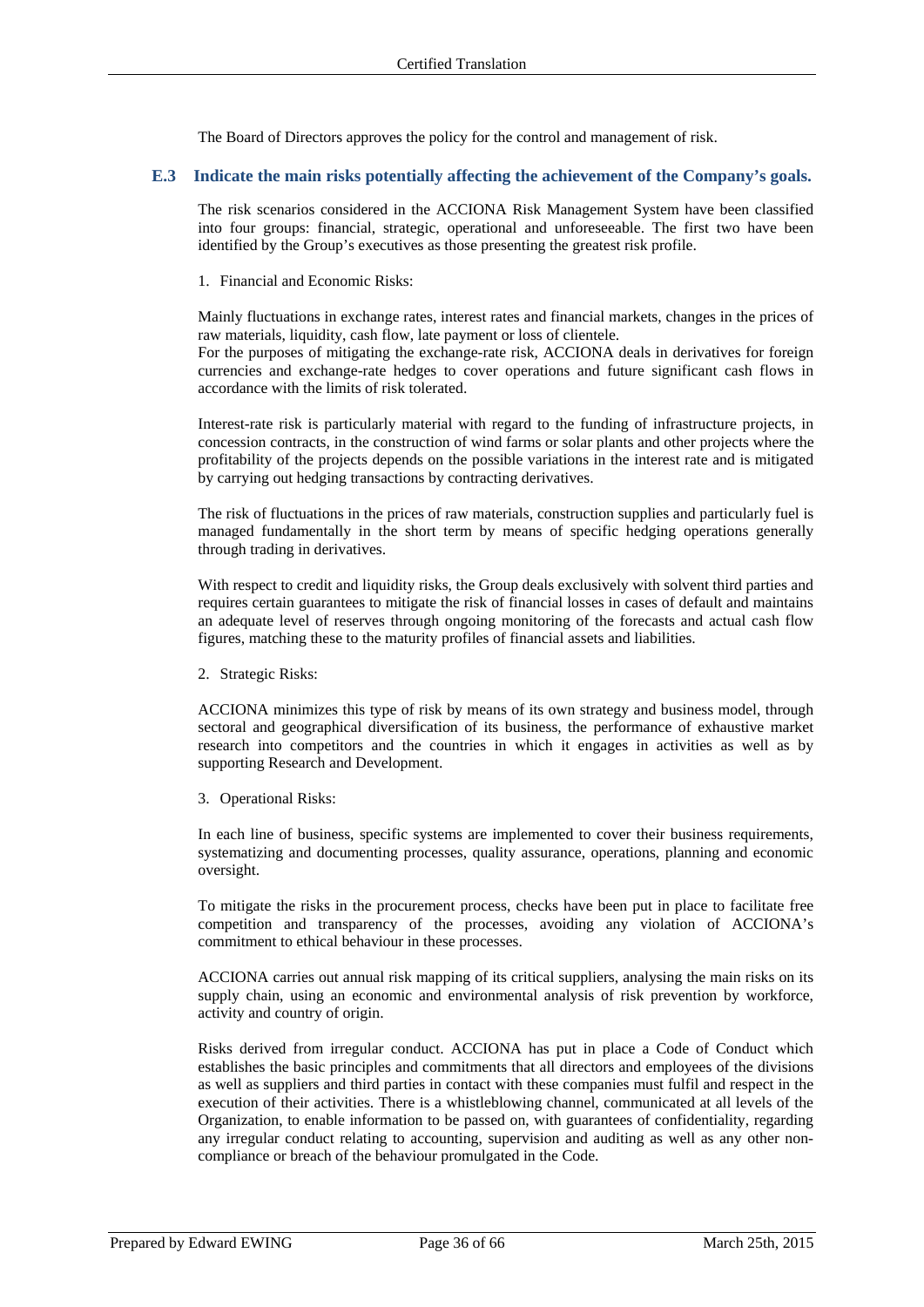The Board of Directors agreed in September, 2011, to subscribe Acciona, S.A. to the Code of Good Taxation Practice, with the object of unifying and completing the systems for regulatory control, prevention and compliance in order to reduce significant financial risks and prevent those forms of conduct capable of generating these.

4. Unforeseeable Risks:

Environmental risks. ACCIONA has a Corporate Management System for Environmental Crises. This system includes measures to be followed and the allocation of responsibilities and resources necessary for the adequate management of a crisis situation following any incident occurring at facilities owned or operated by the Company and leading to consequences for the environment. During 2014, ACCIONA has consolidated its initiatives for management of risks to the environment, focusing its efforts on the identification and implementation of measures for the mitigation of the most relevant risks.

Occupational hazards. Management of the Prevention of Occupational Hazards and Health and Safety in the Workplace is one of the priorities of all the Divisions and lines of business. The majority of our activities are included in those considered as high risk by the legislation (especially those in Infrastructure and Energy). The preventive activity is carried out through Management Systems certified to the OHSAS 18001 international standard.

### **E.4 Identify whether the entity has a level of tolerance to risk.**

At corporate level, the Group's level of tolerance to risk is defined taking account of internal culture, structure and strategy. This level of tolerance establishes the acceptable level of risk in relation to the achievement of the targets set for each of the activities or investment projects.

Once the risks arising in the course of the activities have been identified by those responsible for each business area, they are assessed qualitatively and quantitatively and represented in a matrix according to their correct management and assessment at corporate level. For each of the main risks in each line of business, a file is created in which the basis of the decision making for acceptance or rejection of the operation in question is established with regard to the associated level of risk, in terms of profitability (solvency of customers, minimal acceptable revenue levels), operation (vulnerability of the supply chain, manpower), political and economic risks (currency transfers, political interference, …) and security.

Those situations or activities which exceed the level of tolerance to risk previously defined by the Company will be analysed individually by those with senior responsibility for the corresponding business area, establishing, in co-ordination with the Corporate Finance Division, the mechanisms that contribute most to its mitigation. Where the business opportunities exceed the levels of acceptable risk, they will not be approved by the Investment Committee.

### **E.5 Indicate the risks which have arisen during the financial year.**

During the 2014 financial year, risks have materialized as a result of the normal conduct of the Group's business activities caused by national and international financial and economic circumstances, largely mitigated by the diversification and internationalization of its activities.

The Treatment and Control systems established in the different lines of business have functioned adequately, as has the Crisis Management system for unforeseen and operational risks arising during the year.

In its financial statements (Note 19 to the Annual Accounts), Acciona provides detailed information on the progression of those risks that, by their nature, permanently affect the Group in the execution of its activities.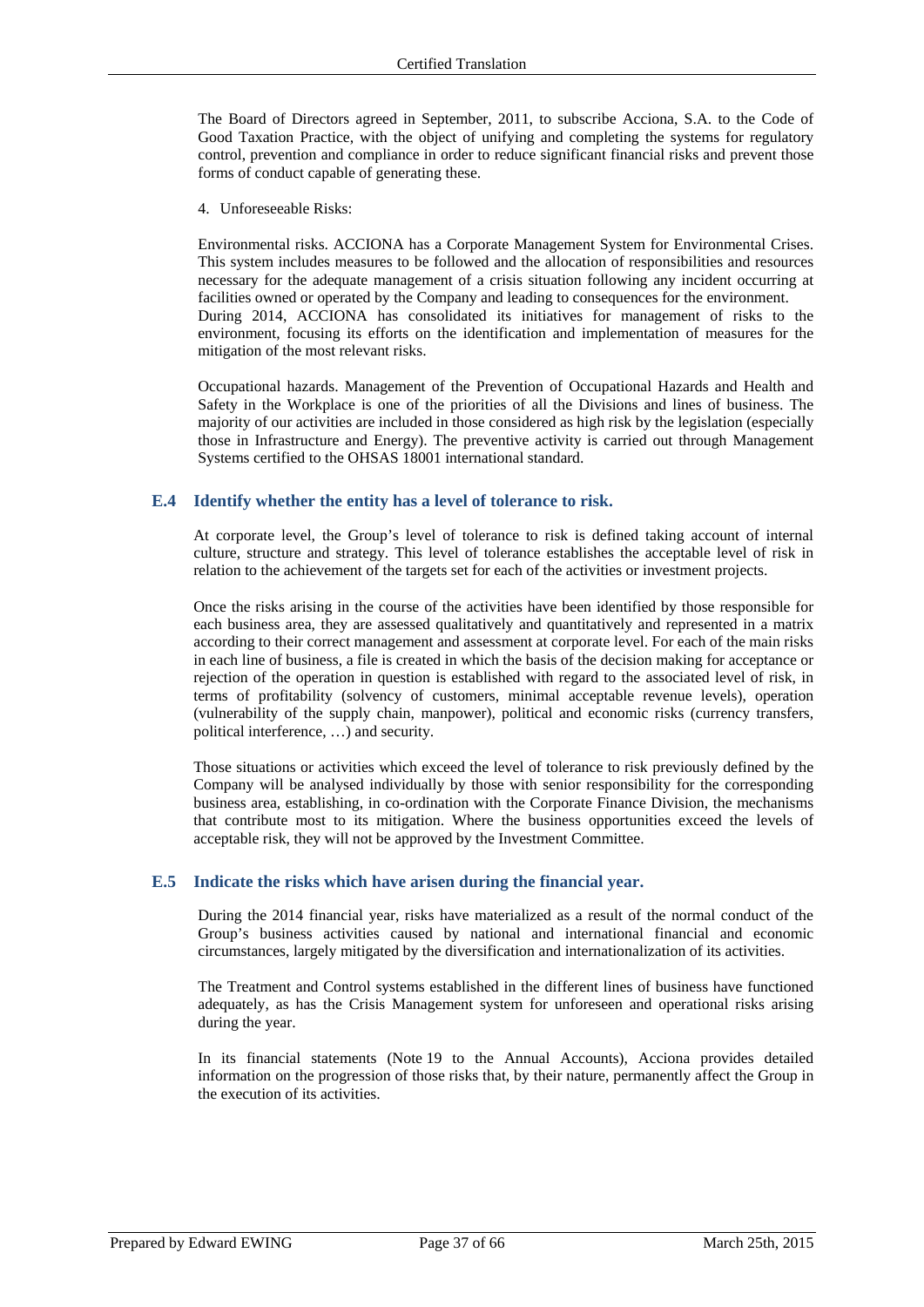### **E.6 Explain plans for responding to and monitoring the entity's main risks.**

Due to the significant sectoral diversification of ACCIONA and the high number of countries in which activities are being carried out, checking for compliance with regulations affecting the Company is particularly exhaustive.

Due to that, although there is a corporate system in place for risk management, each division is responsible for compliance with the internal standards and processes applicable to its activity.

Checking on their effectiveness is carried out by means of regular assessments by the technical services of the productive companies and by scheduled inspections, thus all operative and administrative phases of the different businesses are covered. The checks are carried out by the internal services of each company as well as by Corporate Internal Audit.

The Corporate Internal Audit Division contributes to the management of risks faced by the Group in the fulfilment of its goals and in the prevention and control of fraud by means of the planned monitoring of the efficiency of the internal control systems associated with the main processes of the Companies belonging to the Group in their various lines of business.

The corresponding conclusions and recommendations are communicated to the Group Management as well as to those responsible for the business areas and companies assessed.

For the development of its functions, the Corporate Internal Audit Division has professionals with the necessary knowledge and experience, independent of the production lines, complemented where appropriate with collaboration from external consultants.

# **F INTERNAL CONTROL SYSTEMS AND RISK MANAGEMENT IN RELATION TO THE FINANCIAL REPORTING PROCESS (ICoFR)**

Describe the mechanisms making up the control and risk management systems for the financial reporting process (ICoFR) of your entity.

### F.1 **Entity control environment**

Indicate the following, detailing at least their main features:

# F.1.1. **What bodies and/or functions are responsible for: (i) the existence and maintenance of an adequate and effective ICoFR; (ii) its implementation; and (iii) its supervision.**

ACCIONA's System of Internal Controls over Financial Reporting (hereinafter ICoFR) has been defined with the aim of obtaining reasonable assurance as to the reliability of financial information. The main bodies responsible for this control are the Board of Directors, the Audit Committee, and the Group's Corporate Finance Division.

As established in its Regulations, the Board of Directors is formally responsible for ensuring the existence, correct application and maintenance of the ICoFR.

As laid down in the Corporate Standard on Organizational Structure and Responsibilities, the design, implementation and operation of the ICoFR is the responsibility of the Corporate Finance Division.

With respect to its oversight, the Regulations for the Board of Directors establishes that the main function of the Audit Committee is to serve as the Board's instrument and support in the supervision of accounting and financial reporting, internal and external audit services and corporate governance. Furthermore, the same article specifies that the duty to supervise the ICoFR shall correspond to the Audit Committee. Indication is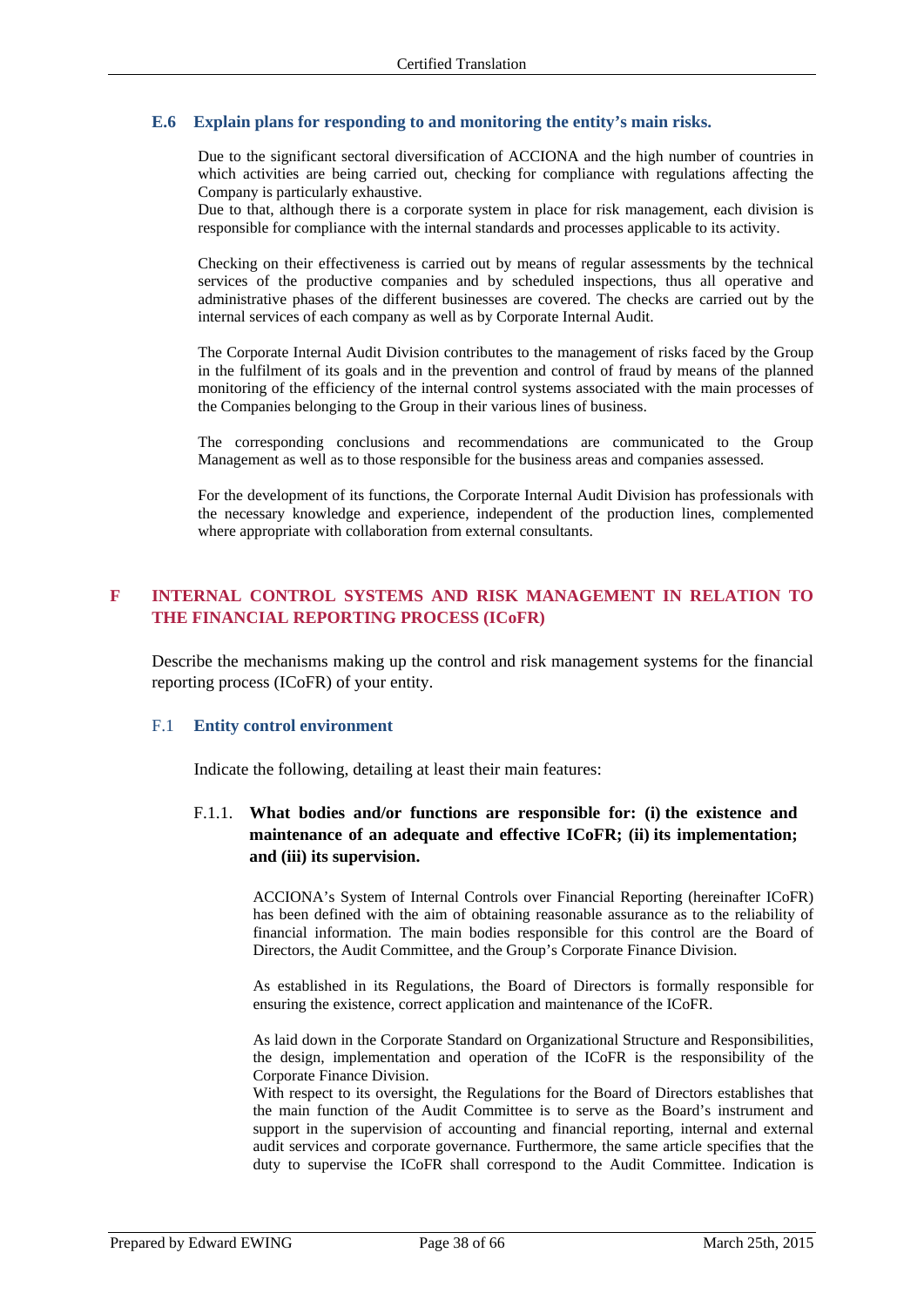provided below of the main responsibilities of the Audit Committee in connection with systems for internal control over financial reporting:

a) Supervision of the process for preparing regulated financial information for ACCIONA and its Group, ensuring its completeness and presenting it to the market, reviewing compliance with regulatory requirements, adequate definition of the scope of consolidation and the correct application of accounting criteria.

b) Regular review of internal control and risk management systems so that the main risks can be adequately identified, managed and communicated.

### F.1.2. **With particular reference to the process for preparing financial information, which of the following elements are in place:**

 Departments and/or mechanisms responsible for: (i) design and review of the organizational structure; (ii) clearly defining lines of responsibility and authority, with an adequate distribution of tasks and duties; and (iii) ensuring there are adequate procedures for their correct dissemination within the entity.

As laid down in its regulations, the Board of Directors is responsible for defining the structure of Group companies, and at the proposal of the Company's Chief Executive, appointing and if applicable removing the Senior Management of ACCIONA and the remaining companies in its business group.

The "Corporate Standard on Organizational Structure and Responsibilities" gives the Corporate Finance Division responsibility for the design, review and updating of the structure and organization of the Economic and Finance Units in ACCIONA Group. Corporate General Management co-ordinates and supervises the adequate definition, implementation and execution of the main financial information preparation and reporting functions assigned to the organizational units of all subsidiaries, Sub-groups, Divisions and Corporations in ACCIONA Group.

The standard in question is available on the ACCIONA Group Intranet.

In each Group company, the design of the organizational structure for the units participating in the preparation of financial information depends on various factors, such as turnover and type of business, in all cases aiming to provide coverage for all activities with regard to the recording, preparation, review and reporting of the operations performed and the economic and financial situation of each company. Consequently, the persons responsible for each Economic and Financial Unit in ACCIONA Group justify and propose the design, review and updating of the structure of their units according to their needs by means of a proposal that must be validated and approved by the Corporate Finance Division of the Group prior to implementation.

The "Corporate Standard on Segregation of Duties" establishes the main incompatibilities of duties for the various areas in the organizational structure, as well as the procedures to be followed to ensure correct compliance and maintenance of the corporate segregation of duties model.

 Code of conduct: approval body, degree of communication and instruction, principles and values included (indicating whether specific mention is made of the recording of operations and the preparation of financial information), the body responsible for analysing non-compliance and proposing corrective actions and sanctions.

ACCIONA Group possesses a Code of Conduct that has been approved by the Board of Directors, the main principles and values of which refer to the following: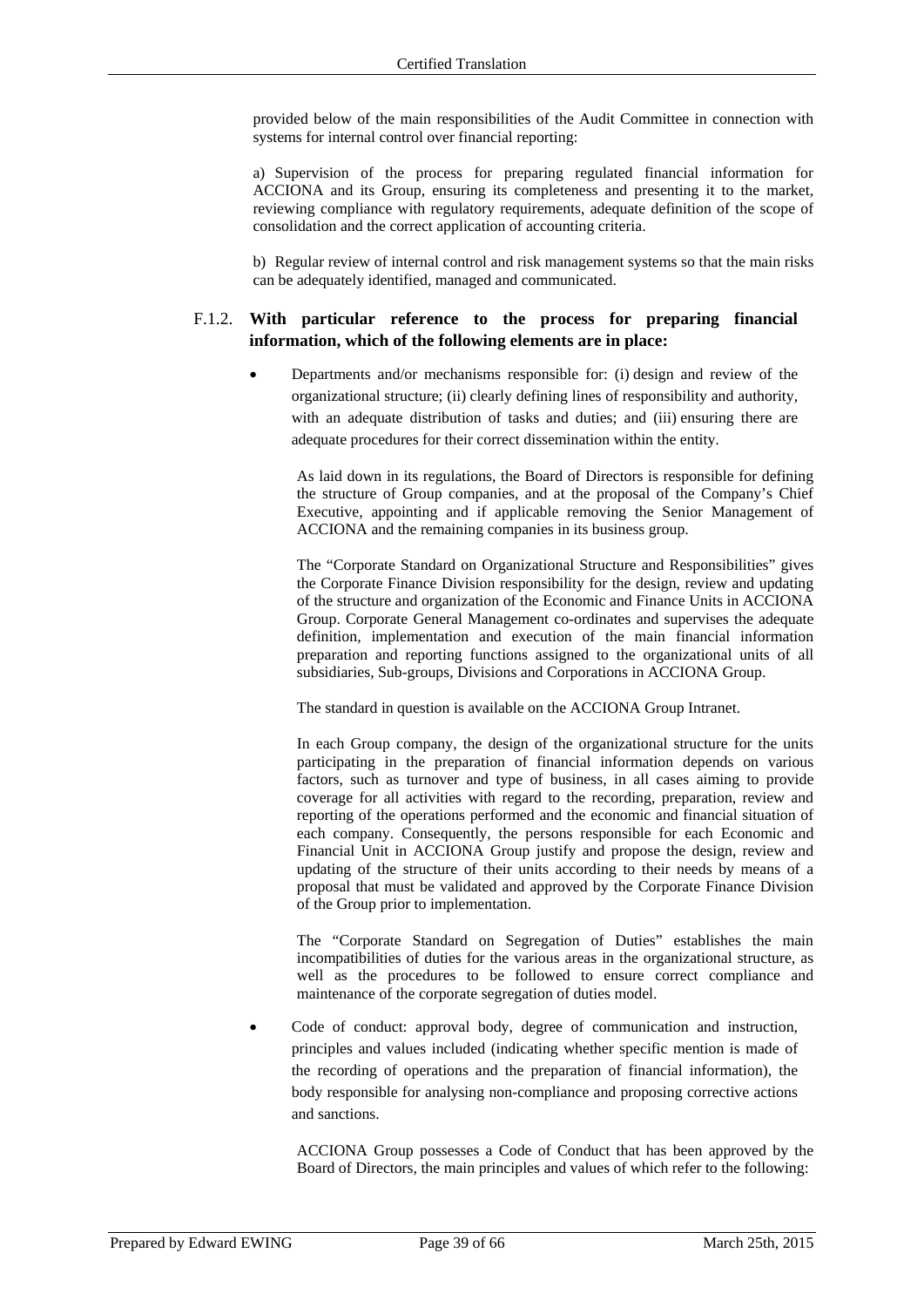- Maintaining an unimpeachable standard of integrity in behaviour and relations, both inside and outside the organization.
- Objectivity, transparency and rigour in administrative management and preparation of financial information with the aim of ensuring its reliability.
- Compliance with internal policies and rules, as well as with current legislation.
- The obligation to reject and report any practice representing a breach of ACCIONA Group's Code of Conduct.
- Confidential handling of all information acquired as a consequence of the performance of professional activities.

The Code of Conduct must be formally signed by all employees when they join any company in ACCIONA Group. In addition, Code of Conduct updates are notified and must be formally acknowledged by all Group employees by means of digital acceptance or the signing of acknowledgement and acceptance. Also, the Code of Conduct is published on the Group website, where it can be accessed by anyone for consultation.

The Code of Conduct and its Regulations assign the Code's control and supervision to the Code of Conduct Committee, which in particular is to:

- Encourage communication, awareness of and compliance with the Code of Conduct.
- Interpret the Code of Conduct and guide actions in case of doubt.
- Facilitate a communication channel for all employees to receive and provide information on compliance with the Code of Conduct.
- Prepare reports on the level of compliance with the Code containing recommendations and timely proposals to keep it updated.

In addition, an Anti-Trust Policy and an Anti-Corruption Policy are in place.

Furthermore, the Code of Conduct Committee is the body responsible for analysing possible breaches of the Code of Conduct, informing the Audit Committee of the measures taken and proposing corrective actions and sanctions for the breach.

During 2014, ACCIONA has continued its on-line training campaign in relation to the Code of Conduct, focusing mainly on new hires, and this training has now been completed by 409 individuals.

 Whistle-blowing channel for communicating irregularities of a financial and accounting nature to the Audit Committee, as well as any failures to comply with the code of conduct and irregular activities in the organization, indicating whether it is confidential in nature.

ACCIONA has a confidential Ethical Channel for reporting irregular conduct of all kinds, whether financial, accounting or of any other nature, as well as any breach of the Code of Conduct.

To this end, the Code of Conduct Committee makes a postal and e-mail address available to all employees, suppliers, contractors and collaborators of the Group to answer questions regarding interpretation of the Code of Conduct and notify breaches. Both channels guarantee confidentiality of these reports by restricting access to the e-mails and letters received with accusations solely to the addressees authorized by the Code of Conduct Committee.

Furthermore, regardless of the confidentiality of the channels themselves, the Code of Conduct Committee guarantees reports received will be treated confidentially by means of the signing of a confidentiality agreement by all investigating officers and members of the Committee.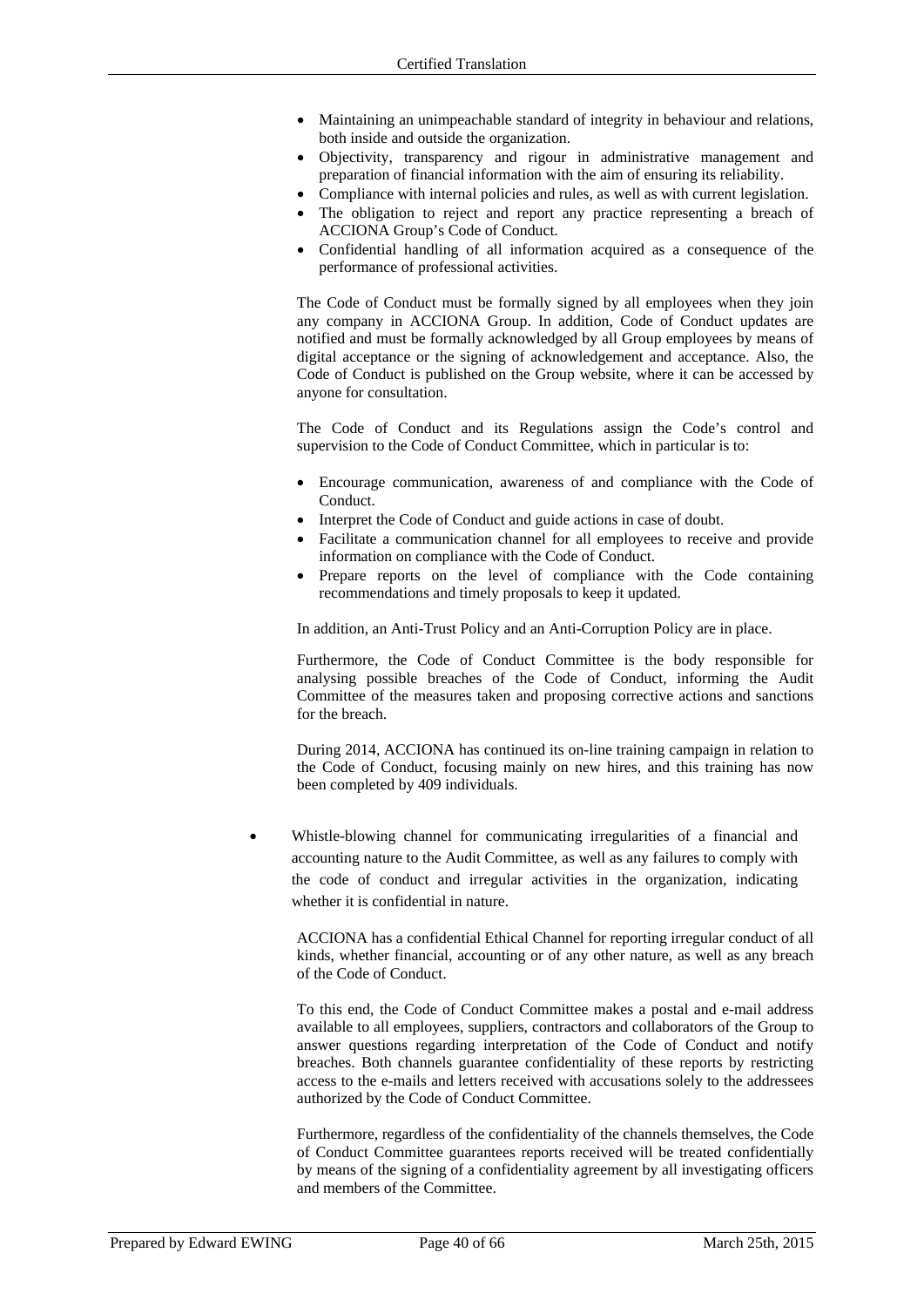The Code of Conduct Committee analyses all reports received, and depending on the origins and severity of the charges, assigns them the appropriate priority and provides a justified response to the reporting party regarding either the opening of an investigation or rejection of the allegations. If it is decided to initiate an inquiry, investigators responsible for analysing the report will be appointed by the Code of Conduct Committee, following an appropriate confidentiality pledge. These investigators may either be appointed internally by ACCIONA Group, or be contracted from outside the Group for the analysis. Once investigators have been appointed, they will begin the process for analysis of the case following the procedures and time frames established for each phase in the Reporting Channel manual.

The conclusions of each investigation, together with the recommendations and penalties proposed, are notified to the Audit Committee for examination and the taking of such decisions as may be required.

In addition, the Group has put in place Internal Regulations for Conduct on the Securities Markets, approved in the 2013 financial year, pursuant to the provisions contained in the Securities Markets Regulations. Compliance with the said Internal Regulations is supervised by the Compliance Unit, comprising the Secretary to the Board, the Financial Director, and the Head of Legal Services.

 Training and regular updating programmes for the personnel involved in the preparation and review of financial information, as well as assessment of the ICoFR, dealing at least with accounting standards, audit, internal control and risk management.

ACCIONA Group considers that continuous updated training of its employees and executives in rules affecting financial reporting and internal control constitutes an important factor for ensuring the reliability of financial information.

With the support of the Group's Corporate University, which handles the training programmes, ACCIONA Group places various courses and seminars at the disposal of its employees, including those involved in the preparation and review of financial information and evaluation of the ICoFR.

As a result of the needs identified, the Corporate Human Resources Division, or that of the subsidiaries involved, plans and manages specific training courses and seminars, either locally or centralized, and delivered either internally or externally, with the aim of ensuring the understanding and correct application of regulatory updates and changes as well as best practices necessary to guarantee the reliability of financial information. During 2014, a total of 507 employees received a total of 3,045 hours of training, of which 1,170 hours corresponded to Code of Conduct training, and the rest was directly related to the acquisition, updating and recycling of economic and financial knowledge, including accounting and audit standards, internal control, and risk management.

During 2014, Corporate and Local Finance Divisions involved in the preparation, review and reporting of financial information received various publications on the updating of accounting, financial internal control and tax rules, as well as courses from external experts with updates on accounting rules.

In addition, those responsible for supervision of the ICoFR and members of the Internal Audit Department have attended seminars, fora and meetings on specific sector-related topics concerning the ICoFR, risk control, audit, fraud and other matters related to the Group's activity organized by external firms.

As a result, those responsible for the Corporate and Local Finance Divisions, as well as the Corporate Unit for the Control of Accounting Policies and Tax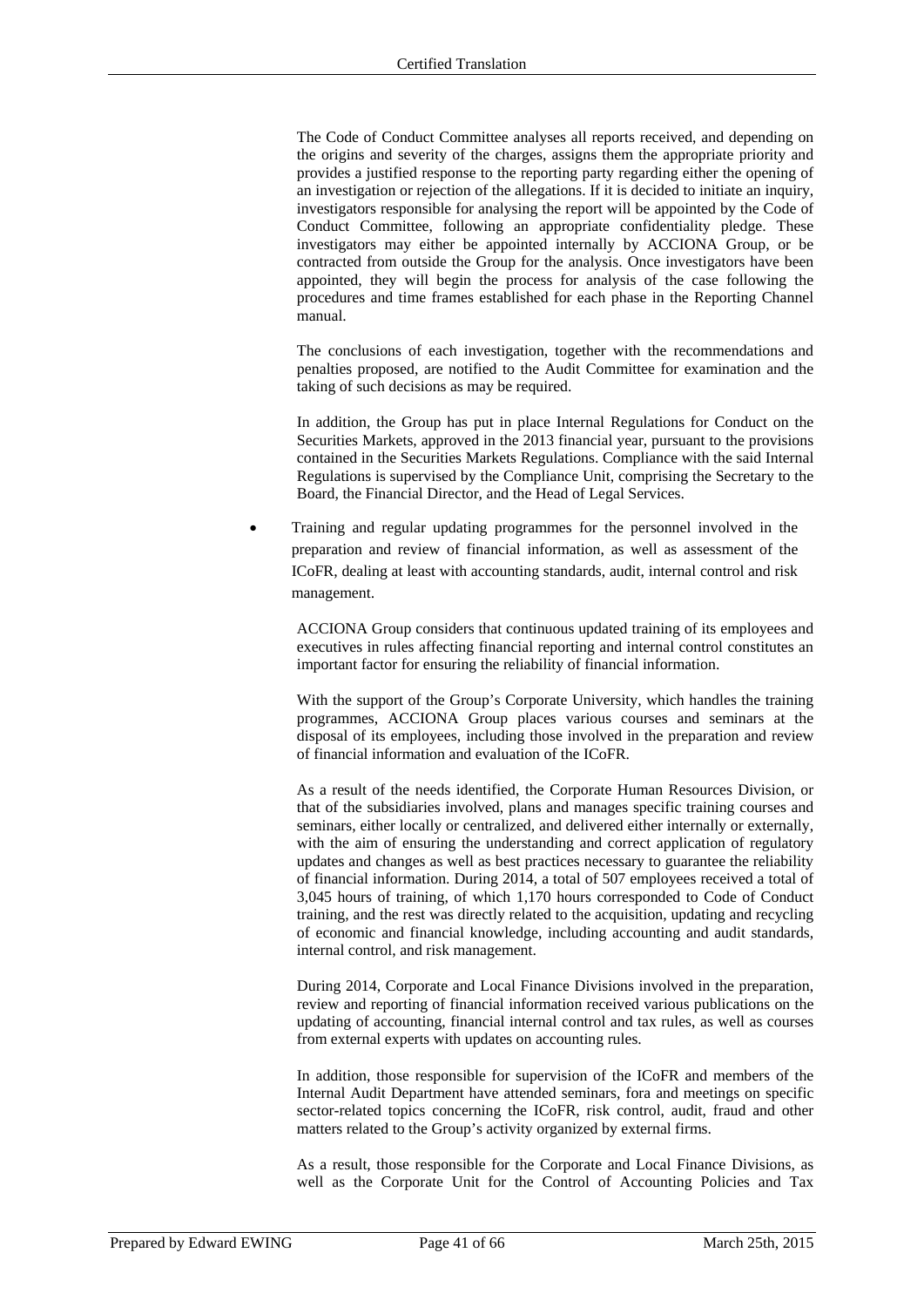Planning, are kept up to date and are aware of changes to the relevant regulations, so that they are able to communicate them to the corresponding Departments and Units for their correct adoption, and can respond to any queries received.

### **F.2 Assessment of financial reporting risks**

### **Inform at least on the following:**

## F.2.1. **What are the main features of the risk identification process? Include risks of error and fraud, indicating:**

### **Whether the process exists and is documented.**

ACCIONA Group's presence in various business areas and different countries with differing regulatory, political and social environments means that the risks to be identified and managed are very varied in nature. For this reason, Corporate Risk Management has established global Risk Management policies for the Group, formally documented in the Corporate Risk Management Policy, which is supervised by the Board of Directors.

During 2014, ACCIONA Group Risk Map was updated with a national and international scope, including the new assessment of inherent risks and the associated controls for their mitigation relating the Risk Maps for both Acciona Corporate and each of the divisions making up the Group.

In the case of the identification of risks affecting the reliability of financial information, the ACCIONA Group Corporate Finance Division has formally established the procedure and the criteria for the determination and annual update of the scope of the ICoFR for the Group. The annual determination of the scope of ICoFR is based on quantitative and qualitative criteria, including the risks of error or fraud with a material impact on the financial statements.

The ICoFR also takes into account the possibility of error in certain general processes not directly linked to specific transactions, but which are especially relevant to the reliability of financial information. Among others, this is the case of the Closing and Consolidation process and the management processes in the Information Technologies area.

During 2012, the documenting and formalizing of corporate processes was completed, as was the documentation for those processes considered to be material to the main subsidiaries in the various Divisions. During 2014, in line with the guidelines in the Corporate Standard on Maintenance, Reporting and Supervision of the ICoFR, processes were reviewed and their documentation updated at various Group subsidiaries.

# **Whether the process covers all the objectives of the financial information (existence and occurrence; integrity; valuation; presentation, breakdown and comparability; and rights and obligations), whether it is updated, and with what frequency.**

For each of the processes identified in each of the companies within scope, the inherent risks have been identified along with the controls implemented at these companies to mitigate them. This procedure is documented in a Risk-Control Matrix that describes for each risk the objectives of the financial information covered (existence and occurrence; integrity; valuation; presentation, breakdown and comparability; and rights and obligations).

Both the determination of the scope of the ICoFR and the process for identifying and updating the documentation on risks and controls for the processes of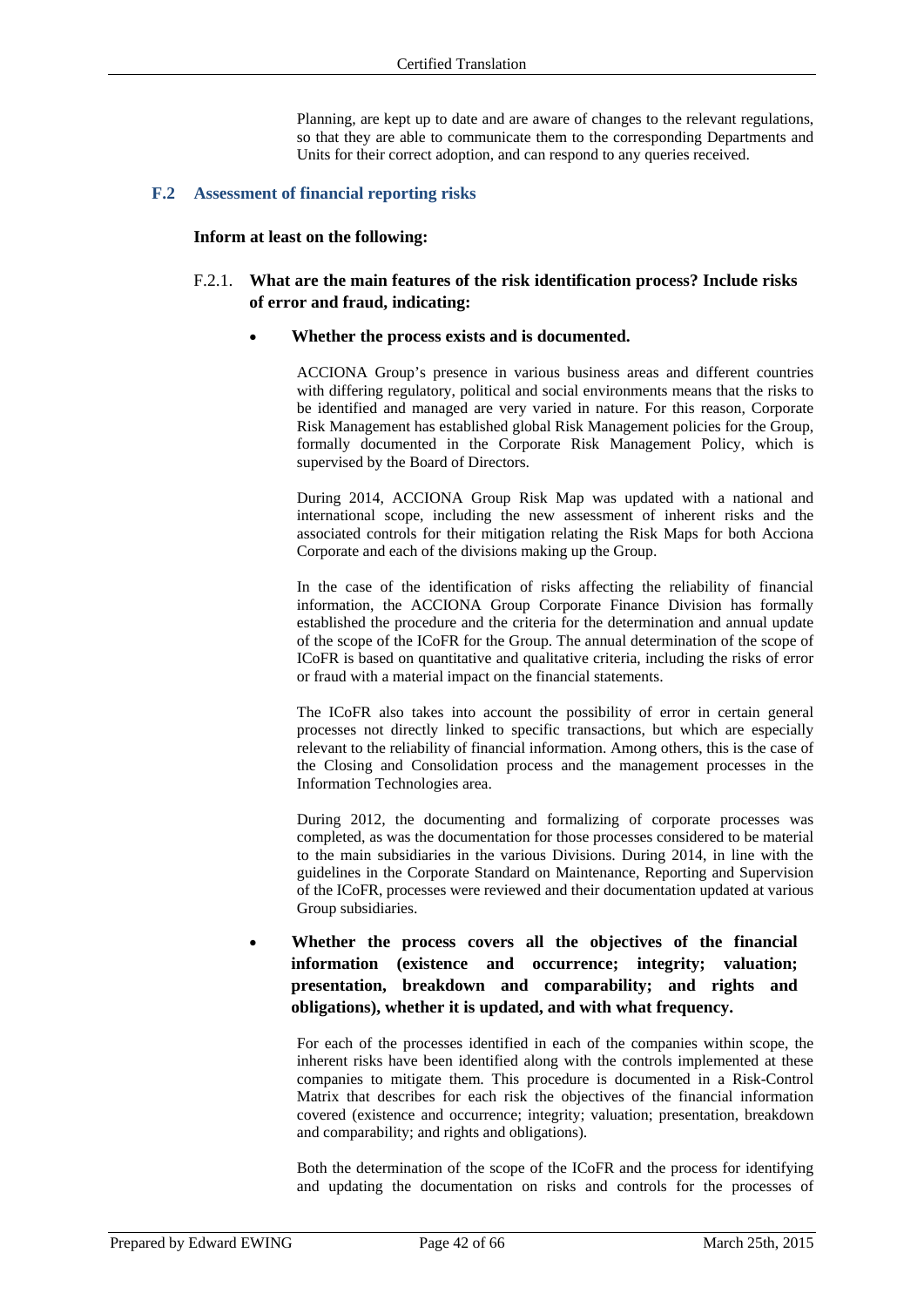companies considered to be material are updated and reported at least annually, as well as every time there is a significant change in the Group's consolidation perimeter.

 **Whether there is a process for identification of scope of consolidation, taking into account among other aspects the possible existence of complex corporate structures, holding companies or special purpose vehicles.** 

The "Corporate Standard on Enterprise Transactions" has been formally established by the Corporate Finance Division of ACCIONA Group to establish and implement the appropriate internal control mechanisms in relation to approval of any type of enterprise-level transaction in relation to ACCIONA Group. This rule calls for analysis and authorization by Corporate Finance Division to ensure the correct identification and inclusion on the financial statements of all Group operations.

This standard considers the possible existence of complex corporate structures, holding companies or special purpose vehicles, establishing the procedure for requesting, authorizing, notifying and recording any operation for the incorporation, merger, spin-off, acquisition or sale of companies, as well as any other enterprise-level transaction. The Corporate Management Units for Economic Control, Consolidation, and Tax and Legal Affairs, among others, are directly involved in carrying out these procedures.

This standard is supplemented by the "Corporate Standard on the Preparation and Reporting of Financial Information" formalized by the Corporate Finance Division of ACCIONA Group, which establishes the procedure for monthly reporting of changes to the scope of consolidation for each of the sub-groups in Corporate Consolidation Management, so that control of the scope of consolidation for all the Group's subsidiaries can be carried in a centralized manner.

 **Whether the process takes into account the impacts of other types of risk (operating, technology, financial, legal, reputational, environmental, etc.) insofar as these affect the financial statements.** 

The ACCIONA Group Global Risks Management System is designed to identify potential events that might affect the organization, managing their risks by establishing certain systems for internal control and treatment that will make it possible to keep the probability and impact of such events within established tolerance levels, providing reasonable assurance as to the achievement of the business's strategic targets.

The identification and quantification of the risks is laid down for each line of business, co-ordinated by a team at corporate level that administers and establishes the acceptable risk tolerance level in accordance with the directives outlined by the Corporate Board of Directors, and actions are co-ordinated to achieve alignment with the Group's overall risk policy, and so as to make it possible to determine the exposure to risk of the Group as a whole.

The Risk Management System covers 4 types of risks:

a) Financial. Risks for which materialization would have a direct impact on the Group's income statement. They mainly consist of fluctuations in exchange rates, interest rates and financial markets, changes in commodity prices, liquidity, cash flow, default, or loss of clientele.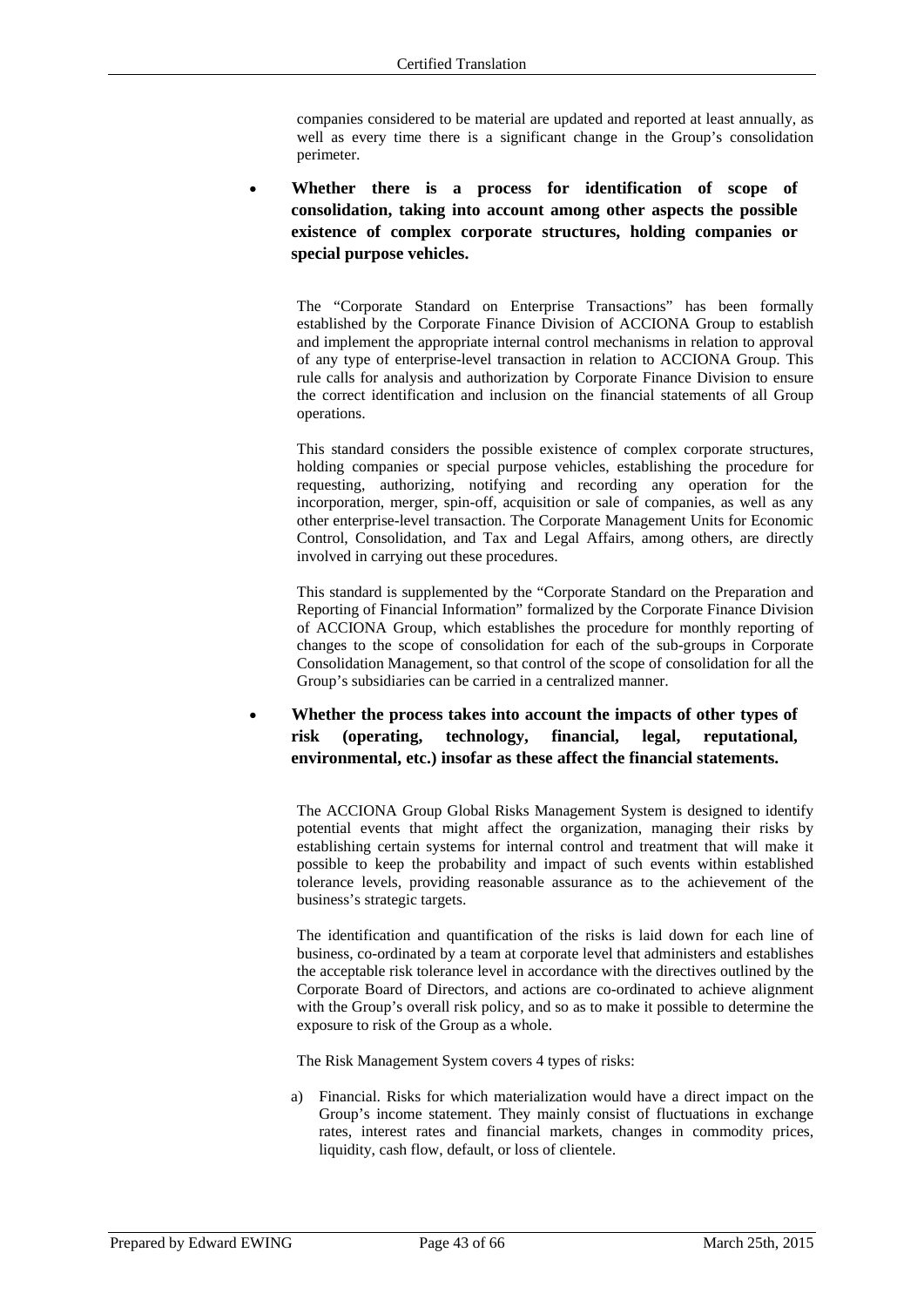- b) Strategic. Those risks for which the consequence is failure to achieve the Group's goals and a decline in its growth. These risks include organizational changes, investments and divestments, threats from competitors, economic, political and legal changes, and the impact of new technologies or research and development.
- c) Operational.- Risks concerning processes, persons and products. They are related to regulatory, legal and contractual compliance, control systems and procedures, the supply chain, auxiliary services, information systems, employee productivity and the loss of key personnel.

This category of risk includes risks associated with the reliability of financial information, as it directly affects the process of preparing and reporting such financial information.

d) Unforeseeable. Risks related to harm caused to company assets and staff that could negatively impact the company's performance, such as fire, explosion, natural disasters, environmental pollution, damage to third parties, or occupational hazards.

All these categories are considered by ACCIONA Group in its process for the evaluation of risks to the reliability of financial information, as detailed in the "Corporate Standard on Internal Controls over Financial Reporting".

### **Which organ of governance in the entity supervises the process?**

The Regulations of the Board of Directors sets the Audit Committee the task of periodically reviewing the systems of internal control and Risk Management, so that the main risks can be adequately identified, managed and communicated.

In 2014, the Audit Committee was informed of the results of updating the risks map during the year.

### **F.3 Control activities**

**Report, indicating the main characteristics, on whether there are at least:** 

F.3.1 **Financial information revision and authorization procedures and the ICoFR description for publishing information on the stock markets, indicating those responsible, as well as documentation describing flows of activities and controls (including those related to risk of fraud) of different transaction types that may significantly affect the financial statements, including the procedure for closing accounts and the specific revision of judgements, estimates, assessments, and relevant projections.**

ACCIONA Group has established procedures for revision and authorization of financial information and the ICoFR description, whose responsibility is that of the Corporate Finance Division, the Audit Committee, and the Board of Directors.

Regarding the revision and authorization of financial information, the Corporate Economic Management Unit has established a report procedure where all the Economic and Financial Management Units of all Businesses confirm they have conducted and supervised the most significant aspects of their corresponding financial reporting.

Additionally, and prior to publishing financial information on the stock markets, the Audit Committee analyses, with the Corporate Finance Division and with the internal and external auditors, the financial statements and other relevant financial information, as well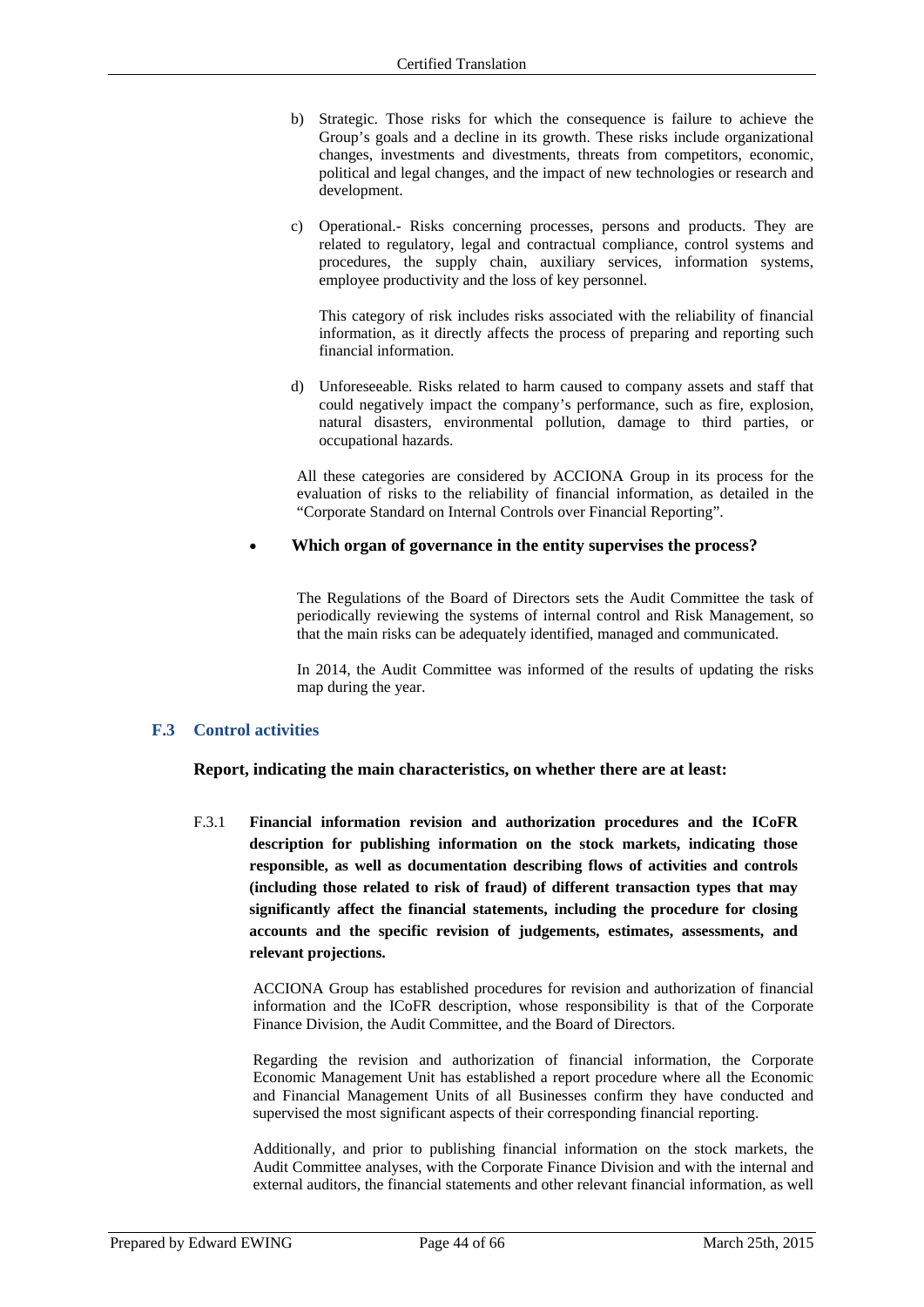as the main judgements, estimates, and projections included in them, in order to confirm that this information is complete and that they have followed the regulations in force.

In this regard, the consolidated annual accounts of ACCIONA Group report areas of uncertainty, especially those relevant to judgements and estimates made and the criteria followed for their evaluation.

In relation to the ICoFR description, the Corporate Finance Division has established through policies, standards, and pertinent mandatory corporate procedures, the correct documentation on flows of activities and controls of different transaction types that may significantly affect the financial statements for the financial year.

The identification of risks and ICoFR controls give special consideration to fraud-related risk, as well as certain general processes not directly linked to specific transactions identified in the financial statements, such as the closing and consolidation process. In the same way, risks and key controls are identified in the processes where judgements, estimates, assessments, and relevant projections are performed.

As established in the "Corporate Standard on the Preparation and Reporting of ICoFR", at the close of the 2014 financial year, those with financial responsibilities in the various Divisions have submitted to the Corporate Finance Management Division the annual report setting out the variations arising during the financial year with respect to the identification of risks and their associated controls and the incidents detected during the period.

# F.3.2 **Internal policies and control procedures over financial reporting systems (among others, for secure access, controls over modification and operation, business continuity, and segregation of functions) that support the relevant processes of the entity in relation to development and publishing of financial information.**

ACCIONA's Corporate Information and Communications Technology Division (ICT) is responsible for promoting and supporting the establishment of technical, organizational, and control measures to guarantee the integrity, availability, reliability, and confidentiality of the information.

ACCIONA's ICT Security Committee is the Body responsible for establishing the strategy and driving, prioritizing, and administering the monitoring of the security projects, plans, and programmes for information systems, as well as supervising the effective and efficient management of security risks and incidents, reporting to the Corporate Assessment Committee any possible crisis situation that may originate from an incident related to reporting system security.

The reporting systems of ACCIONA Group are based on the development of applications and data-processing services covering the needs' demand and assessment phases, the analysis, design, construction, testing, implementation, production deployment, and maintenance of these reports. All this through the application of different methodologies aimed at preserving the integrity and reliability of the Group's data, including financial information.

ACCIONA Group has policies, standards, and process and control descriptions included in the Information Systems Security Management System in accordance with recognized international standards, such as ISO 27001, ISO 27002, BS 25999, and different adaptations of the NIST standards and ITIL processes.

These policies establish the Group's corporate guidelines for the management of risks related to the process for managing information systems, specifically access control, change controls, segregation of functions, operation, development, continuity, and data recovery, to be applied to all Companies in the Group.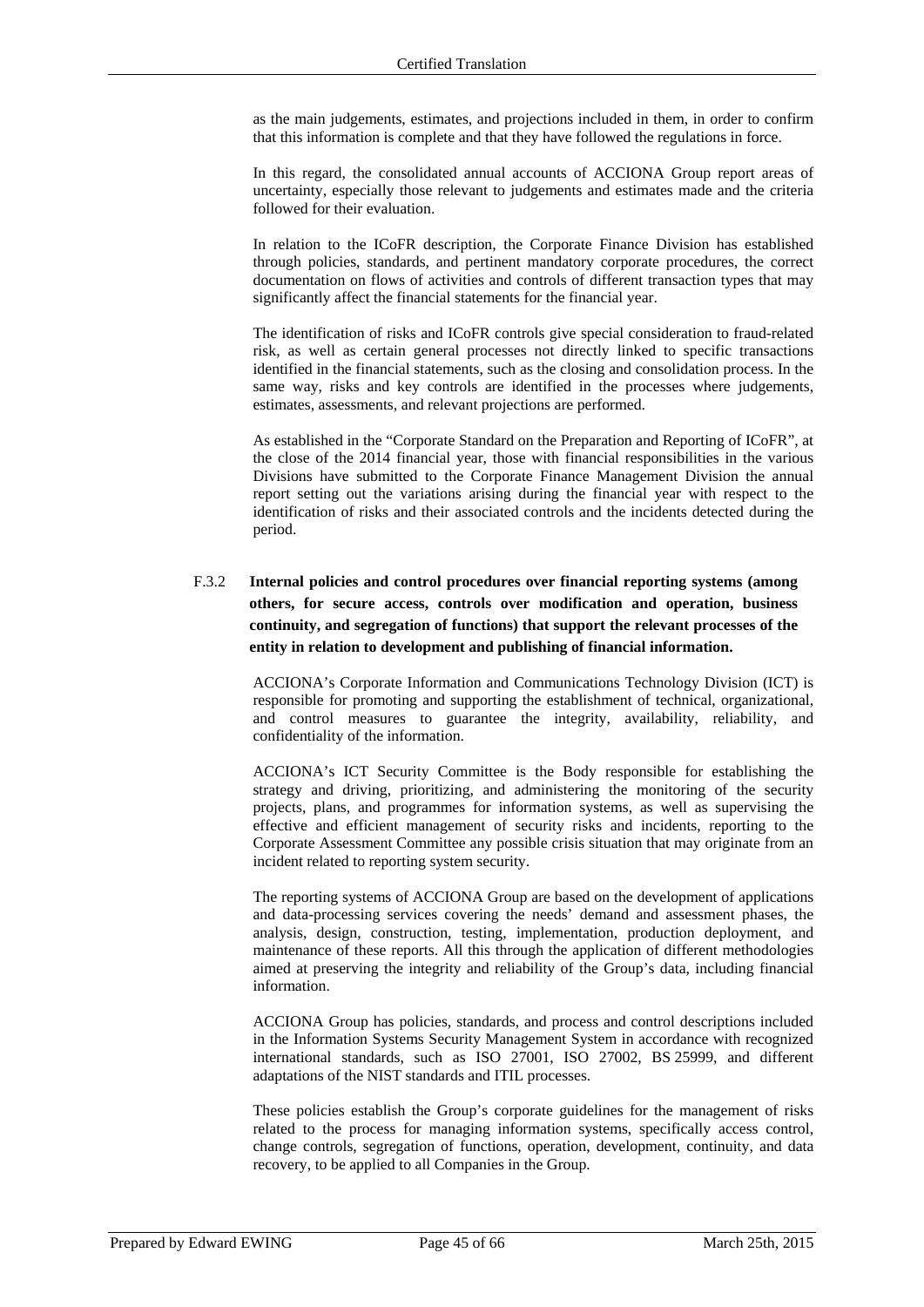Access to information systems is centrally managed for most Spanish branches of each business division in the Group and individually managed by the remaining sub-groups and branches, through the definition of data access, modification, validation, or consultation profiles depending on the role of each user of the information systems according to their job description. To facilitate this assignment, criteria have been established in the "Corporate Security Standards of Information Systems" to establish that permission for access to networks, systems, and information must be granted depending on the function segregation criteria established for business areas so as to grant users access only to the resources and information needed for the exercise of their functions.

Furthermore, the Group's Function Segregation Standard establishes the basic prerequisites to be fulfilled by all companies of the Group, based on generally accepted standards, as well as the approval paths and supplementary controls in exceptional cases.

The "Corporate Standard for Information Systems Security" establishes the security measures against leaks, loss, unavailability, or unauthorized manipulation or disclosure of information all Branches of the Group must comply with, designating different security levels according to the level of confidentiality of the information.

The general security and access management policy is designed to protect equipment against the installation, removal or modification of software without specific clearance, as well as to protect the information systems from Trojans, viruses and other types of malware, for which there are electronic elements and up-to-date software to prevent intrusions of the Information systems.

The control mechanisms for the continuity of information systems and data backup are defined in the business continuity plans. These plans define the infrastructure failover strategies supporting the business processes. For this reason, backup systems automate the redundant synchronized saving of data to enable the assumption of the continuity of critical systems within levels of availability agreed in service level agreements. Furthermore, backup copies are systematically stored at off-site locations to forestall contingencies requiring the use of these copies.

# F.3.3 **Policies and internal control procedures for supervising the management of activities subcontracted to third parties, as well as the evaluation, calculation or assessment aspects entrusted to independent experts, when they may materially affect financial statements.**

In general, ACCIONA Group conducts the management of activities that may significantly affect the reliability of the financial statements through the direct use of internal resources, avoiding outsourcing.

The management of the evaluation, calculation or assessment activities entrusted to independent experts by ACCIONA Group basically refers to the appraisal of assets, mainly property, for which the involvement of a third party is requested at least once a year. In order to ensure their independence and training, the appraisal firms are selected considering the recommendations of the Spanish National Securities Market Commission (CNMV), exclusively contracting valuation firms holding the RICS evaluation certificate from the Royal Institute of Chartered Surveyors in accordance with International Appraisal Standards.

The valuation reports on these assets obtained from the appraisal firms are subjected to an internal review process to verify the accuracy of the most significant hypotheses and assumptions employed, as well as their conformity with International Valuation Standards (IVS) and International Financial Reporting Standards (IFRS), and the reasonableness of their impact on financial information.

Lastly, it must be emphasized that ACCIONA Group has put in place controls and procedures for the supervision of businesses operating through a corporate structure in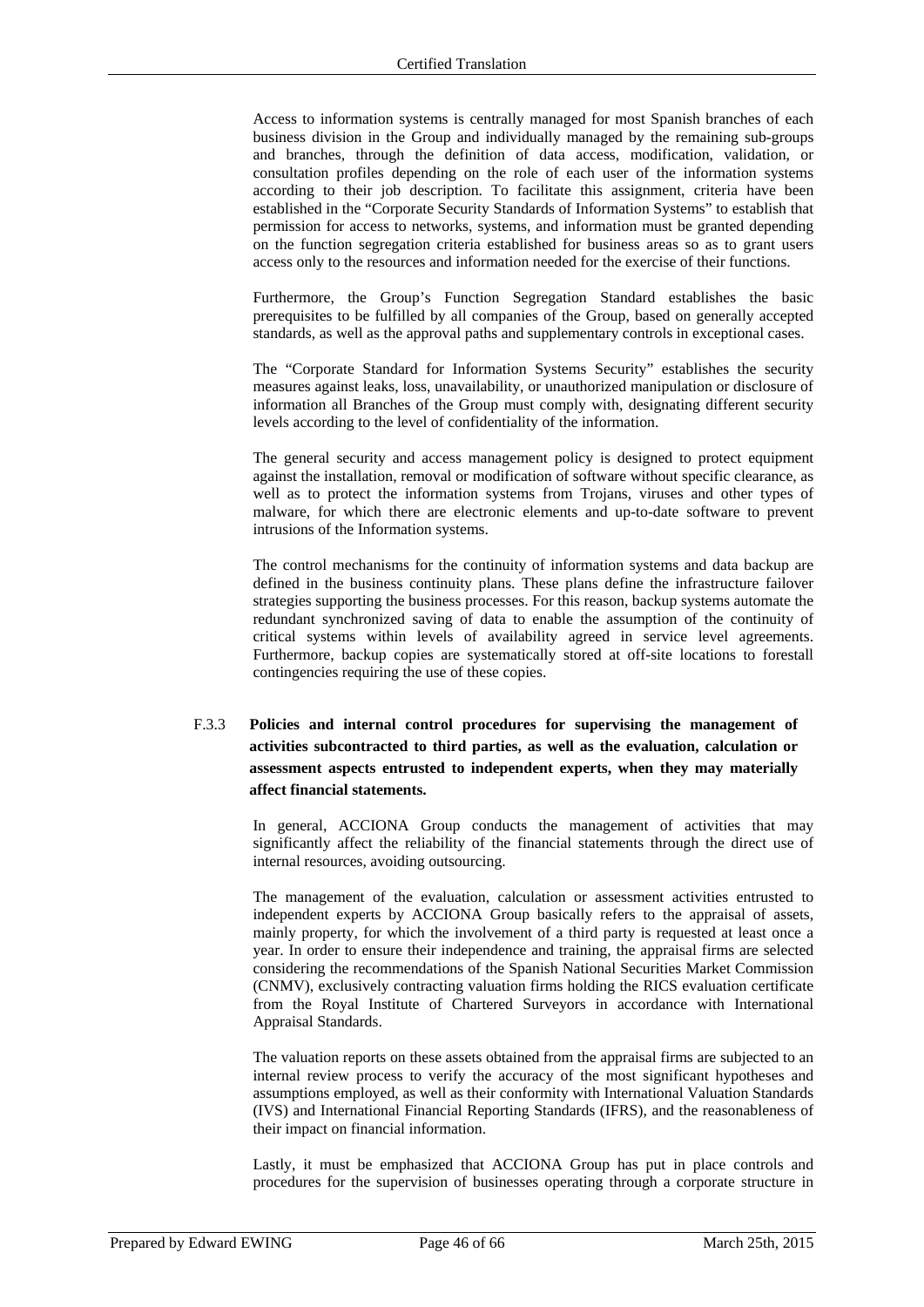which control is not held or otherwise not directly administered by the Group, as is the case with temporary joint ventures.

### **F.4 Information and communication**

**Report, indicating the main characteristics, whether there is at least:** 

F.4.1. **A function responsible for defining and updating accounting policies (an accounting policy area or department) and resolving doubts or conflicts derived from their interpretation; maintaining fluid communication with those responsible for operations in the organization, as well as an up-todate manual of accounting policies communicated to the units through which the Company operates.** 

ACCIONA Group has adequate procedures and mechanisms for transmitting the applicable operating criteria and information systems used in financial information collation processes to the personnel involved in these process. To this end, reliance is placed on the Accounting Policies Control Unit, which reports to ACCIONA Group's Corporate Finance Division.

The areas of responsibility of the Accounting Policies Control Unit are defined in the Corporate Standard for Financial Reporting Preparation and include, among others, the following functions:

- Define, administer, update, and communicate the accounting policies of ACCIONA Group in compliance with accounting and consolidation standards applicable to the collation and presentation of financial information to be published.
- Develop, update, and communicate the Accounting Policies Manual to be applied to all financial units in ACCIONA Group. This manual is updated annually and is approved by the Corporate Economic Management Unit. In this regard, the last update of the Accounting Policies Manual was on 31 December 2014.
- Resolve doubts and conflicts arising from the interpretation and application of accounting policies, maintaining fluid communication with those responsible for operations in the organization.
- Define and establish the templates, formats, and criteria to be used for the collation and reporting of financial information. In this way, all financial data furnished to markets are obtained by consolidating the reports from the different business units drawn up in accordance with standardized mechanisms for data capture, preparation, and presentation at all units in ACCIONA Group. These mechanisms are designed in such a way as to allow them to comply with the standards applicable to the main financial statements, including accounting criteria, valuation policies, and presentation formats, covering not only the balance sheet, the profit and loss account, the statement of changes in equity, and the cash flow statement, but also the procurement of other information necessary for preparation of the Notes to the Annual Accounts.

# F.4.2. **Mechanisms for capturing and preparing financial information in standard formats applied and used by all units in the Company or the Group supporting the principal financial statements, as well as information given on the ICoFR.**

The preparation of ACCIONA Group's consolidated financial information begins with the process for aggregating at source the individual financial statements from each of the branches making up each consolidated sub-group, for subsequent consolidation in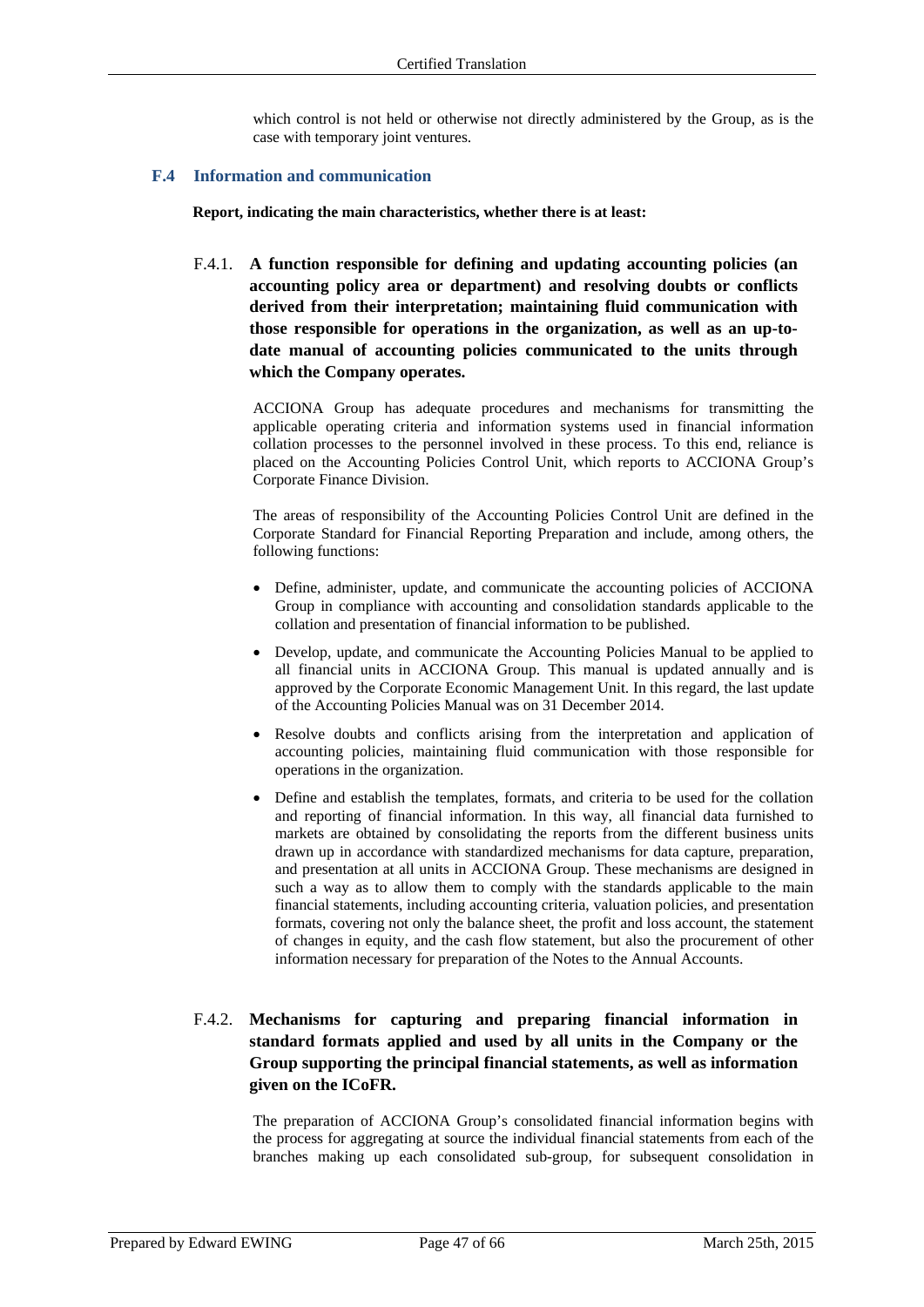accordance with the accounting and consolidation standards uniformly defined for the whole Group so as to obtain the financial information published on the markets.

The entire process for aggregation and consolidation of the financial statements of ACCIONA Group is based in the SAP BPC (Business Planning Consolidation) computer application. The loading of data in the consolidation application is uniformly performed for all branches and subgroups included in the consolidation perimeter and taking into account the reporting schedule communicated by the Corporate Economic Management Unit at the beginning of each financial year. The information loaded into SAP BPC includes the main breakdowns necessary for the development of the consolidated annual accounts of ACCIONA Group.

The system for reporting and reviewing the information for the production of financial statements is regulated by the "Corporate Standard for Preparing Financial Information" which establishes, for each level of responsibility of the financial units in ACCIONA Group (Branch/Subgroup/Division/Corporate), the nature and format of the information to be reported, as well as its revision by the corresponding parties responsible.

The consolidation application, SAP BPC, is parameterized to make numerous automatic verifications and reconciliations where analytical and comparative revisions are performed in search of incongruities in the registered data before validating them. The automatic revisions are supplemented by a review of the data in the process of closing and consolidation, as well as by a revision of the estimation, valuation and calculation criteria used for procurement. This review is conducted by the person with financial responsibility at each level of aggregation and consolidation and, once reported, is checked again by the Corporate Economic Management Unit.

The Corporate Finance Division completes the development phase of the financial information by revising the financial statements developed by the Corporate Economic Management Unit.

Regarding the mechanisms for preparing and reporting relevant information on the ICoFR, ACCIONA Group has implemented a reporting system for maintaining internal controls over financial reporting systems, recorded in the "Corporate Standard for Maintaining, Reporting, and Supervision of Internal Controls over Financial Reporting Systems". The objective of this standard is to establish the bases for maintaining, reviewing, reporting, and supervising ICoFR in ACCIONA Group, ensuring that the risk of errors, omissions, or fraud in the financial information is adequately controlled, whether it be by prevention, detection, mitigation, remuneration, or correction of errors. Where control deficiencies are identified, those responsible in the company in question have to define the necessary actions for their correction, thus contributing to guaranteeing the reliability of the financial information of ACCIONA Group.

The above report must be made by all branches of ACCIONA Group that have been designated as significant according to the established criteria, considering, in turn, the most relevant processes of each one. This report is prepared weekly, with the deadline being the same as that of the weekly Financial Information report. The person responsible for the report is the Financial Director of each Branch/Subgroup, who submits it to the Financial Management of the corresponding Division which, in turn, reports to the Corporate Economic Management Unit of ACCIONA Group.

### **F.5 Supervision of system operation**

**Report, indicating the main characteristics, whether at least:** 

F.5.1 **The ICoFR supervisory activities are performed by the audit committee, as well as the internal audit function, if any, with the capability, among others, of supporting the committee in the task of supervising the internal control system, including ICoFR. Furthermore, information will be**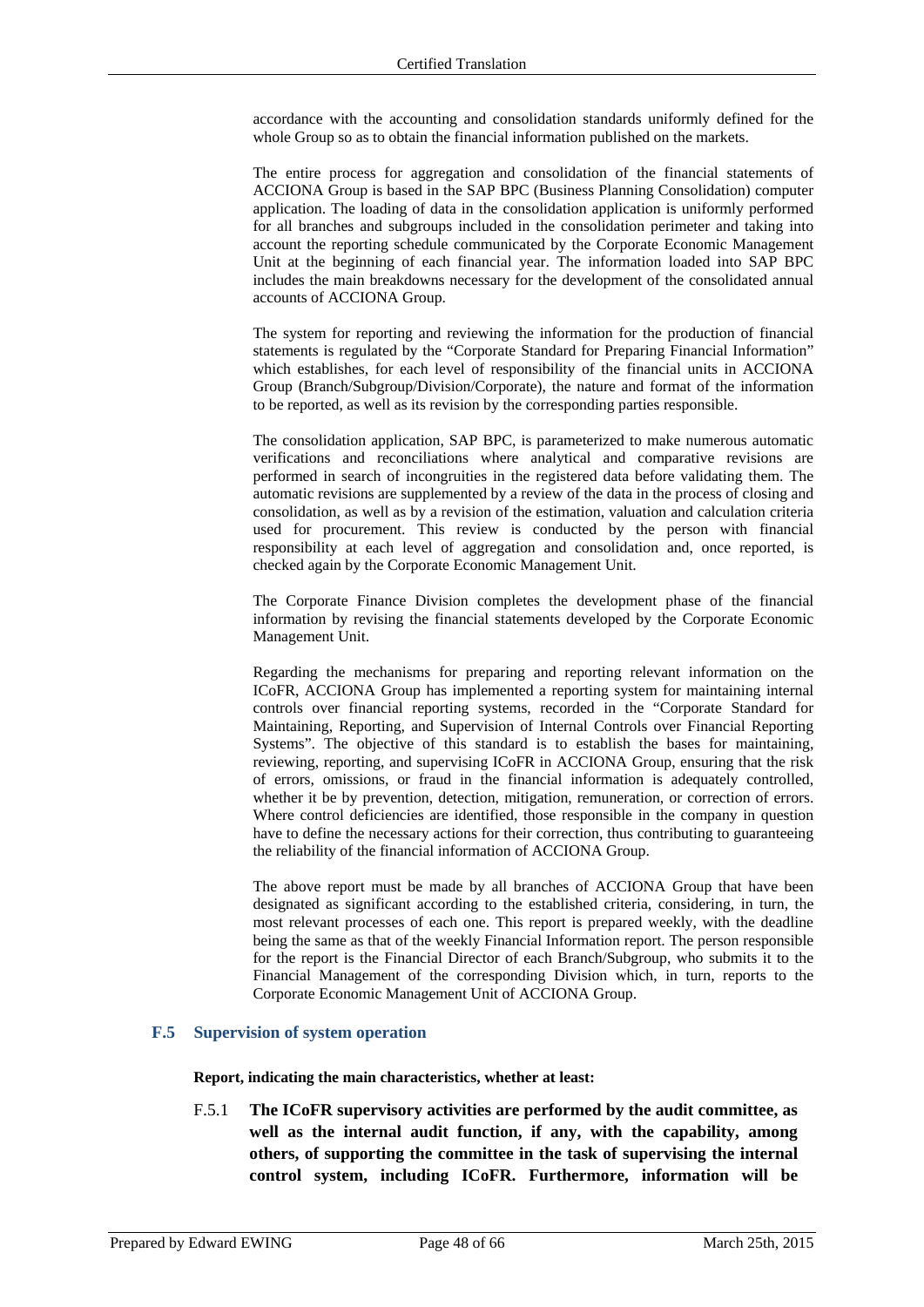**provided on the extent of the ICoFR evaluation performed in the financial year and the procedure whereby the results of the evaluation are communicated by the party conducting it, on whether the entity has a plan of action detailing the eventual corrective measures, and whether consideration has been given to the impact on financial reporting.** 

The Regulations for the Board of Directors of ACCIONA assign to the Audit Committee the primary role of serving as an instrument and support for the Board of Directors in the supervision of accounting and financial information, internal and external auditing services, and Corporate Governance. Among others, the Regulations for the Board of Directors attributes the following areas of responsibility to the Audit Committee:

- 1. Approve the internal auditing plan for the evaluation of the System of Internal Controls over Financial Reporting and receive regular information about the results of the work undertaken and the action plan to correct any deficiencies observed.
- 2. Ensure the independence and effectiveness of the internal audit, propose the selection, appointment, re-election, and termination of the person responsible for the internal auditing service; propose the budget for this service; receive regular information about its activities; and verify that senior management takes the conclusions and recommendations of its reports into consideration.
- 3. Supervise the internal auditing services of ACCIONA and its Group, approve the annual budget for the department, be apprised of the internal auditing plan, and oversee the selection and contracting systems for internal auditing personnel.

ACCIONA Group has an Internal Auditing unit devoted exclusively to this function. Its responsibilities include supporting the Audit Committee in the task of supervising the System of Internal Controls over Financial Reporting.

The Internal Auditing Management reports periodically to the Audit Committee on its annual work plan. It reports any incidents identified in its execution and the corresponding action plans for eventual corrective measures directly on identification and, at the end of each financial year, delivers a summary report of the activities performed during the year.

During the 2014 financial year, the Internal Auditing Management has completed a review of the effectiveness in the design and implementation of key controls in the processes of various branches of ACCIONA Group with significant impact on the Group's consolidated financial statements, according to the scheduled rotation plan. The objective of this rotation plan is the evaluation and supervision of the description of the processes, the identification and evaluation of the risks with the greatest impact on financial information, and the effectiveness of the controls implanted for mitigating these. Specifically, and in accordance with the annual internal auditing plan presented to the Audit Committee, in the present financial year, the main processes of the principal branches have been revised: those corresponding to the Infrastructures, Services, and Other Activities Divisions, where the operational design and effectiveness of the system of internal controls over financial reporting have been analysed.

The result of the reviews completed by the Internal Auditing Management, as well as the incidents detected, have been notified to the Audit Committee. Furthermore, the action plan for the correction of these incidents has been notified to the person responsible for correcting them, as well as to the Audit Committee.

F.5.2 **Whether any discussion procedure is in place whereby the auditor of accounts (in accordance with the provisions contained in the Auditing Standards, the internal auditor, and other experts may notify senior management and the Audit Committee or the entity's directors any**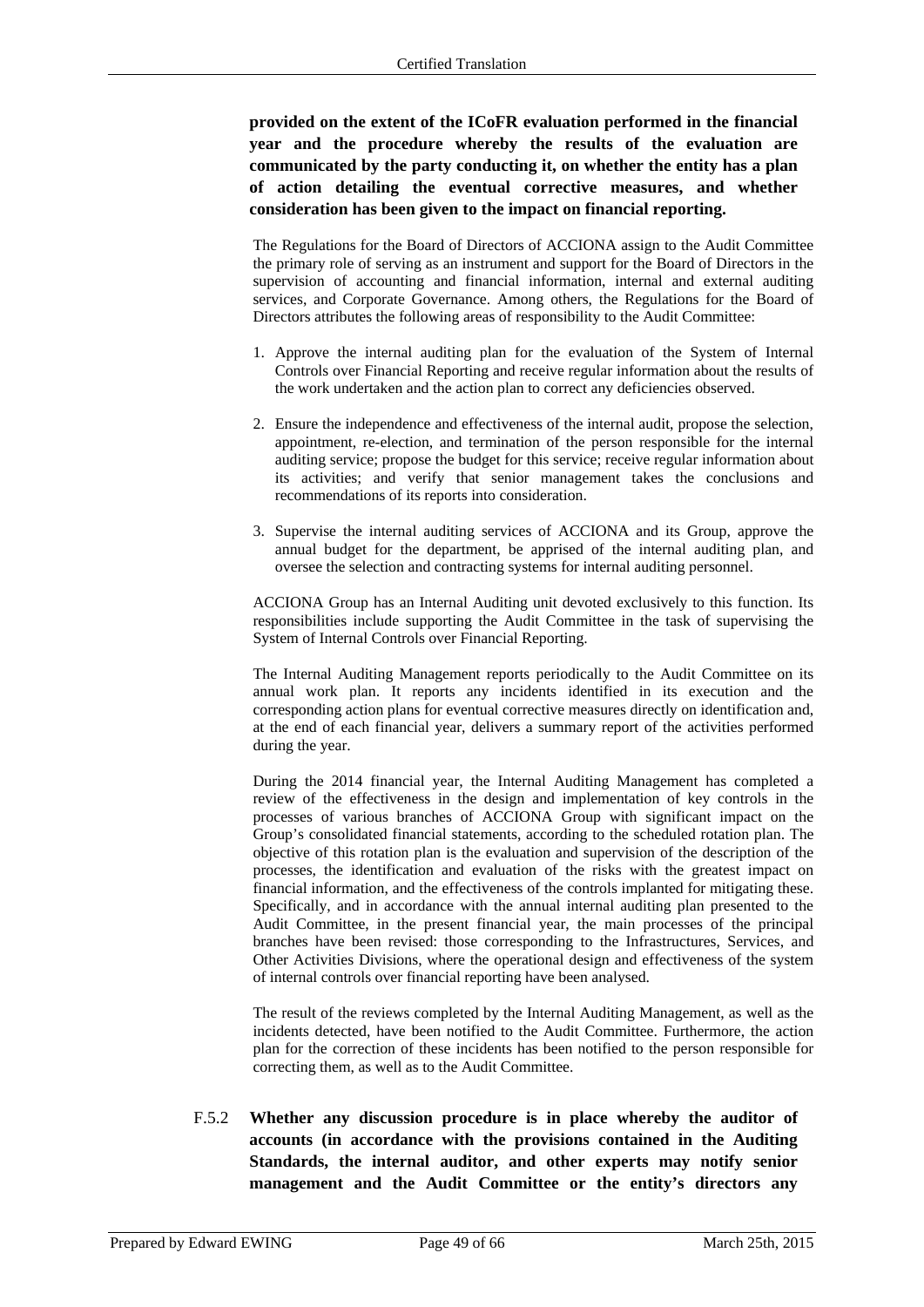**significant weaknesses in internal control identified during the processes of reviewing the annual accounts or others entrusted to them. Furthermore, information will be provided on whether there is an action plan to correct or mitigate the weaknesses identified.** 

The Regulations for the Board of Directors of ACCIONA assigns the Audit Committee the following jobs and responsibilities:

- 1. Revise, analyse, and comment the Financial Statements and other relevant financial information to senior management and to internal and external auditors in order to confirm that said information is complete and that the criteria followed is consistent with the close of the previous financial year.
- 2. Supervise the decisions of senior management regarding adjustments proposed by the external auditor, as well as be apprised of, and mediate in disagreements between them, if any.
- 3. Regularly receive information from the external auditor regarding the auditing plan and the results of its execution and verify that senior management takes their recommendations into account.
- 4. Serve as a channel of communication between the Board of Directors and the external auditors, evaluate the results of each audit and the responses of the executive team to the recommendations, and mediate and arbitrate in cases of discrepancies between them in relation to the principles and criteria applicable to the preparation of the financial statements.

The Audit Committee maintains a stable and professional relationship with the external auditors in the different businesses and the main companies in ACCIONA Group with strict respect for their independence. This relationship favours communication and discussion of significant weaknesses in internal control identified during the process of reviewing the annual accounts or others entrusted to them.

In this regard, the Audit Committee received information from the external auditor, at two of its sessions, regarding the auditing plan and the results of its execution. The Audit Committee also invites Senior Management to its meetings so that its recommendations are taken into account.

### **F.6 Other relevant information**

### **F.7 Report by the external auditor**

### **Report by: [blank]**

F.7.1 **Whether the information on the ICoFR sent to the markets has been submitted for review by the external auditor, in which case the entity must include the corresponding report as an appendix. Otherwise, the reasons must be given here.** 

The information from ICoFR described by ACCIONA in the present document has been revised by the external auditor, whose revision report is attached as an appendix.

### **G DEGREE OF FOLLOW-UP OF CORPORATE GOVERNANCE RECOMMENDATIONS**

Indicate the degree of follow-up undertaken by the Company with regard to the recommendations in the Unified Code of Good Governance.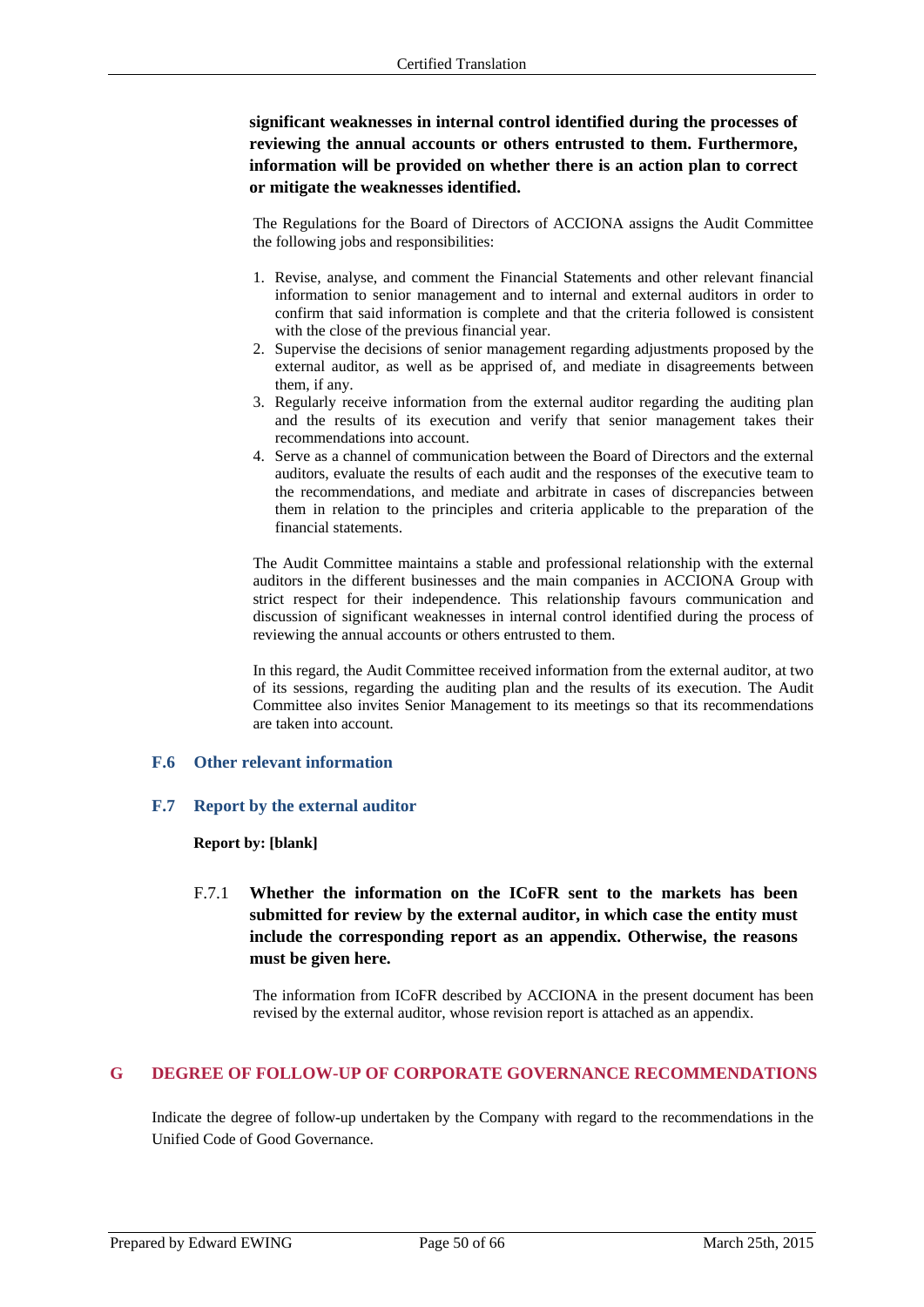Where a recommendation is not followed or followed only partially, a detailed explanation should be provided giving the reasons for this so as to allow shareholders, investors and the market in general to have sufficient information to value the conduct of the Company. Explanations which are general in nature will not be acceptable.

**1. The Articles of Association of Companies listed on the Stock Market do not limit the maximum number of votes cast by the same shareholder, nor are there other restrictions which hinder the takeover of the Company through acquiring shares in the market.** 

See headings: A.10, B.1, B.2, C.1.23 and C.1.24.

Compliant

- **2. When the parent company and its subsidiaries are listed, the following are defined publicly:** 
	- **a) The respective areas of activity and possible business relationships between them, as well as those of the listed subsidiary company with other entities within the group;**
	- **b) The mechanisms outlined to resolve possible conflicts of interest which may arise.**

See headings: D.4 and D.7

Not applicable

- **3. Even where commercial laws do not require this expressly, transactions entailing a structural modification in the Company shall be submitted for approval by the General Meeting of Shareholders, in particular, the following:** 
	- **a) Transformation of listed Companies into holding companies, by means of "subsidiarization" or allocation to dependent entities of essential activities previously carried out by the Company itself, even where the latter maintains full control over these subsidiaries.**
	- **b) The acquisition or transfer of ownership of essential operational assets, when they contain an effective modification to the corporate activity.**
	- **c) Actions with an effect equivalent to that of liquidating the Company.**

See heading: B.6

Partially compliant

Acciona is essentially a holding company which demonstrates the holding of the shares in the business and branches of activities of the group. The Regulations for the Board of Directors, in article 5, attributes to the General Meeting the powers established in sections b) and c) of this recommendation.

**4. The detailed proposals for resolutions to be adopted by the General Meeting, including the information referred to in Recommendation 27, are published at the time the meeting is convened.** 

Compliant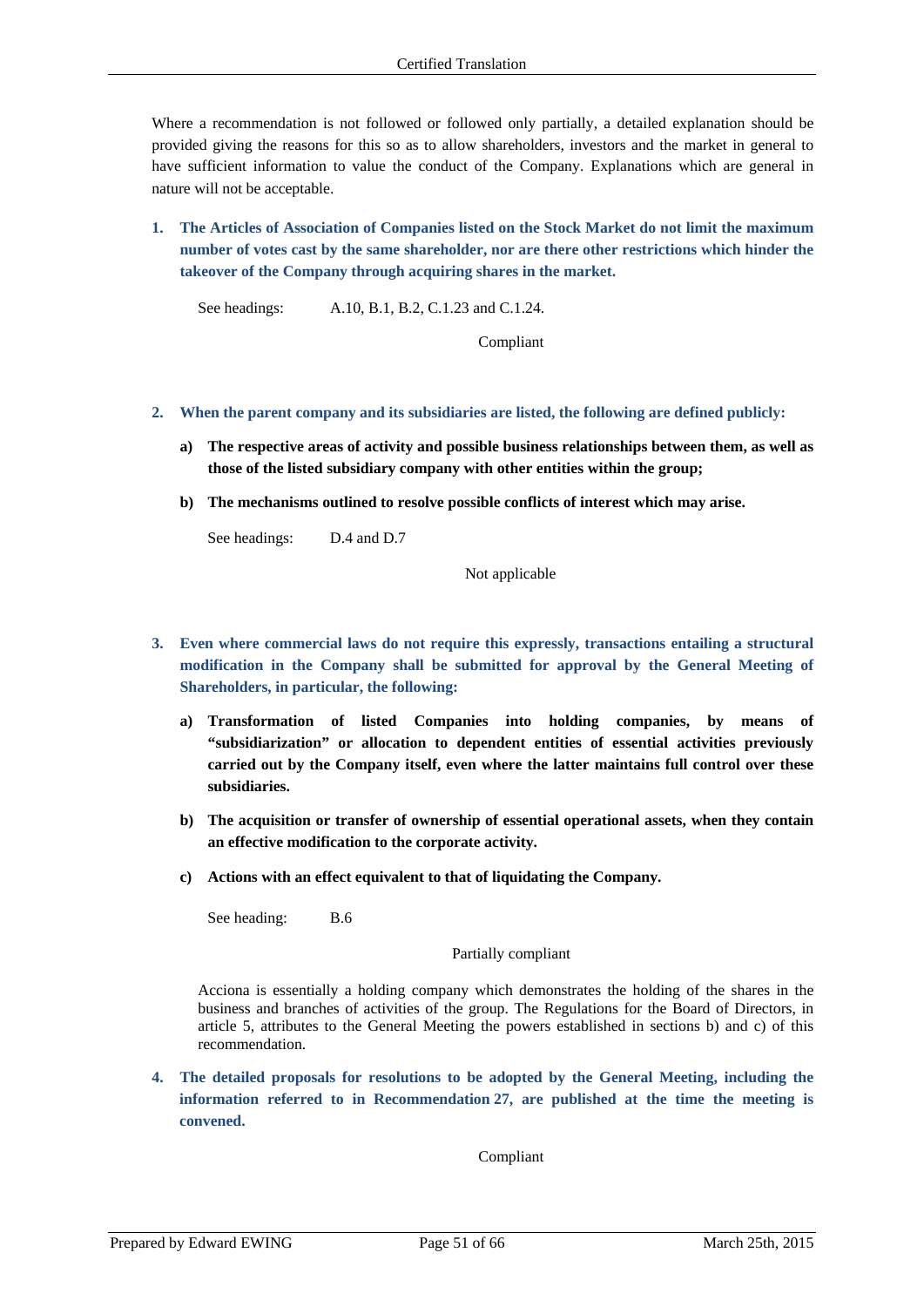- **5. At General Meetings, separate votes are taken on items that are substantially independent so that shareholders can exercise their voting preferences separately. Such a ruling is applied, in particular:** 
	- **a) For the nomination or ratification of directors, which must be carried out by means of an individual vote.**
	- **b) In the case of amendments to the Articles of Association, to each article or substantially independent group of articles.**

### Compliant

**6. Companies allow votes to be divided for the purpose of enabling financial intermediaries legitimately appearing as shareholders but acting on behalf of different clients, to cast their votes in accordance with the instructions received.** 

### Compliant

**7. The Board carries out its functions with unity of purpose and independent judgement, treats all shareholders equally, and is guided by the interests of the Company, understood as sustainably maximizing the Company's financial value.** 

**And the Board therefore monitors, in its relationships with stakeholder groups, their observance of laws and regulations, carries out in good faith its obligations and contracts, respects the uses and normal practice in the sectors and territories where it carries out its activities; and observes those additional principles of corporate responsibility it has voluntarily accepted.** 

### Compliant

- **8. The Board accepts responsibility, as its core mission, for approving the Company's strategy and organization as well as those activities necessary to put these into practice, and also for supervising and monitoring the Senior Management's achievement of the targets set while respecting the Company's corporate purpose and interests. To this end, the plenary session of the Board reserves the powers to approve:** 
	- **a) The general and strategic policies of the Company, and in particular:** 
		- **i. The strategic or business plan, as well as the annual management and budget targets;**
		- **ii. Investment and financing policies;**
		- **iii. Definition of the structure of the Group's Companies;**
		- **iv. Corporate governance policy;**
		- **v. Corporate social responsibility policy.**
		- **vi. Policy on remuneration and evaluation of the role of senior executives.**
		- **vii. Policy on the control and management of risks, as well as regular follow-up of the internal information and control systems.**
		- **viii. Dividends and shares policy, in particular, the limits applied.**

See headings: C.1.14, C.1.16 and E.2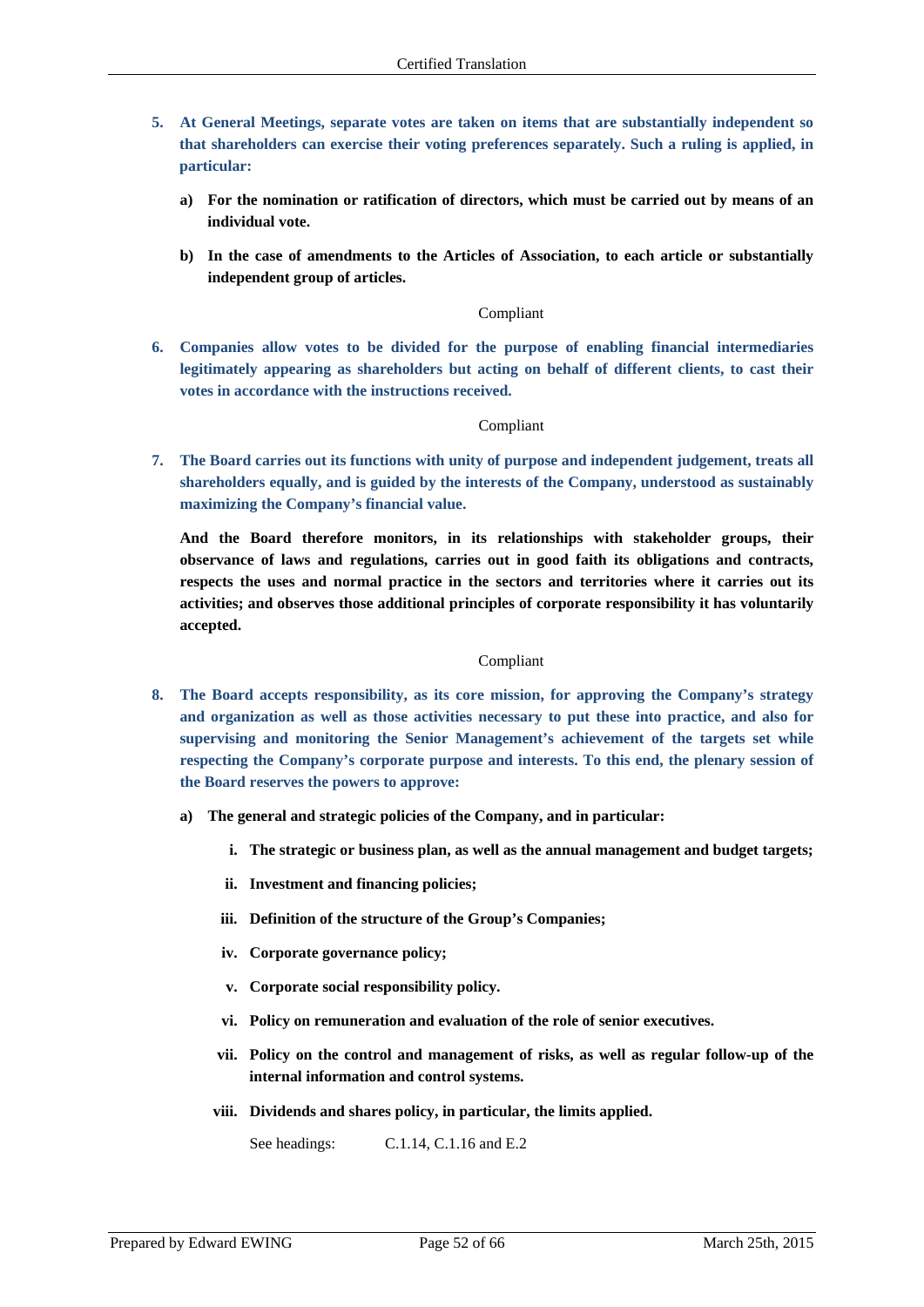- **b) The following decisions:** 
	- **i) At the proposal of the Company's Chief Executive, the appointment and eventual termination of senior executives, as well as their compensation clauses.**
	- **ii) Remuneration of directors, as well as, in the case of executives, their additional compensation for executive functions and other conditions in their contracts that must be respected.**
	- **iii) Financial information the Company must publish on a regular basis due to its listed company status.**
	- **iv) Investments or operations of any kind that are strategic in nature due to the high value or specific characteristics, except where approval must be given by the General Meeting.**
	- **v) Creation or acquisition of shareholdings in special purpose vehicles or companies domiciled in countries or territories with tax-haven status, as well as any other transactions or operations of an analogous nature tending, due to their complexity, to undermine the Group's transparency.**
- **c) Transactions carried out by the Company with its directors, significant shareholders or those represented on the Board, or with other persons related to the same ("related-party operations").**

Authorization by the Board shall not, however, be necessary in related-party transactions simultaneously meeting the three following conditions:

1st. That they are carried out pursuant to contracts whose conditions are standardized and are applied *en masse* to many clients.

2nd. That they are carried out on the basis of prices or rates established generally by whoever acts as the provider of the goods or services in question.

3rd. That the amount does not exceed 1% of the Company's annual income.

It is recommended that the Board should only approve related-party transactions following a favourable report from the audit committee or, where appropriate, from any other committee to which that function has been entrusted; and that the directors affected, as well as not exercising or delegating their right to vote, should absent themselves from the meeting while the Board deliberates and votes on the matter.

It is recommended that the powers herein attributed to the Board be impossible to delegate, apart from those referred to in items b) and c), which may be used by the Executive Committee for urgent matters, with later ratification by the plenary session of the Board.

See headings: D.1 and D.6

Compliant

**9. The Board has enough members in order to achieve a functioning quorum, with the suggestion that this number be no fewer than five nor greater than fifteen.** 

See heading: C.1.2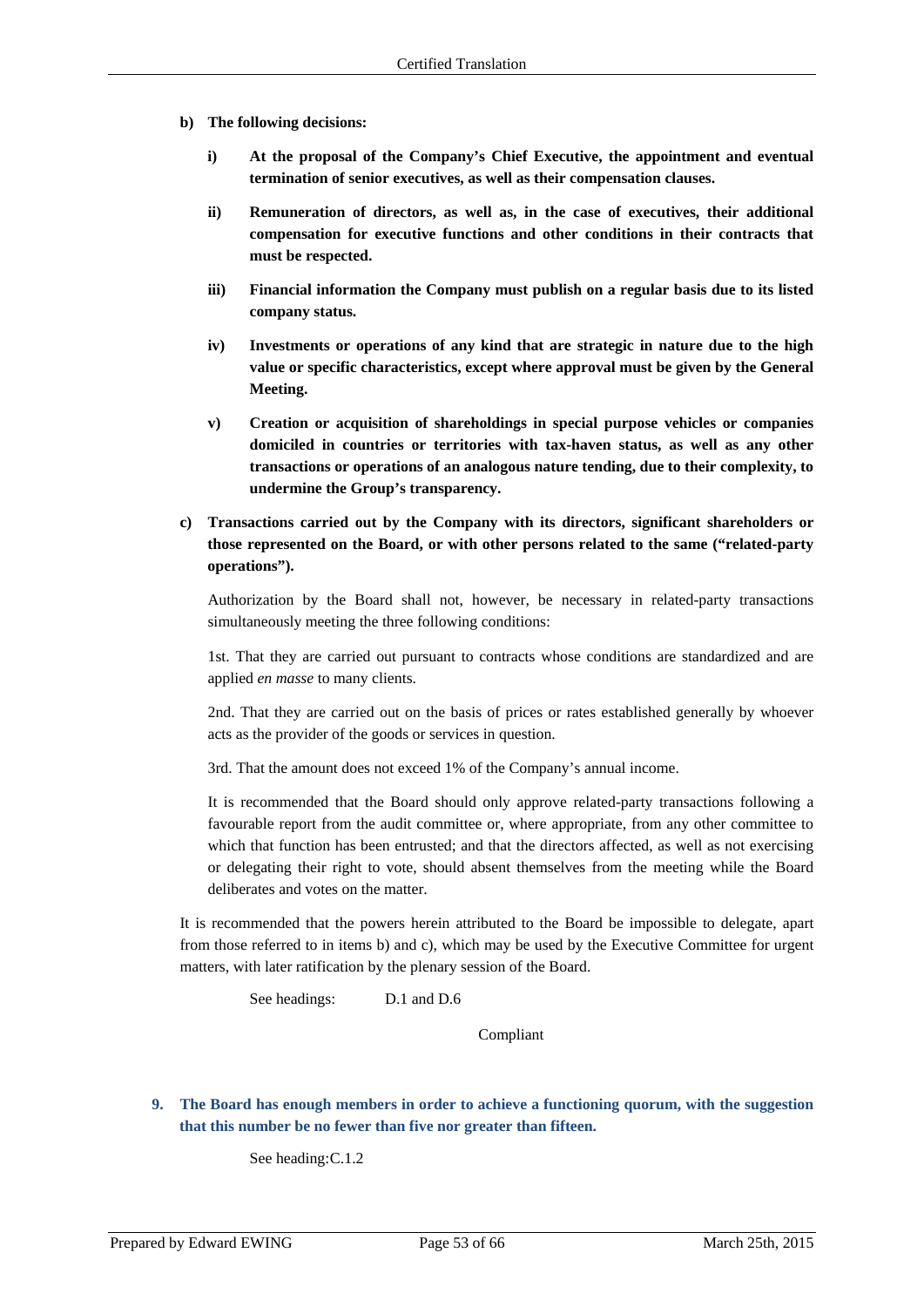### Compliant

**10. The independent directors and external directors representing substantial shareholders constitute a significant majority of the committee and the number of executive directors is kept to the minimum necessary, taking account of the complexity of the Corporate Group and the percentage shareholding of the executive directors in the Company's share capital.** 

See heading: A.3 and C.1.3

Compliant

**11. Among the external directors, the ratio between the number of external directors representing substantial shareholders and that of independent directors reflects the proportion between the capital represented by the external directors representing substantial shareholders and the remainder of the Company's share capital.** 

**This strict proportionality criteria may be reduced, thus the weighting of the external directors representing substantial shareholders may be more than that corresponding to the total percentage of the capital they represent:** 

- **1st. In highly-capitalized companies where the shareholdings legally considered to be material are low or null, but there are shareholders with shareholdings of high absolute value.**
- **2nd. In companies where there is a diversity of shareholders represented on the committee and there are no links between them.**

See headings: A.2, A.3 and C.1.3

### Explain

In Acciona this recommendation is followed in the sense that the dominant shareholder does not nominate a number of directors proportionate to their shareholding but rather a smaller number, given that at the close of the financial year there were only two proprietary directors, despite the fact that that two executive directors also share the characteristics typical of the proprietary directors. In any case, the number of independent directors is greater than those representing substantial stakeholdings and are in the majority on the Board of Directors (53.85%).

**12. The number of independent directors represents at least a third of all directors.** 

See heading: C.1.3

### Compliant

**13. The profile of each director is described by the committee at the annual general meeting of shareholders, which must approve or ratify their appointment and this is confirmed or, where appropriate, revised annually in the Annual Report on Corporate Governance, with prior verification by the Appointments Committee. Also the report gives details of the reasons for the appointment of external directors representing substantial shareholders at the request of shareholders whose holding is less than 5% of the share capital; also that reasons are given why formal requests for a seat on the board from shareholders with a stake equal to or greater than that of others, at whose request directors representing substantial shareholders were appointed, have not been respected.**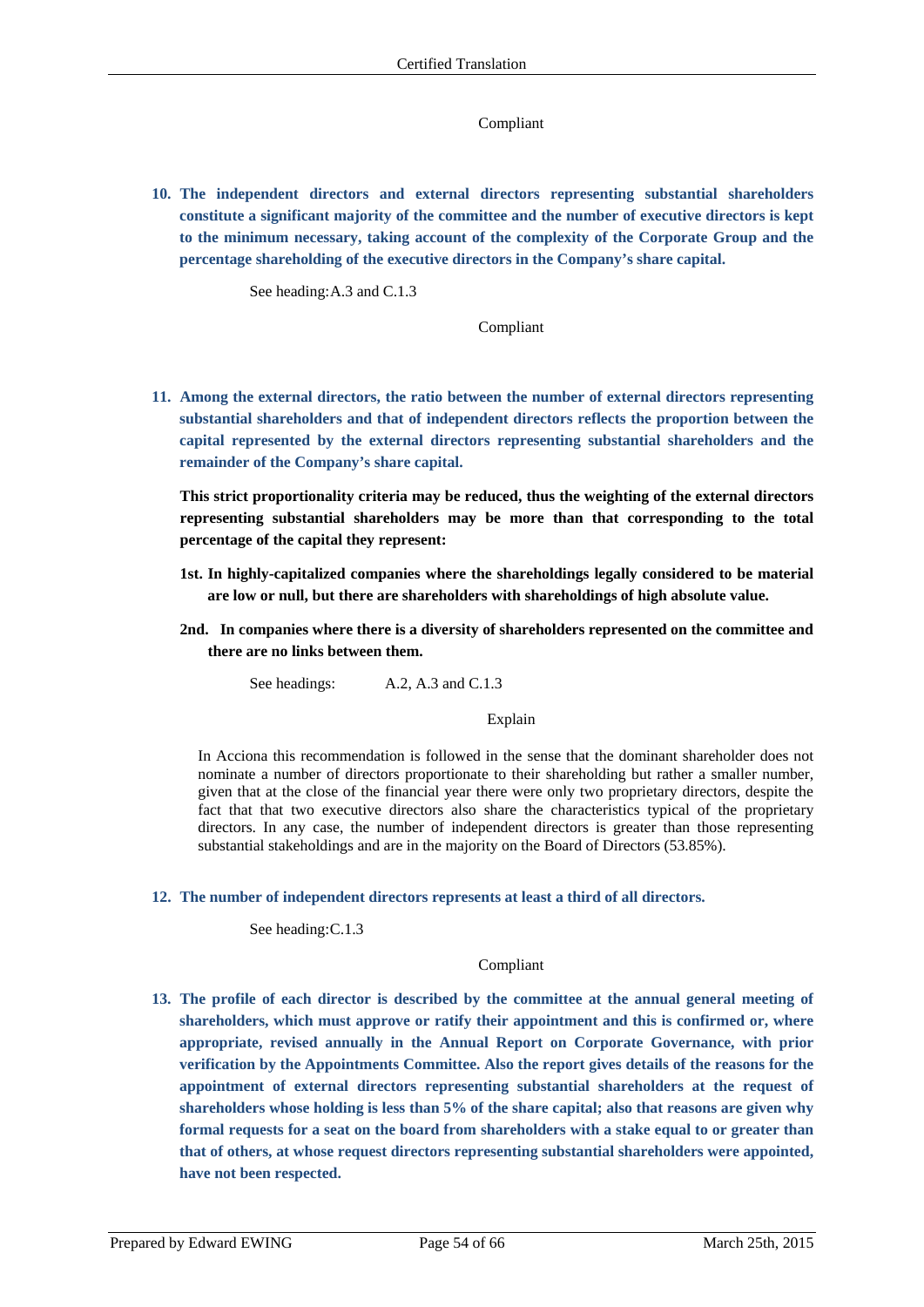See heading: C.1.3 and C.1.8

Compliant

- **14. When the number of female directors is small or nil, the Appointments Committee ensures, in the filling of vacancies:** 
	- **a) That selection processes are not adversely affected by implicit biases influencing the selection of directors;**
	- **b) That the Company strives to include females among the potential candidates as long as they meet the professional criteria required.**

See headings: C.1.2, C.1.4, C.1.5, C.1.6, C.2.2 and C.2.4.

Compliant

**15. The President, as the officer responsible for the efficient functioning of the committee, ensures that the directors receive sufficient prior information to stimulate debate as well as active participation of directors during Board meetings, safeguarding their freedom to adopt positions and express their opinions; and organizing and co-ordinating with the presidents of the relevant committees the regular evaluation of the Board, as well as that of the Executive Committee or Managing Director, if any.** 

See headings: C.1.19 and C.1.41

Compliant

**16. When the President of the Board of Directors is also the Company's chief executive officer, one of the independent directors is authorized to request a meeting of the Board or the inclusion of additional points on the agenda for the meeting, to co-ordinate and raise any concerns held by the external directors, and to lead the Board's appraisal of its President.** 

See heading: C.1.22

Compliant

- **17. The Company Secretary maintains a system for ensuring that the actions of the Board:** 
	- **a) Comply with the letter and the spirit of applicable laws and regulations, including those approved by the regulatory authorities;**
	- **b) Conform to the company's Articles of Association and the Regulations for the Board of Directors and any others implemented by the company;**
	- **c) Take account of recommendations with regard to good governance contained in the Unified Code the Company has accepted.**

And, in order to protect the independence, impartiality and professionalism of the Company Secretary, a report on his or her appointment and departure is provided by the appointments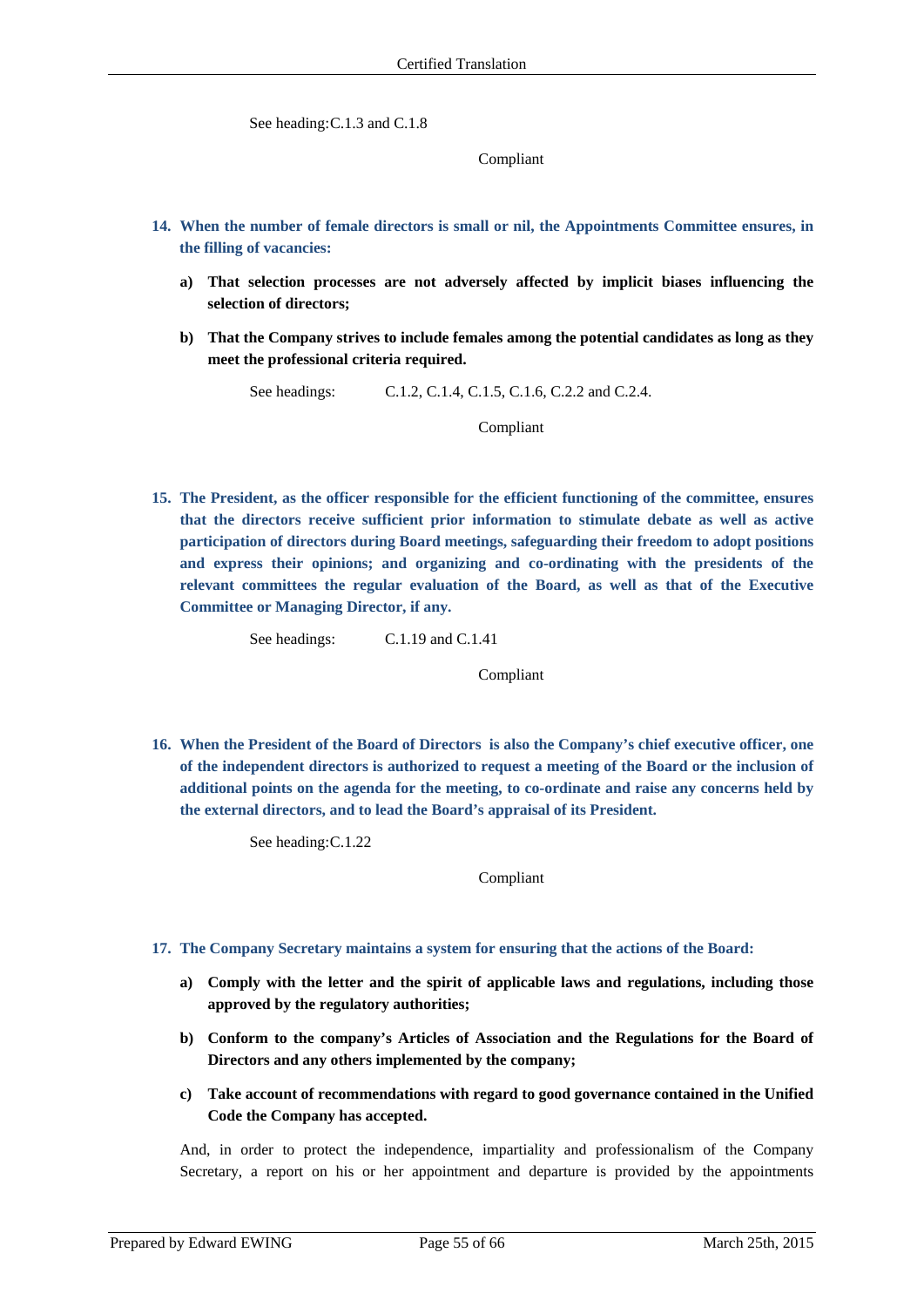committee and approved at a plenary session of the Board; and that the process for the Secretary's appointment or departure is reflected in the Regulations for the Board of Directors.

See heading: C.1.34

Compliant

**18. The committee holds meetings as frequently as required in order to carry out its role effectively, following the programme and agenda established at the start of the financial year, with each director able to propose for inclusion alternative items not originally on the agenda.** 

See heading: C.1.29

Compliant

**19. The absences of directors should be limited to unavoidable circumstances and are listed in the Annual Report on Corporate Governance. And that instructions are given to proxies if representation is essential.** 

See headings: C.1.28, C.1.29 and C.1.30

Compliant

**20. When the directors or the company secretary express concerns about a particular proposal or, in the case of the directors, about the company's progress and such concerns are not resolved within the Board, this is recorded in the minutes at the request of whoever expressed such concerns.** 

Not applicable

- **21. The committee holds a plenary meeting once a year in which it evaluates:** 
	- **a) The quality and efficiency of the functioning of the Board;**
	- **b) Based on a report produced by the appointments committee, the performance of their functions by the President of the Board and the Company's Chief Executive;**
	- **c) The functioning of its committees, based on the reports produced by each.**

See headings: C.1.19 and C.1.20

Compliant

**22. All directors may exercise their right to obtain additional information they deem necessary about matters within the Board's remit. And, except when the Articles of Association or Regulations for the Board state otherwise, they may direct their request to the President or the secretary to the Board.** 

See heading: C.1.41

Compliant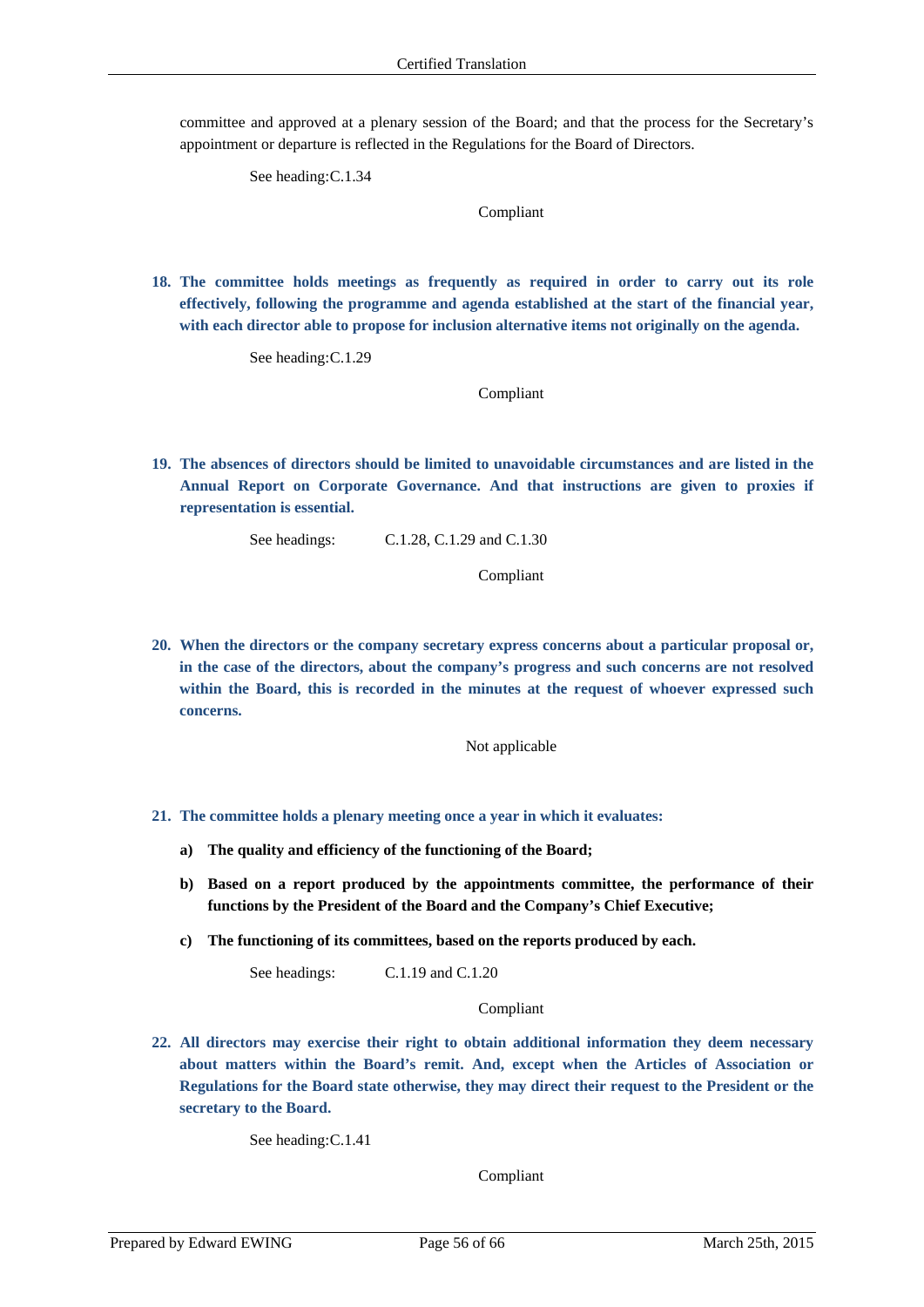**23. All directors are entitled to obtain from the Company the advice required for the fulfilment of their responsibilities. And the Company will use appropriate channels for them to exercise this responsibility and, in particular circumstances, will include external consultancy at the Company's expense.** 

See heading: C.1.40

Compliant

**24. The Companies establish an induction programme to provide new directors with a timely and appropriate knowledge of the company, as well as its rules on corporate governance. And it also offers directors updates of information when circumstances recommend it.** 

#### Compliant

- **25. Companies require the directors to dedicate the time and effort necessary to carry out their role with efficiency, therefore:** 
	- **a) Directors inform the appointments committee of their other professional commitments in case these have the potential to interfere with the commitment required;**
	- **b) Companies establish rules regarding the number of Boards on which their directors may serve.**

See headings: C.1.12, C.1.13 and C.1.17

Compliant

- **26. Proposals for the appointment or re-election of directors submitted by the Board to the General Meeting of Shareholders, as well as provisional designations through co-opting, is approved by the Board:** 
	- **a) At the request of the appointments committee in the case of independent directors.**
	- **b) Following a report from the appointments committee in the case of all other directors.**

See headings: C.1.3

Compliant

- **27. Companies publish the following information about their directors on their website and keep it up to date:** 
	- **a) Professional profile and biography;**
	- **b) Other Boards of Directors on which they sit, whether or not these are listed companies;**
	- **c) Indication of the category of director to which they belong, indicating, in the case of directors representing substantial shareholders, the shareholder(s) they represent or with whom they have links.**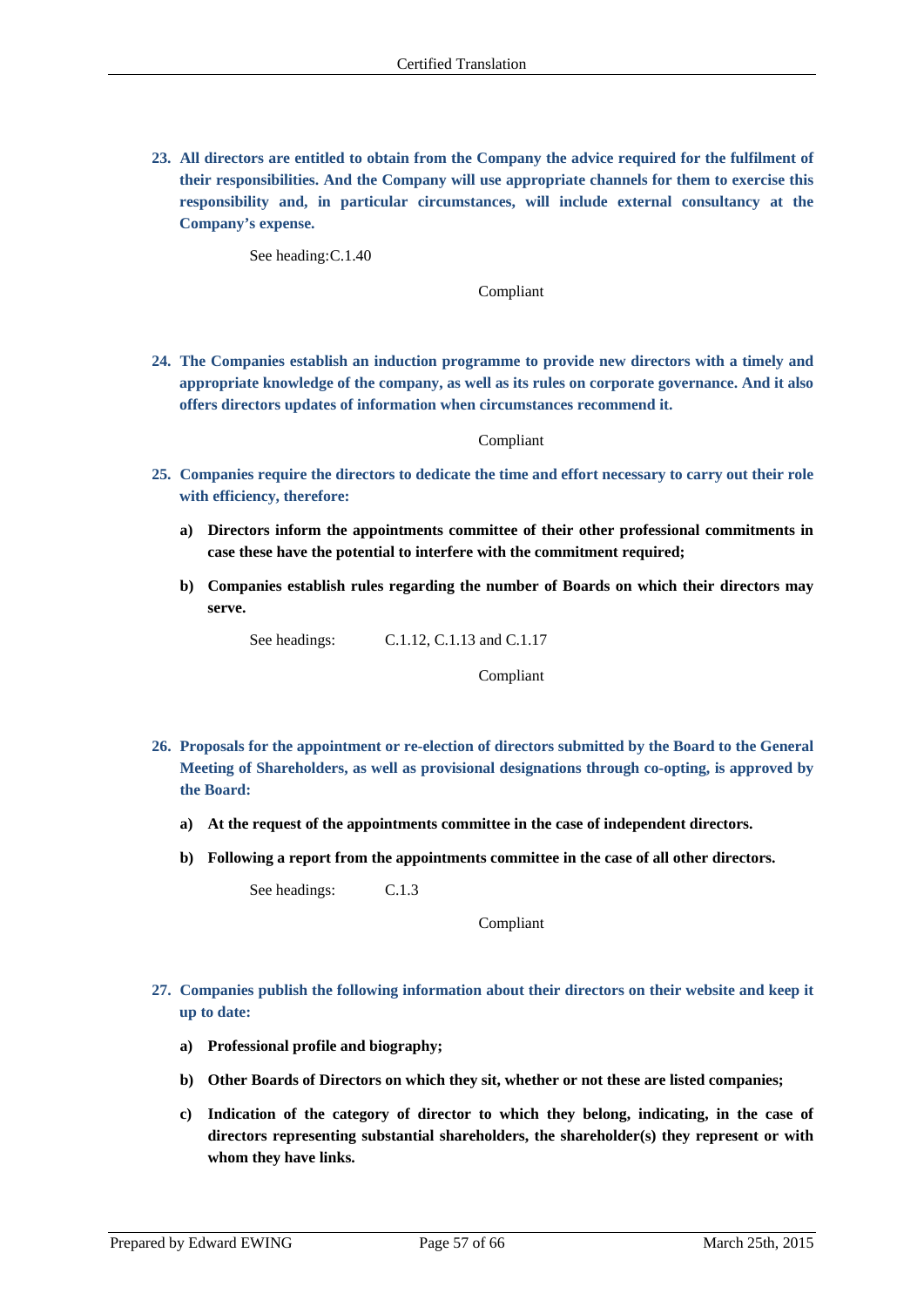- **d) Date when they were first appointed as a director of the Company, as well as the dates of any subsequent re-appointments; and**
- **e) Their holdings of company shares and their stock options.**

### Compliant

**28. Directors representing substantial shareholders tender their resignation when the shareholders they represent sell their entire shareholding. They also do so, in the corresponding number, should the shareholders they represent reduce their shareholding to a level requiring a reduction in the number of such proprietary shareholders.** 

See headings: A.2, A.3 and C.1.2

Compliant

**29. The Board of Directors does not propose the removal of independent directors from their position prior to the completion of the term indicated in the Articles of Association for which they have been appointed, except when there is just cause and the director in question has been informed about this, following a report from the appointments committee. In particular, just cause is interpreted as directors' failing to fulfil their responsibilities inherent to the role or becoming affected by any of the circumstances causing them to lose their independence, pursuant to the provisions contained in Ministerial Order ECC/461/2013.** 

**The removal of independent directors from office may also be proposed as a result of public buy-outs, mergers or other similar enterprise-level transactions implying a change in the structure of the company's capital when such changes in the Board are due to the proportionality criterion in Recommendation 11.** 

See headings: C.1.2, C.1.9, C.1.19 and C.1.27

Compliant

**30. Companies establish rules obliging directors to provide information and, where appropriate, tender their resignation in cases where it is alleged they could prejudice the good name and reputation of the Company and, in particular, oblige them to inform the Board of any criminal lawsuits they may be involved in, as well as any subsequent legal proceedings.** 

**If a director is subject to legal proceedings or is sent for trial for one of the offences indicated in article 13 of the Capital Corporations Act, the Board examines the case as promptly as possible and, after reviewing the specific circumstances, will decide whether or not the director may continue in that position. And the Board gives a reasoned account of such circumstances in the Annual Report on Corporate Governance.** 

See heading: C.1.42, C.1.43

Compliant

**31. All directors clearly express their opposition when they consider that a proposal submitted to the Board for decision could be contrary to the Company's interests. And, moreover, independent and other board members in particular, who are not affected by potential conflicts**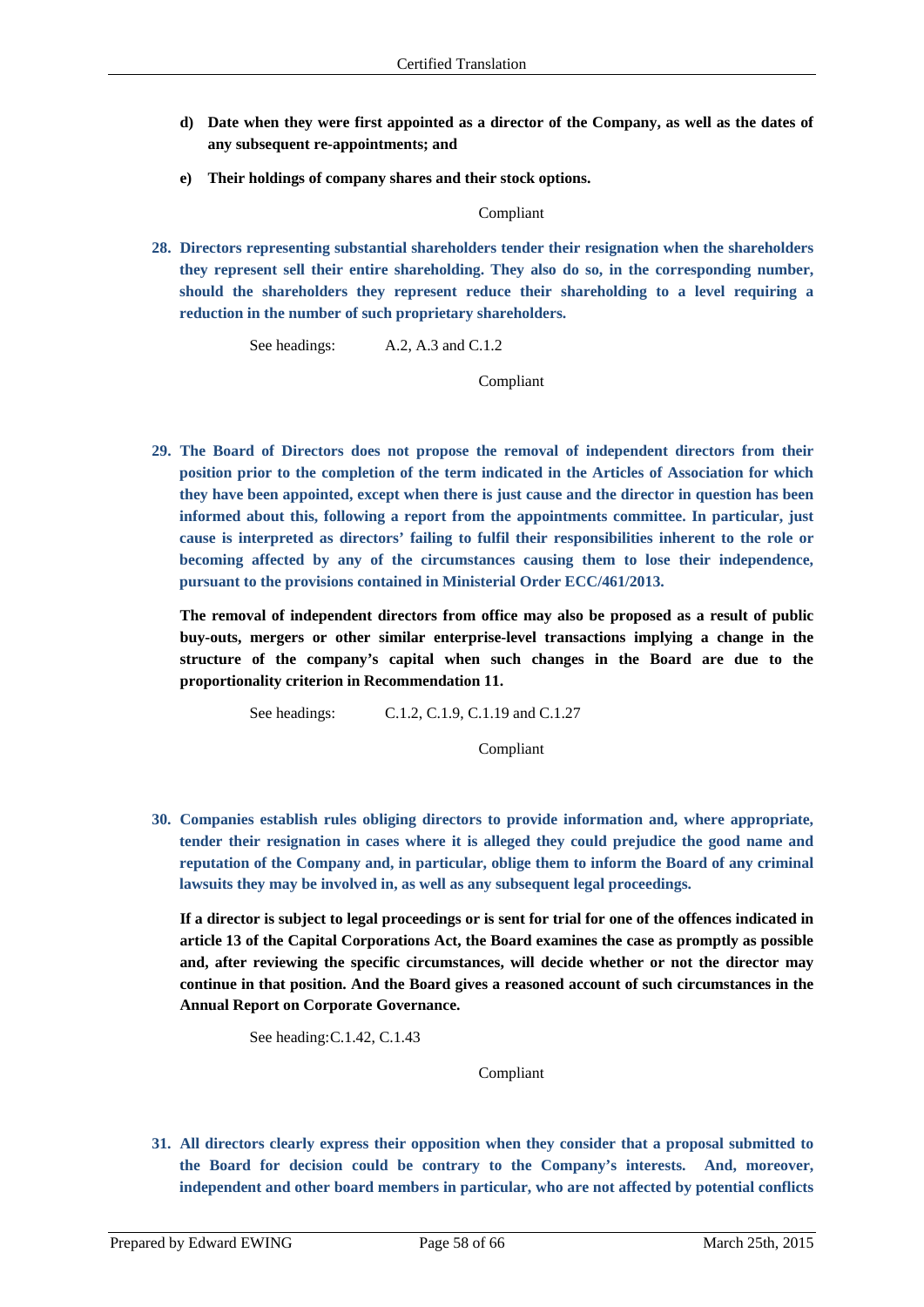**of interest, do the same in the case of decisions that would be detrimental to shareholders not directly represented on the Board.** 

**And when the Board adopts significant or repeated decisions on matters with regard to which the director has expressed serious reservations and subsequently opts to resign, the ensuing conclusions drawn and reasons for the resignation are explained in the letter referred to in the following recommendation.** 

**This recommendation also affects the Secretary to the Board, even where he/she does not have the status of director.** 

Not applicable

**32. When, whether due to resignation or any other reason, a director leaves his or her position before the end of the term, the reasons are explained in a letter sent to all the members of the Board. And, without prejudice to the possibility of notifying such termination as a relevant event, the reason for termination will be included in the Annual Report on Corporate Governance.** 

See section: C.1.9

### Partially compliant

**Two directors, Ms. Miriam González Durántez and Ms. Consuelo Crespo Bofill, tendered their resignation before the conclusion of their mandates at the session of the Board of Directors held on 14 May 2014, with effect from the next General Meeting of Shareholders. The reasons for their resignations (personal in both cases) were reported to the Board of Directors at the meeting.** 

**33. Compensation in the form of shares in the company or business group, stock options, or instruments linked to the value of the stock, and bonuses linked to the Company's performance or forecasts is limited to Executive Directors.** 

**This recommendation will not cover the distribution of shares when the members of the board are obliged to hold them until the end of their term.** 

Compliant

**34. The remuneration for external directors is that necessary to reward their dedication, qualifications and the responsibility entailed by the position, but it is not so that high that it would compromise their independence.** 

Compliant

**35. The remuneration related to the company results takes into account the possible qualifications contained in the external auditors' report and potentially reducing the forecasted results.** 

Not applicable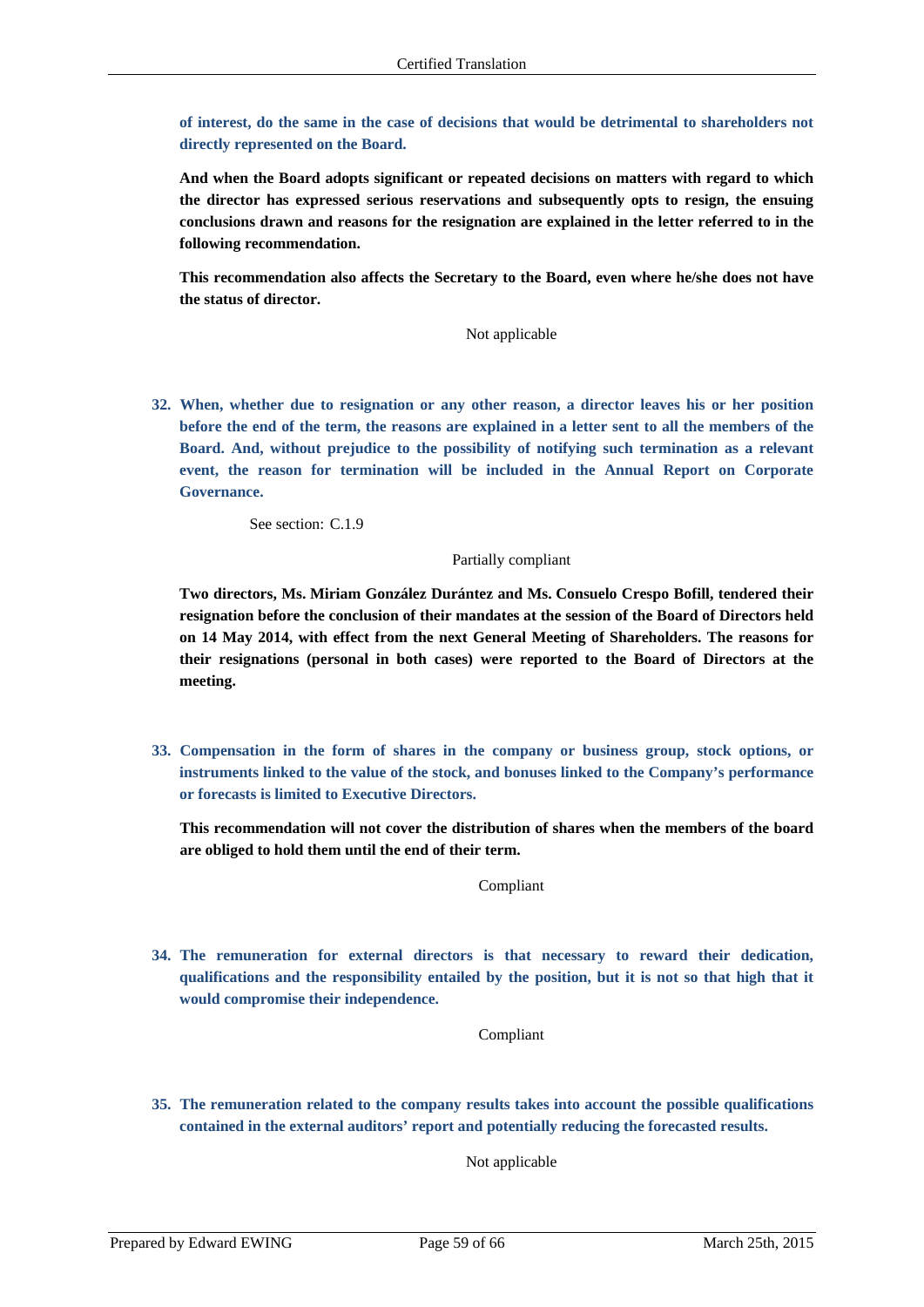36. **In the case of compensation in the form of bonuses, the compensation policies incorporate limits and precise technical precautions to ensure that such bonuses are related to the professional performance of their recipients, and not derived simply from the general evolution of markets or the company's sector of activity, or other similar circumstances**.

#### Compliant

**37. When an executive committee or delegated committee exists (hereinafter "executive committee"), the framework for the participation of the different categories of board members will be similar to that of the board itself, and its Secretary will be the secretary to the board.** 

See sections: C.2.1 and C.2.6

Explain

The composition of the executive committee does not include board members representing substantial shareholders; although two of the executive board members have traits characteristic of board members representing substantial shareholders. The secretary to the Committee is the Secretary to the Board.

**38. The board is always aware of matters dealt with, and the decisions adopted by the executive committee and that all the members of the board receive a copy of the minutes of the meetings of the executive committee.** 

#### Compliant

**39. The board of directors forms, aside from the Audit Committee required by the Securities Market Act, a committee, or two separate committees, for appointments and remuneration.** 

**The rules regarding the composition and operation of the audit committee, or appointment and compensation committee, are listed in the regulations for the board and include the following:** 

- **a) The board appoints the members of these committees, taking into account the knowledge, skills and experience of the directors and the responsibilities of each committee; deliberates on its proposals and reports; and, at the first plenary session of the board after its meetings, receives an account of their activity and a report on the work carried out;**
- **b) These committees are composed exclusively of external directors, with a minimum of three. This is understood to be without prejudice to the attendance of executive directors or members of the senior management when this is expressly agreed by the members of the committee.**
- **c) The presidents of these committees are independent directors**.
- **d) They may seek external advice whenever this is deemed necessary for the performance of their duties.**
- **e) Minutes are taken for all their meetings and copies are sent to all directors.**

See sections: C.2.1 and C.2.4

Compliant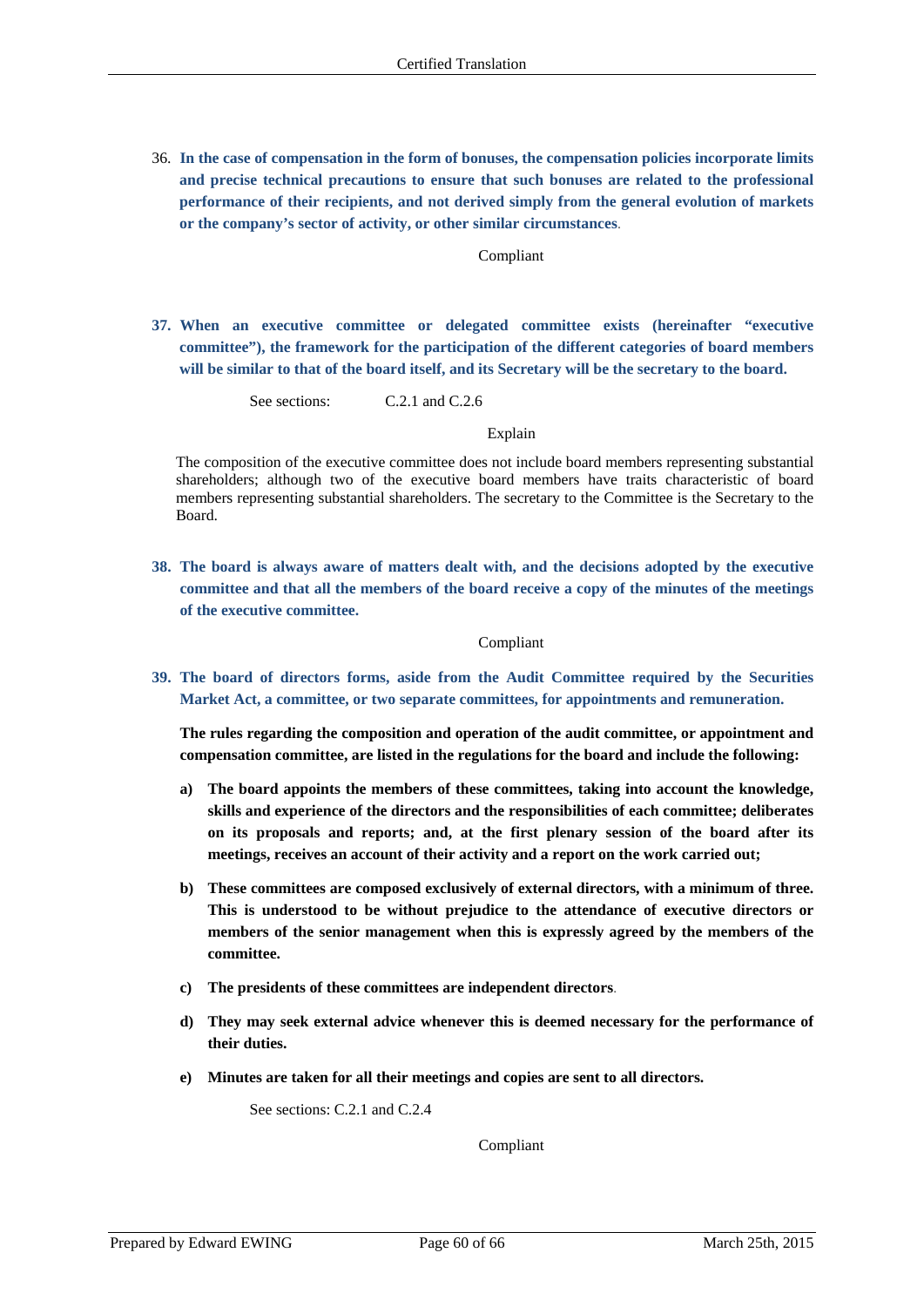**40. The supervision of compliance with internal codes of conduct and corporate governance rules is attributed to the audit committee, the appointments committee, or, if it exists separately, the compliance or corporate governance committee.** 

See sections: C.2.3 and C.2.4

Compliant

**41. The members of the audit committee, and especially its president, are appointed taking into account their knowledge and expertise in the field of accounting, audit or risk management.** 

Compliant

**42. Listed companies should have an internal audit function which, under the supervision of the audit committee, ensures the proper operation of the internal controls and reporting systems.** 

See section: C.2.3

Compliant

**43. The person in charge of the internal audit function submits the annual work plan to the audit committee; reports, without delay, incidents that occur as and when they arise, and submits a report on its activities at the end of each financial year.** 

Compliant

- **44. The policy for management and control of risks identifies, at least:** 
	- **a) The different types of risk (operational, technological, financial, legal, reputational, …) faced by the Company, including contingent liabilities from financial and economic risks, and other off-balance sheet risks;**
	- **b) Setting the level of risk the company deems acceptable;**
	- **c) Measures to mitigate the risks identified, should they materialize;**
	- **d) The information and internal control systems that will be used to control and manage the risks mentioned, including contingent liabilities, or off-balance sheet risks.**

See section: E

Compliant

#### **45. The audit committee is responsible for the following:**

**1st. With regard to information systems and internal control:** 

- **a) Ensuring the main risks identified as a result of the supervision of the effectiveness of the company's internal controls, and the internal audit, where appropriate, are managed and published in a satisfactory manner.**
- **b) Overseeing the independence and effectiveness of the internal audit function; proposing the selection, appointment, re-election and termination of the person in charge of internal audits; proposing the budget for this service; receiving regular**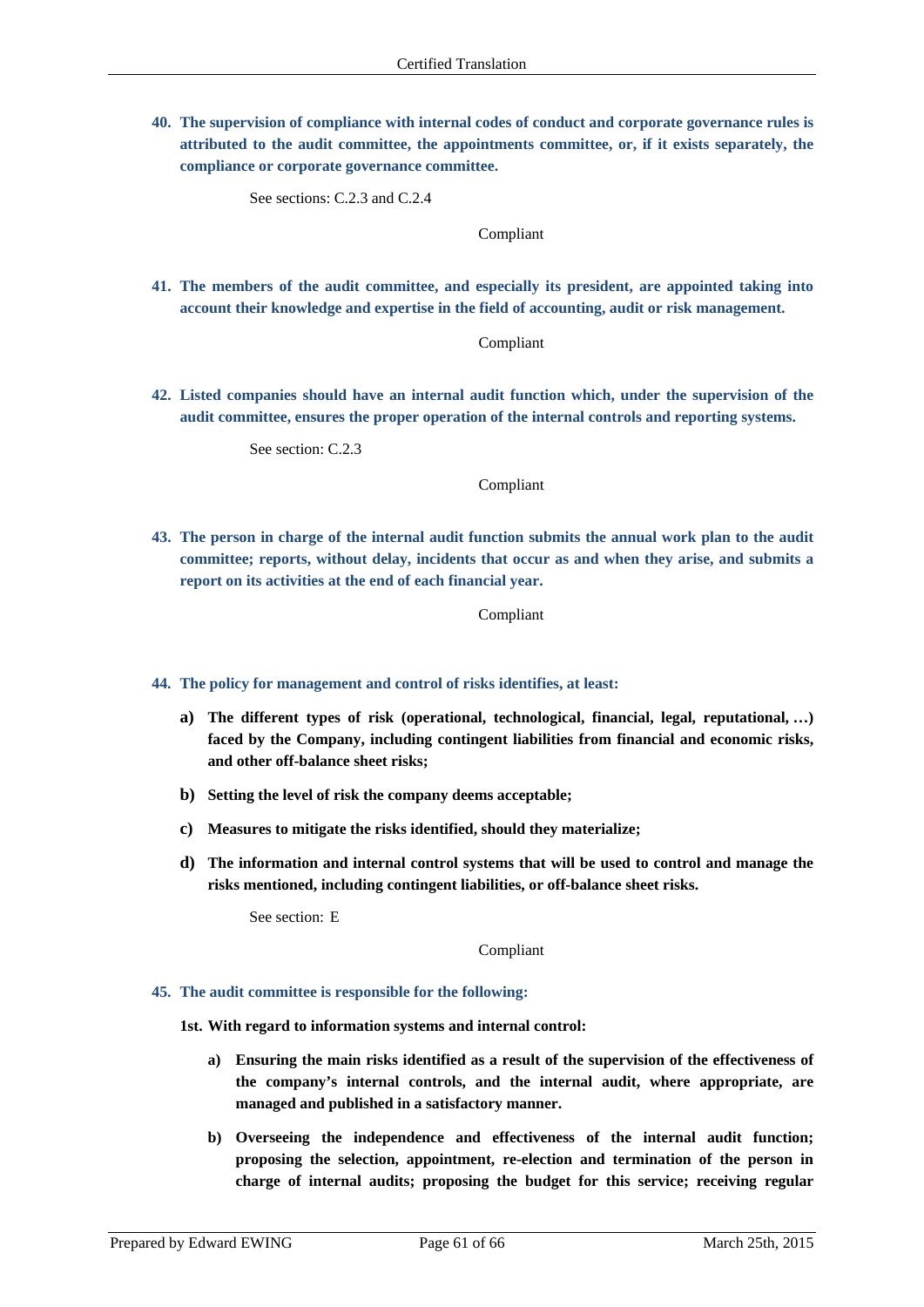**information on its activities; and verifying that senior management takes the conclusions and recommendations in its reports into account.** 

- **c)Establishing and supervising a mechanism that allows employees to report in confidence and, if appropriate, anonymously, potentially important irregularities they may observe in the Company, especially those in financial and accounting matters.**
- **2nd. With regard to the external auditor:** 
	- **a) Receive information on the audit plan and the results of its execution on a regular basis, and verify that senior management is taking its recommendations into account.**
	- **b) Ensure the independence of the external auditors, and to this end:** 
		- **(i) The company communicates the change of auditor to the CNMV as a relevant event, and accompanies this communication with a declaration of any disagreements with the outgoing auditor and their content.**
		- **ii) In the event of the resignation of the external auditor, to examine the circumstances that led to this.**

See sections: C.1.36, C.2.3, C.2.4 and E.2

Compliant

**46. The audit committee may summon any employee or executive of the company, this includes appearances without the presence of any other executive.** 

Compliant

- **47. The audit committee reports to the board, prior to the adoption by the latter of the corresponding resolutions, on the following matters outlined in Recommendation 8:** 
	- **a) Financial information that, because it is listed on the stock market, the Company must publish from time to time. The committee should ensure that interim accounts are formulated with the same accounting criteria as the annual accounts and, to this end, consider the appropriateness of a limited review by the external auditors.**
	- **b) The creation or acquisition of shareholdings in special purpose vehicles or domiciled in countries or territories classed as tax havens, as well as any other transactions or operations of a similar nature which, due to their complexity, could undermine the transparency of the group.**
	- **c) Related-party transactions, unless this function has previously been attributed to another of the supervision and control committees.**

See sections: C.2.3 and C.2.4

Compliant

**48. The board of directors submits the accounts to the General Meeting of Shareholders without reservations or qualifications in the auditors' report and, where such qualifications exist, both the President of the audit committee and the auditors explain clearly to the shareholders the content and scope of such reservations or qualifications.**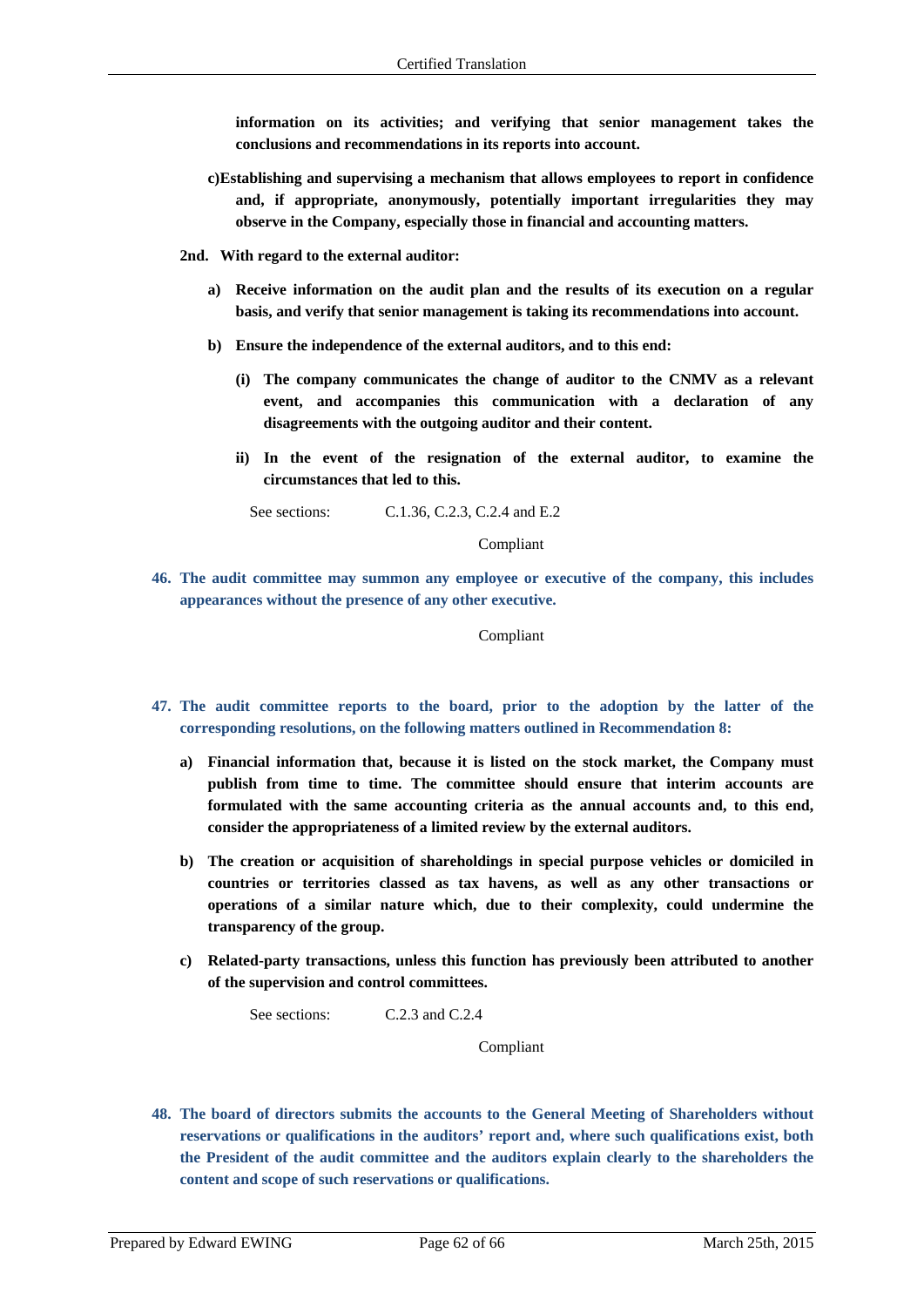See section: C.1.38

Compliant

**49. The majority of the members of the appointments committee (or of the appointments and remuneration committee if there is only one) are independent consultants.** 

See section: C.2.1

Compliant

- **50. The duties of the appointments committee include, in addition to those indicated in the preceding recommendations, the following:** 
	- **a) Evaluate the necessary skills, knowledge and expertise necessary for the Board, and as a result define the duties and aptitudes required of the candidates to fill each vacancy, and evaluate the time and commitment required in order to perform the role properly;**
	- **b) Examine or organize the succession of the President and chief executive in a proper manner, making recommendations to the Board if necessary so the transfer proceeds in a well-planned and orderly manner;**
	- **c) Report to the Board of Directors on the appointment and removal of senior managers proposed by the chief executive.**
	- **d) Report to the Board of Directors regarding the gender diversity issues indicated in Recommendation 14 of this Code.**

See paragraph: C.2.4

Compliant

**51. The appointments committee consults the President and chief executive of the company, especially regarding matters concerning executive directors.** 

**And any director may request the appointment committee to consider potential candidates to fill vacancies on the Board of Directors, if deemed suitable.** 

Compliant

- **52. The duties of the remuneration committee include, in addition to those indicated in the preceding recommendations, the following:** 
	- **a) Proposing to the board of directors:** 
		- **i) The remuneration policy for directors and senior management:**
		- **ii) The individual remuneration of executive directors and other conditions of their contracts.**
		- **iii) The basic conditions of the contracts for senior management.**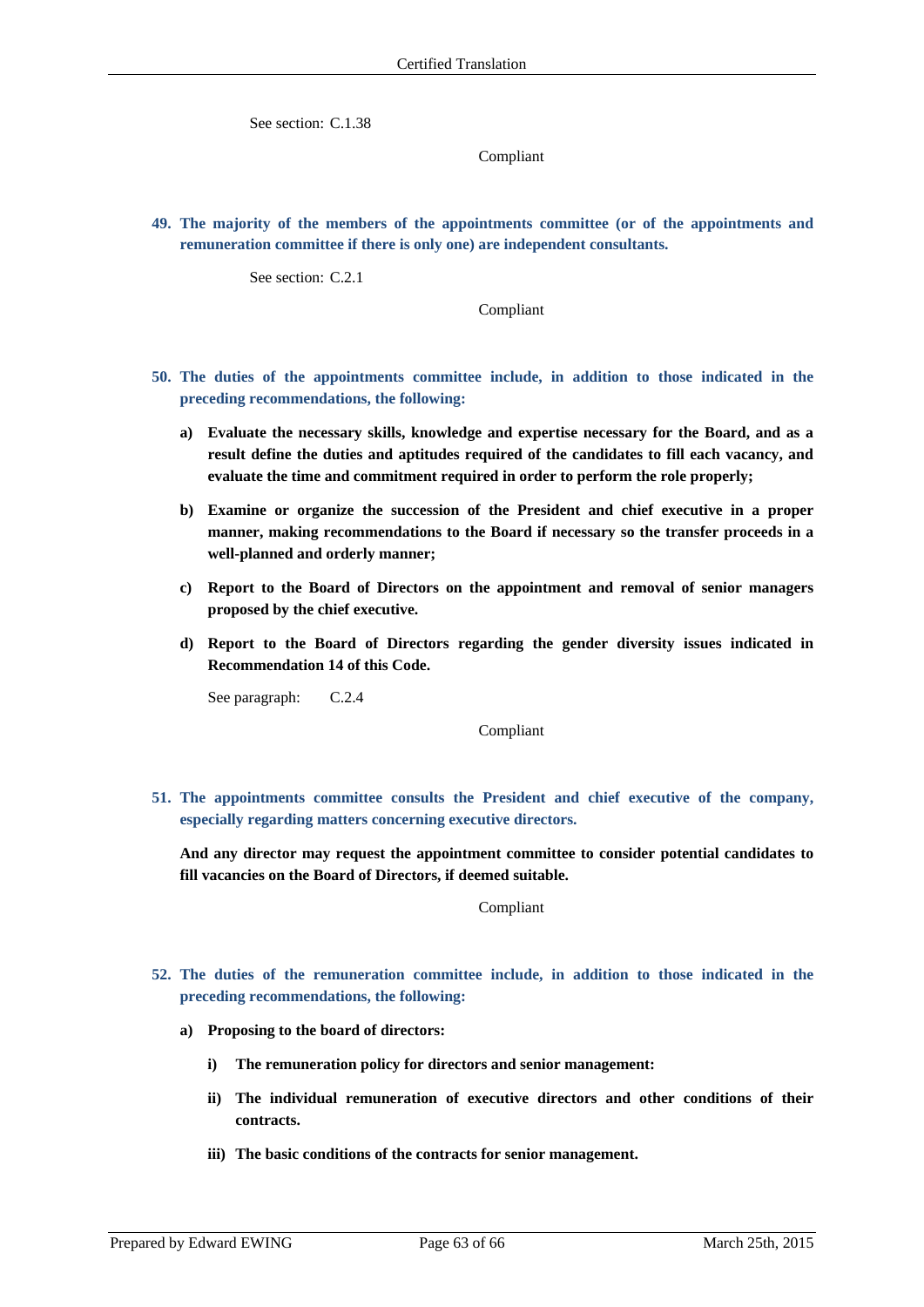**b) Ensure compliance with the remuneration policy established by the company.** 

See paragraphs: C.2.4

Compliant

**53. The remuneration committee consults the President and chief executive of the company, especially regarding matters concerning executive directors and senior managers.** 

Compliant

### **H OTHER RELEVANT INFORMATION**

- 1. If there are any relevant points regarding the corporate governance of the company or entities of the group that are not contained in the rest of the sections of this report, but which should be included in order to present a more complete and reasoned view of the governance structure and practices of the entity or its group, describe them briefly.
- 2. This section may also include any other information, clarification or aspect related to the previous sections of the report insofar as they are relevant and not repetitions.

In particular, an indication will be given of whether the company is subject to corporate governance laws other than those of Spain, and, if so, any information it is obliged to provide and which is different from that required in this report will be included.

3. The company may also indicate whether it has voluntarily committed to adhere to other ethical or best practice codes, whether on the sectoral, international or any other level. If so, state the code in question and the date of adherence.

### Note on Section A.2

In the context of the issue of convertible bonds, Entreazca and Tussen de Grachten agreed to lend HSBC equally up to 3 million shares in total so that the bank may lend securities to interested investors. The notifications relating to increases and subsequent reductions in significant stakeholdings submitted by Entreazca and HSBC Holdings are related to this securities loan. As of the date of issue of the present report, a total of 549,258 shares held by Entreazca and Tussen de Grachten are on loan. The aforesaid significant stakeholding announcements are related to HR 19866 on the issue of convertible bonds.

### Note on Section A.5

Global Lubbock, S.L, a company controlled by director Mr. José Manuel Entrecanales holds 6% of the share capital of ATLL Concessionaria de la Generalitat de Catalunya, S.A, a company which in turn holds a 39% stake in ACCIONA Group.

Global Buridan S.L, a company controlled by director Mr. Juan Ignacio Entrecanales, holds 6% of the share capital of ATLL Concessionaria de la Generalitat de Catalunya, S.A, a company which in turn holds a 39% stake in ACCIONA Group.

Acacia ISP, S.L, of which director Mr. Fernando Rodés indirectly holds an 18% share, holds 5% of the share capital of ATLL Concessionaria de la Generalitat de Catalunya, S.A, a company which in turn holds a 39% stake in ACCIONA Group.

### Note on Section A.6

The summary of the basic terms of the agreement is as follows: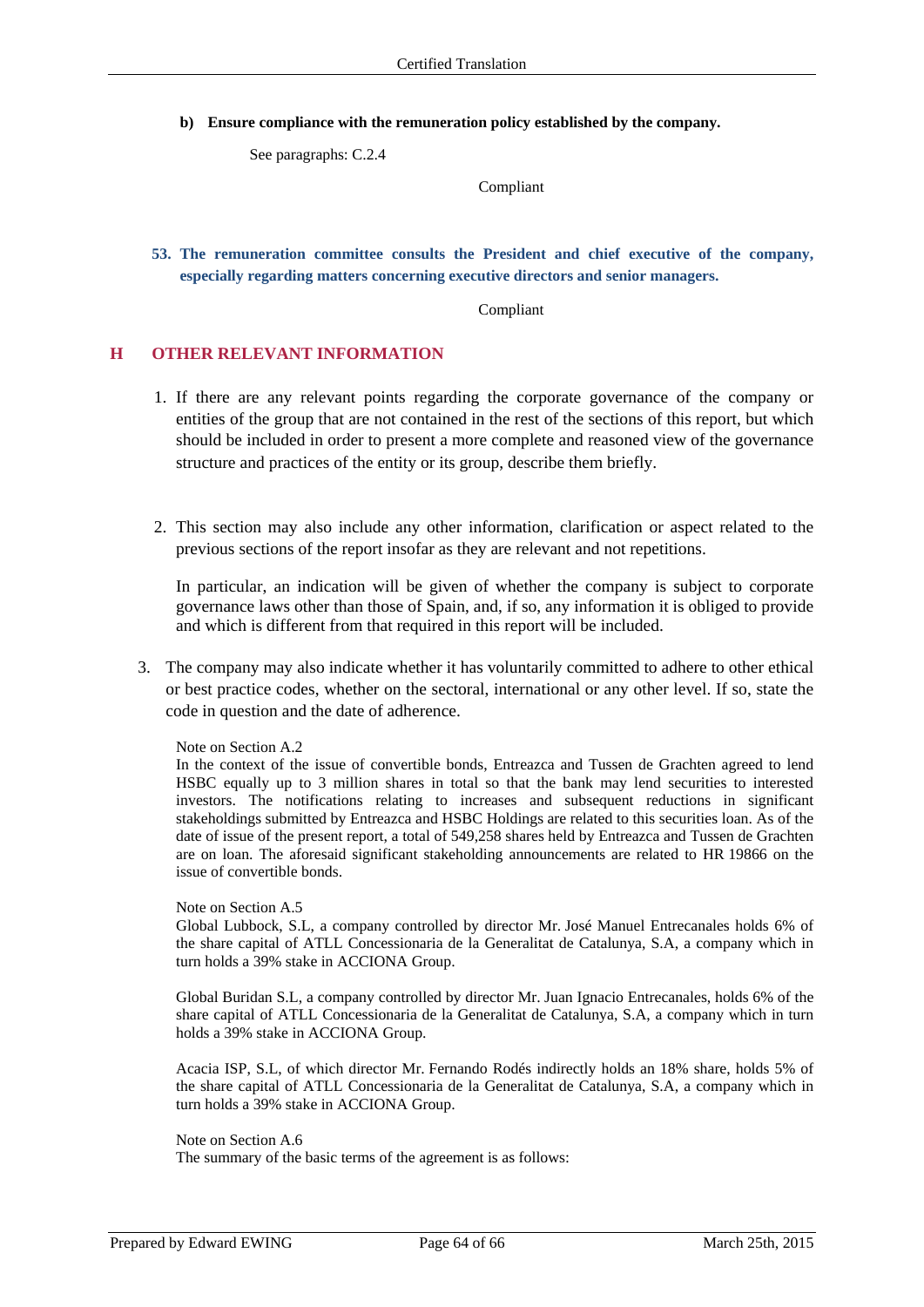1. Tussen de Grachten, BV and Entreazca, BV and their respective partners descendants of Mr. José Entrecanales Ibarra and signatories to this agreement mutually grant each other a preferential acquisition right over their respective direct stakeholdings in Acciona, S.A. as a result of the reverse takeover of Grupo Entrecanales, S.A. and its subsidiaries by Acciona, S.A., regardless of the reason whereby they are held, and/or on their respective stakeholdings in Tussen de Grachten, BV and Entreazca, BV.

2. These preferential acquisition rights will continue to exist for the term of ten (10) years from the registration of the merger of Acciona, S.A. with Grupo Entrecanales, S.A. on the Companies' Registry, with successive tacit extensions for further terms of five (5) years each, unless either of the companies, Tussen de Grachten, BV o Entreazca, BV, announces in writing its intention not to continue with the agreement giving eighteen (18) months' notice prior to the date of termination of the initial term currency of this agreement or of any of its successive extensions. The registration of the merger on the Companies' Registry occurred on 14 July 2011. The present Agreement does not make any impositions or imply any arrangement of interests by the signatories with regard to the management of Acciona, S.A.

### Note on Section A.12

Acciona S.A. has a programme of promissory notes known as the Euro Commercial Paper (ECP) Programme registered on the Irish Stock Exchange for a maximum amount of 500 million euros. Through this programme, notes with maturities of between 15 and 364 days are issued on the Euromarket. On 29 October 2014, this programme was renewed for another year with the same terms and characteristics.

Acciona issued convertible debentures for the sum of 342 million euros in the month of January, 2014, which were admitted for trading on the Open Market (Freiverkehr) of the Frankfurt Stock Exchange.

Finally, on 2 July 2014, Acciona formalized a fixed-income securities issue programme known as the Euro Medium-Term Note (EMTN) Programme for a maximum amount of up to 1,000 million euros. The securities issued pursuant to the programme are listed on the Irish Stock Exchange. As of 31 December 2013, the Company has issued securities in the amount of 165.8 thousand euros in context of this programme.

#### Note on Section B.6

Acciona is essentially a holding company with the registered ownership of the stakeholdings in the Group's businesses and activities. Article 5 of the Regulations for the General Meeting attributes decisions on the following matters to the General Meeting, among others:

(k) To adopt business decisions that are transcendental for the future of the Company and go beyond its corporate purpose;

(l) To approve, where appropriate, the acquisition or disposal of essential operating assets when this entails an effective amendment to the corporate purpose, and those operations with an effect equivalent to the liquidation of the Company.

### Note on Section C.1.2

The independent director, Mr. Jaime Castellanos Borrego, also performs the functions of Lead Independent Director.

### Note on Section C.1.3

The director, Mr. Valentín Montoya Moya, ceased to hold the position of Director and General Manager as of 1 July 2009 and may therefore be considered, since five years have elapsed since the termination of the said employment relationship, as an Independent Director, pursuant to the provisions contained in article 529 sub-section 12 of the Capital Corporations Act.

#### Note on Section C.1.12

The position held by the director, Mr. Jaime Castellanos Borrego, in the Vocento, S.A. company is that of the personal representative of the Casgo, S.A. company.

Ms. Sol Daurella Comadrán was appointed to a seat on the board of Banco Santander, S.A. with effect from 1 January 2015. She tendered her resignation from the Boards of Banco Sabadell and Ebro Foods as of 20 November 2014 and 1 December 2014, respectively.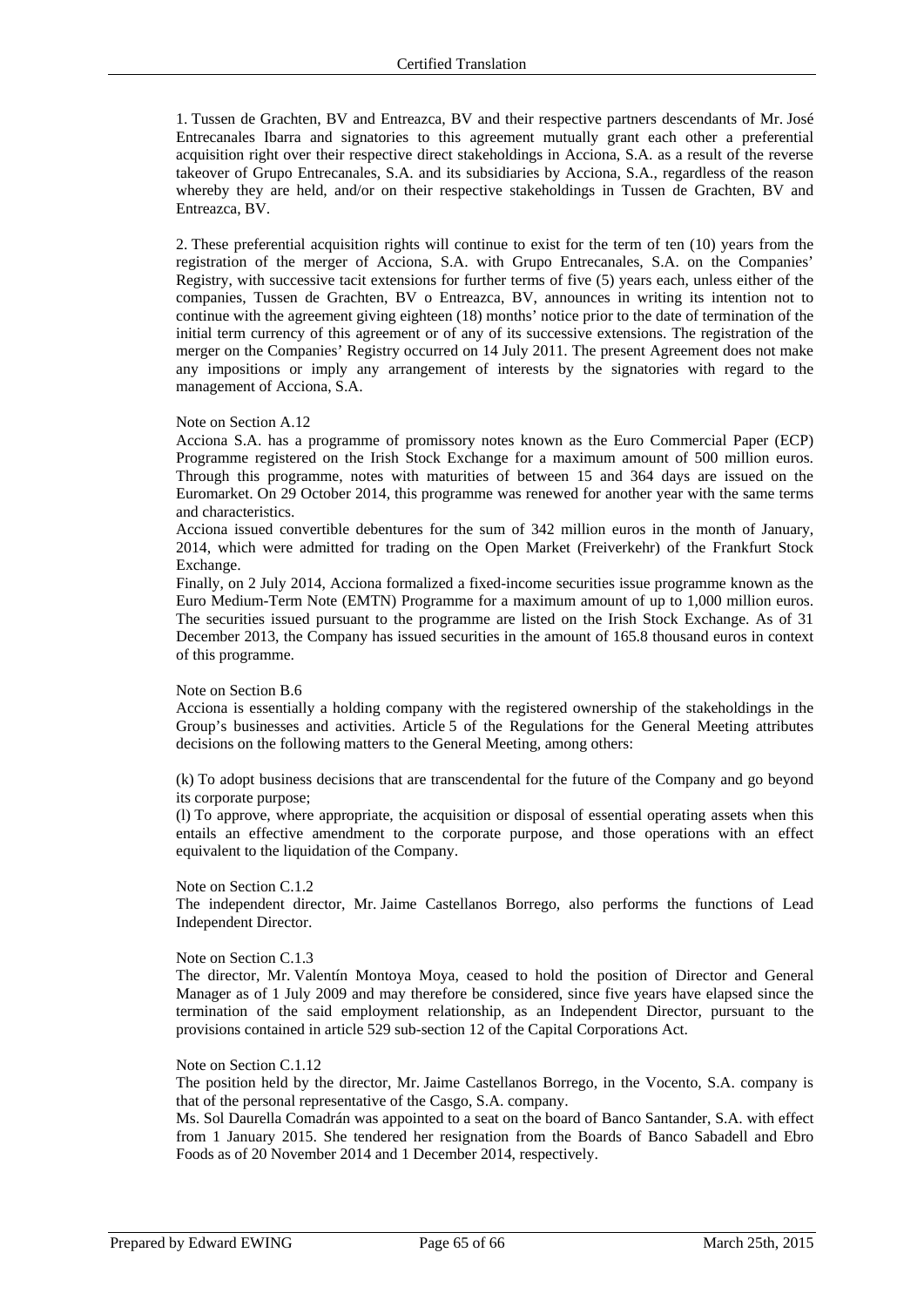### Note on Section C.1.16

The figure established for remuneration includes the amount corresponding to the compensations paid to an executive due to the termination of his employment relationship and departure from the company in 2014.

For the purposes of this report, those forming part of the upper levels of management of ACCIONA Group and the corporate internal audit director are included as senior management. They are categorized like this merely for the purposes of information and under no circumstances should this classification be taken as an interpretation or assessment of the concept of senior management established in the legislation in force and, in particular, in Royal Decree 1,382/1985.

### Note on Section C.1.29

The Executive Committee did not hold any meeting during 2014.

### Note on Section D

All transactions outside the normal course of business of the Company or its Group were undertaken under normal market conditions. Entities linked to certain directors have undertaken transactions characteristic of a normal business relationship with Acciona or companies in the group. These transactions are not considered significant in terms of their amount nor relevant due to their subject matter. These transactions, for which the amounts are indicated before application of sales tax (IVA/IGIC) basically consisted of:

- A. The execution of civil works with a value of 485 and 236 thousand euros by Acciona Infrastructure in 2014 for companies in the group of Coca-Cola Iberian Partners, S.A.
- B. Advertising services provided to entities in the group by Revolution Publicidad S.L. The agency's fees amounted to 115 thousand euros.
- C. Willis Iberia, as one of several insurance brokers selected by the Group's divisions, acted as the collector for the insurance policy premiums.
- D. Sale of energy by Acciona Green Energy to facilities of Coca-Cola Iberian Partners, S.A. in the amount of 18.96 million euros.
- E. The Trasmediterránea Group does business with the Group of Coca-Cola Iberian Partners, S.A., consisting in cargo transport services, for which it has invoiced 1.98 million euros and purchased 206 thousand euros in products.
- F. Services rendered by Lazard & Frères for the sale of one third of the equity in Acciona Energía Internacional S.A. to a KKR global infrastructure fund vehicle for 5.84 million euros.

In September 2011, Acciona committed to adhere to the Code of Best Tax Practices approved and promoted by the Large Businesses Forum and the Public Tax Administration.

This annual corporate governance report was approved by the Company's Board of Directors during its session on 26 February 2015.

Indicate whether any directors voted against or refrained from voting with regard to the approval of this report.

No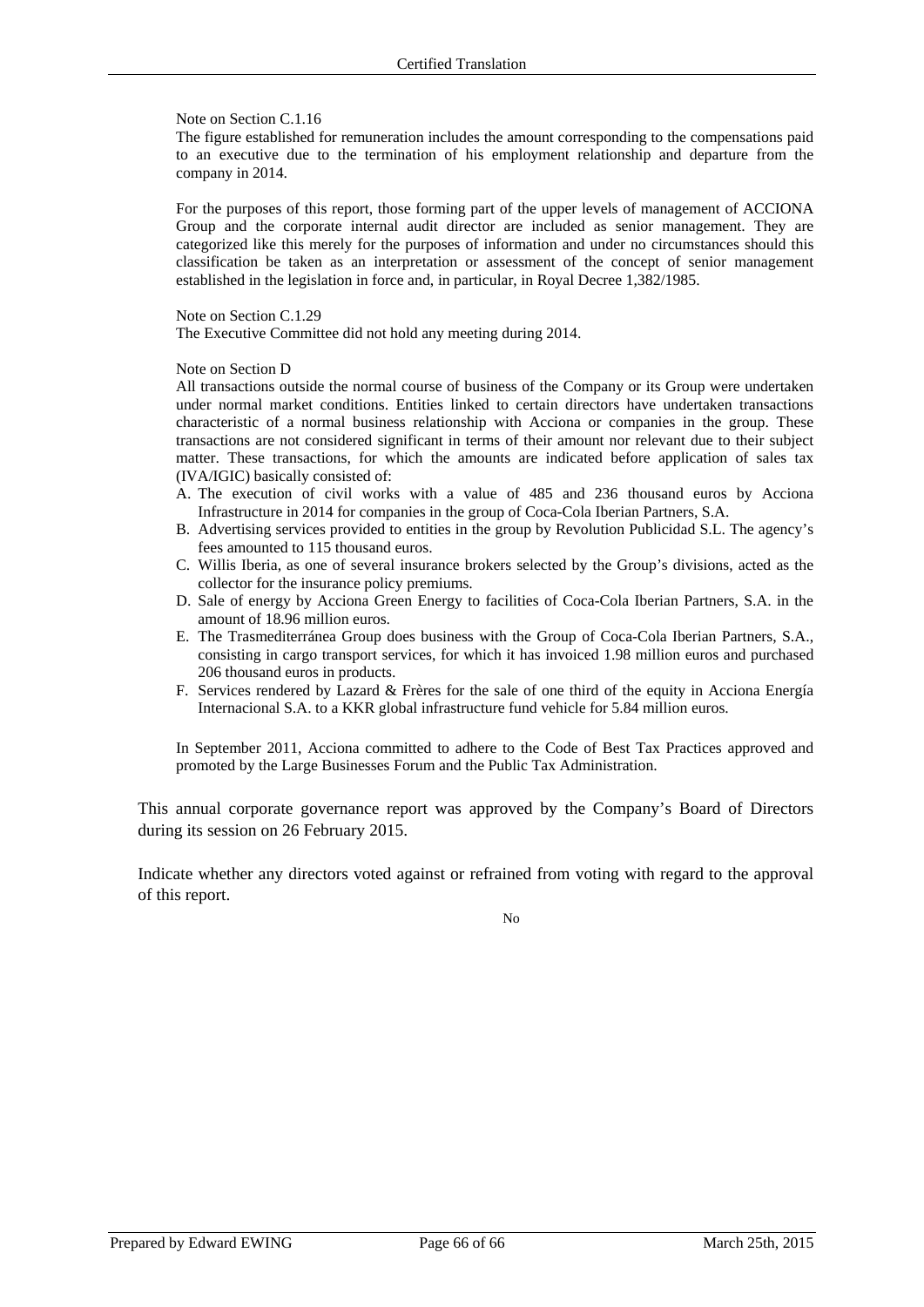

Deloitte, S.L. Plaza Pablo Ruiz Picasso, 1 Torre Picasso 28020 Madrid España Tel: +34 91 514 50 00 Fax: +34 91 514 51 80 [www.deloitte.es](http://www.deloitte.com/)

*Translation of a report originally issued in Spanish. In the event of a discrepancy, the Spanish-language version prevails.*

### AUDITOR'S REPORT ON THE INFORMATION RELATING TO THE SYSTEM OF INTERNAL CONTROL OVER FINANCIAL REPORTING (ICFR) OF ACCIONA, S.A. FOR 2014

To the Directors of Acciona, S.A.:

As requested by the Board of Directors of Acciona, S.A. ("the Entity") and in accordance with our proposalletter of 1 December 2014, we have applied certain procedures to the information relating to the ICFR system included in section F) of the accompanying Annual Corporate Governance Report (ACGR) of Acciona, S.A. for 2014, which summarises the internal control procedures of the Entity in relation to its annual financial reporting.

The Board of Directors is responsible for adopting the appropriate measures in order to reasonably guarantee the implementation, maintenance and supervision of an adequate internal control system and for making improvements to that system and for preparing and establishing the content of the information relating to the ICFR system included in section F) of the accompanying Annual Corporate Governance Report (ACGR).

It should be noted in this regard that, irrespective of the quality of the design and operating effectiveness of the internal control system adopted by the Entity in relation to its annual financial reporting, the system can only permit reasonable, but not absolute, assurance in connection with the objectives pursued, due to the limitations inherent to any internal control system.

In the course of our audit work on the financial statements and pursuant to Technical Standards on Auditing, the sole purpose of our assessment of the internal control of the Entity was to enable us to establish the scope, nature and timing of the audit procedures to be applied to the Entity's financial statements. Therefore, our assessment of internal control performed for the purposes of the aforementioned audit of financial statements was not sufficiently extensive to enable us to express a specific opinion on the effectiveness of the internal control over the regulated annual financial reporting.

For the purpose of issuing this report, we applied exclusively the specific procedures described below and indicated in the Guidelines on the Auditor's Report on the Information relating to the System of Internal Control over Financial Reporting of Listed Companies, published by the Spanish National Securities Market Commission (CNMV) on its website, which establish the work to be performed, the minimum scope thereof and the content of this report. Since the work resulting from such procedures has, in any case, a reduced scope that is significantly less extensive than that of an audit or a review of the internal control system, we do not express an opinion on the effectiveness thereof, or on its design or operating effectiveness, in relation to the Entity's annual financial reporting for 2014 described in the information relating to the ICFR system included in section F) of the accompanying Annual Corporate Governance Report. Therefore, had we applied procedures additional to those established in the aforementioned Guidelines or performed an audit or a review of the system of internal control over the regulated annual financial reporting, other matters or aspects might have been disclosed which would have been reported to you.

Also, since this special engagement does not constitute an audit of financial statements and is not subject to the Consolidated Spanish Audit Law, approved by Legislative Royal Decree 1/2011, of 1 July, we do not express an audit opinion in the terms provided for in that Law.